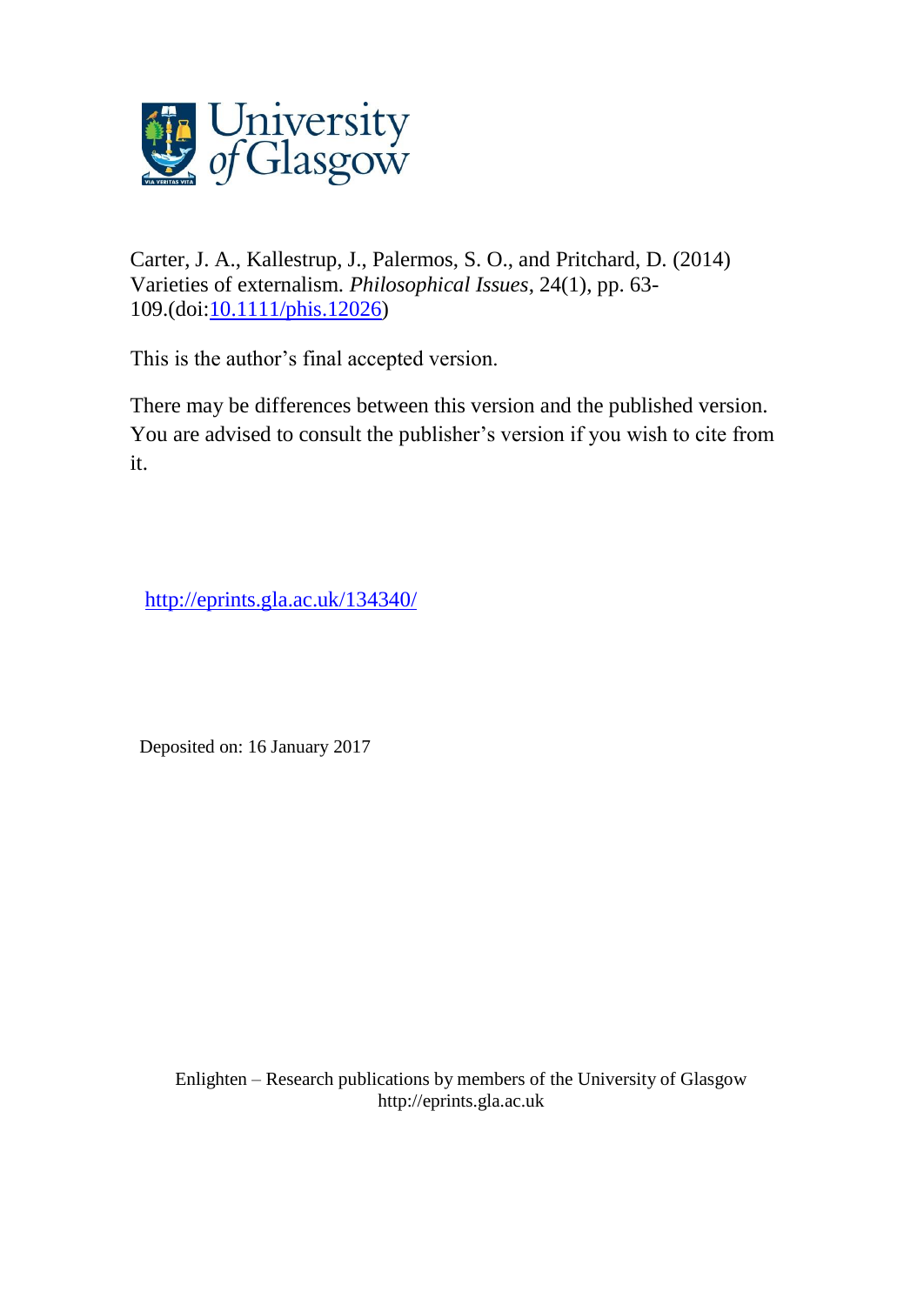# VARIETIES OF EXTERNALISM

J. Adam Carter, Jesper Kallestrup, S. Orestis Palermos *&* Duncan Pritchard *University of Edinburgh*

ABSTRACT. Our aim is to provide a topography of the relevant philosophical terrain with regard to the possible ways in which knowledge can be conceived of as extended. We begin by charting the different types of internalist and externalist proposals within epistemology, and we critically examine the different formulations of the epistemic internalism/externalism debate they lead to. Next, we turn to the internalism/externalism distinction within philosophy of mind and cognitive science. In light of the above dividing lines, we then examine first the extent to which content externalism is compatible with epistemic externalism; second, whether active externalism entails epistemic externalism; and third whether there are varieties of epistemic externalism that are better suited to accommodate active externalism. Finally, we examine whether the combination of epistemic and cognitive externalism is necessary for epistemology and we comment on the potential ramifications of this move for social epistemology and philosophy of science.

# 0. INTRODUCTION

The distinction between internalism and externalism is common to both contemporary philosophy of mind and contemporary epistemology, and it is the central topic of ongoing debates in both disciplines. To a certain extent this is unsurprising, given that these two theoretical domains are closely related in that they both focus on the study of cognitive phenomena.

Despite the appearance of such common grounds, however, there are several differences between these two fields of study. Arguably, the most important one is that philosophy of mind studies cognition in a more inclusive way, by considering all kinds of mental states and processes (e.g., experience, beliefs, desires, emotions and so on), whereas epistemology focuses on the cognitive process of knowledge-acquisition and its cognates (e.g., belief and justification). Accordingly, it would be unsafe to assume that the internalism/externalism distinction maps on to both disciplines in the exact same way.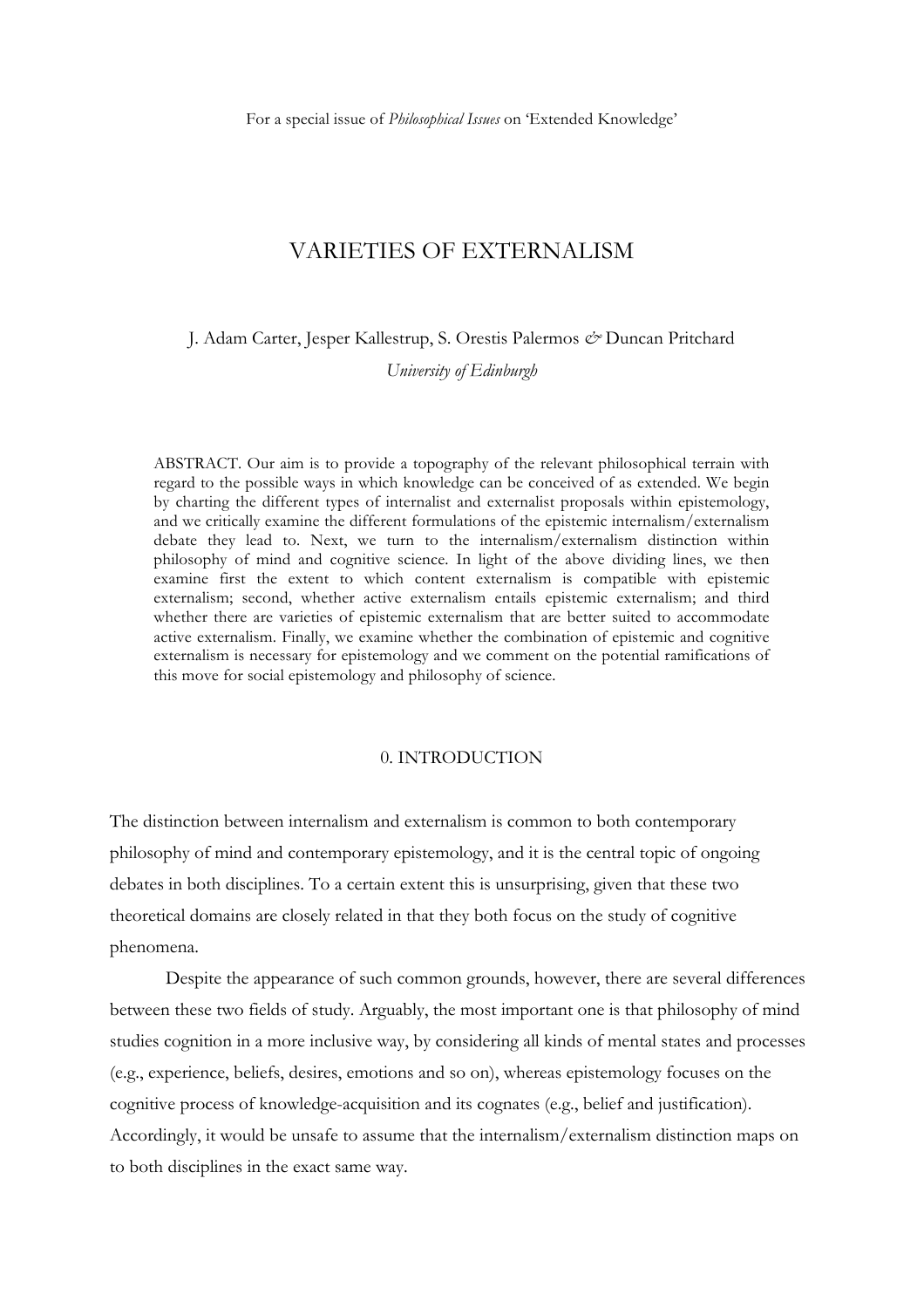And, indeed, it doesn't. Briefly stated, on the one hand, the internalism/externalism distinction, as it is normally construed within contemporary epistemology, refers to the debate over whether an agent's justification for believing a proposition *p* should always be (at least in principle) accessible to him by reflection alone. In other words, epistemic internalists hold that one's justification should always be internal to one's conscious mind, whereas epistemic externalists deny this claim. <sup>1</sup> On the other hand, the standard way of thinking about the internalism/externalism debate within philosophy of mind is that internalists hold that cognitive processes and mental states reside exclusively within the agent's head, whereas externalists deny this on multiple grounds and with several degrees of departure from the internalist position.

Embodied cognition theorists, for example, hold that several mental processes and states (e.g., experience, emotions and desires) may be constitutively dependent not only on the agent's brain but his body as well, and proponents of content externalism hold that the content of various mental states such as beliefs and desires may at least in part constitutively depend on features of one's physical or social environment. Even more provocatively still, active externalism (be it in the form of the extended mind thesis or the extended and distributed cognition hypotheses) holds that mental states and cognitive processes extend beyond the agent's biological organism to the artifacts or even to other agents that he or she mutually interacts with. Overall, then (and with a great deal of simplification involved), we may say that whereas the difference between epistemic internalists and externalists concerns the accessibility of one's justification through one's (conscious) psychology, the distinction between cognitive internalism and externalism is a debate over the spatial location of the constituents of certain mental states and processes.

However, and despite the fact that the application of the internalism/externalism terminology is not identical across epistemology and philosophy of mind, it should be obvious that it is not entirely unrelated. After all, asking where one's (conscious) psychology might be located is a perfectly intelligible question to ask, and so is the question about whether one could or should be able to be consciously aware of mental states and processes that may not be entirely located within one's head (or even one's biological organism), but which nevertheless seem to justify one's belief in some proposition *p*. Accordingly, our aim in this paper is to explore the possible connections between epistemology and philosophy of mind on the basis of the internalism/externalism debate as it applies to both of them. Specifically, we aim at studying whether epistemic externalism entails cognitive externalism and *vice versa*. Moreover, given the possibility of extended and distributed cognition within philosophy of mind, we are interested in exploring the possible ways in which knowledge can be conceived of as extended or distributed,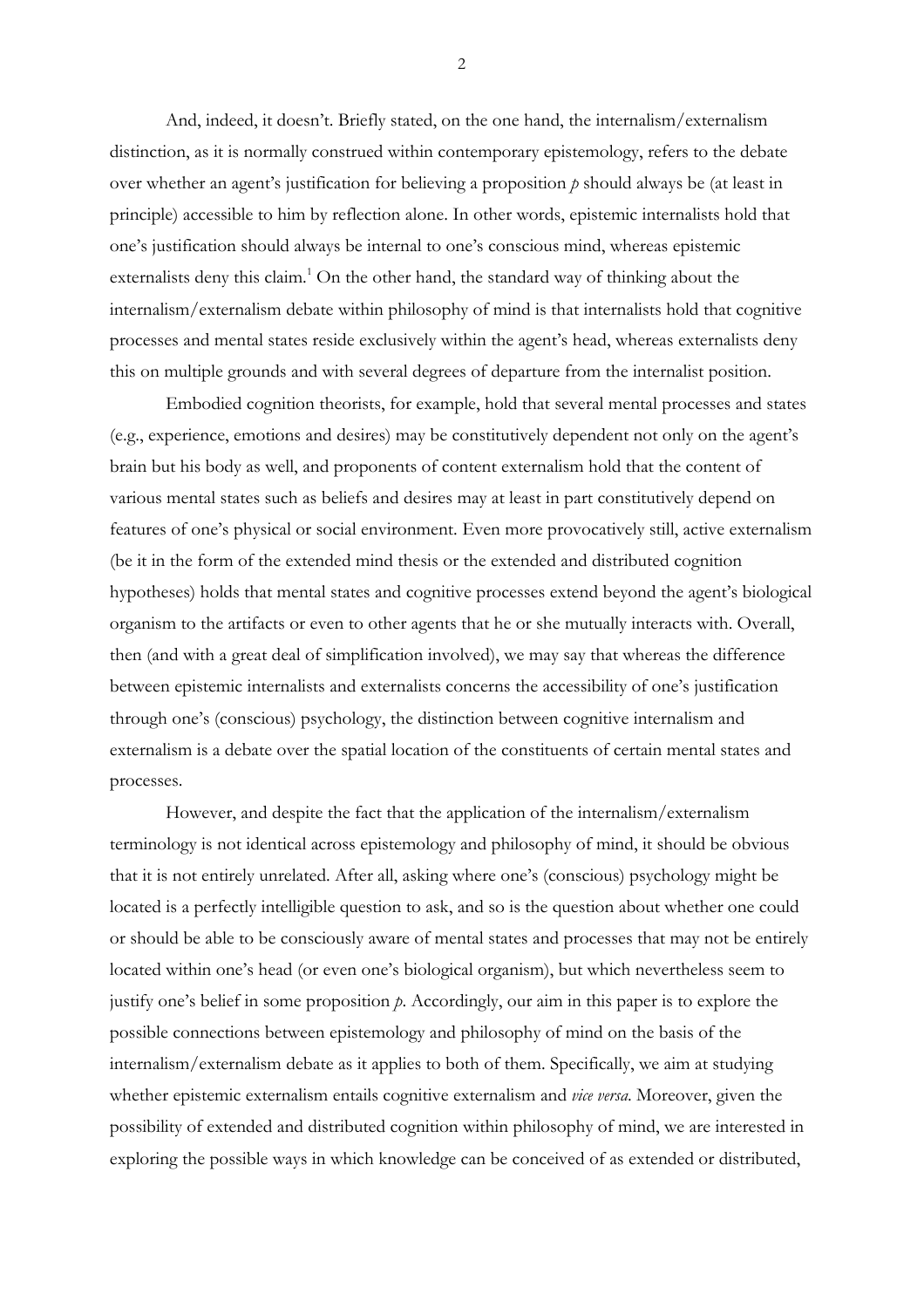and whether there are any forms of epistemic externalism that may be better suited to accommodate the different varieties of cognitive externalism.

Accordingly, in §1, we begin by charting the different types of internalist and externalist proposals within epistemology, and we critically examine the different formulations of the epistemic internalism/externalism debate they lead to. In §2, we present the internalist/externalist debate in philosophy of mind and, then, in light of the above dividing lines, we perform a comparative analysis of the two disciplines in §3. In particular, in §3.1 we focus on the compatibility of content externalism with epistemic internalism; in §3.2 we examine the extent to which active externalism entails a commitment to epistemic externalism; and in §3.3 we explore whether there are varieties of epistemic externalism that are better suited to accommodate any of the available forms of active externalism. Finally, in §4, we investigate whether active externalism is necessary for certain forms of epistemic externalism, and we comment on the potential ramifications of the combination of epistemic and cognitive externalism for social epistemology and the related field of philosophy of science.

#### 1. THE EPISTEMIC INTERNALISM/EXTERNALISM DEBATE

The debate between epistemic internalists and externalists is about whether what confers justification on a belief is necessarily internal to the agent. All epistemic internalists agree that justification consists in reasons or evidence that are somehow internal to the agent's cognitive perspective, and upon which she bases her belief, so that she has a justified belief, but they disagree over how to understand the notion of being internal.

*Accessibilism* holds that justification is reflectively accessible: whenever an agent holds a justified belief, she is in a position to know just by reflection alone that which justifies her belief. Weakly understood, that requires reflective knowledge of the presence of those factors which justify her belief; more strongly, she must also have reflective knowledge that those factors justify her belief. 2

In contrast, *mentalism* holds that only mental states can justify beliefs in that only mental states are internal to the agent's mind.<sup>3</sup> Thus, Richard Feldman (2005) holds that justification consists in good reasons, and reasons are mental states, understood broadly to include occurrent and dispositional mental states and events. If two agents are in the same mental states, they are necessarily justificational duplicates. Feldman takes this strong supervenience claim to be supported by a range of cases in which two agents would seem to differ justificationally when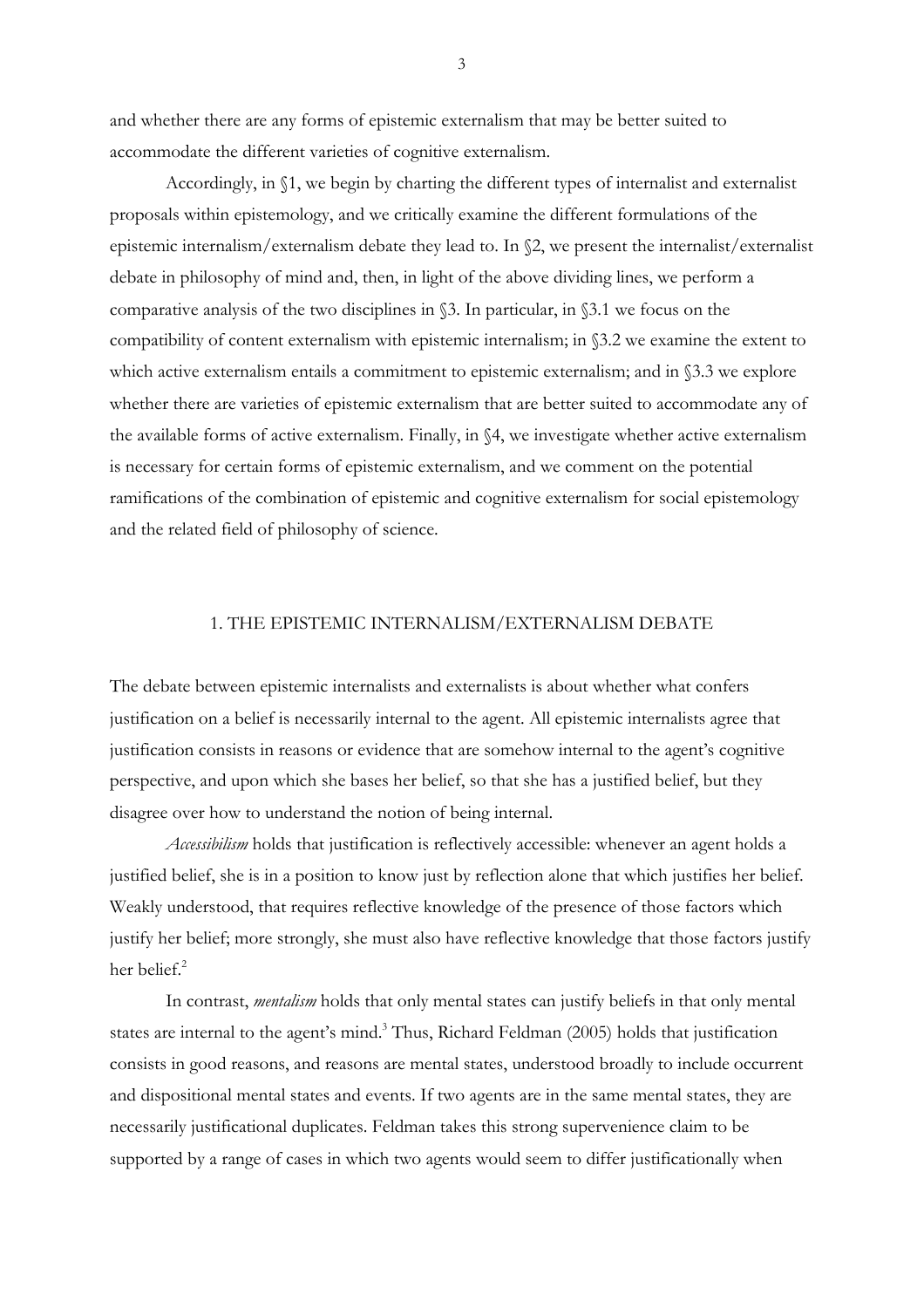they are in relevantly different mental states. In the absence of any additional commitments, accessibilism and mentalism are logically independent theses. One could hold that the justification-conferring factors must be reflectively accessible, or at least subject to conscious awareness, and yet deny that those factors are mental states. And one could hold that while all such factors are mental states, the agent need not have reflective access to, or indeed even be consciously aware of, those factors.

Formulated in terms of knowledge, accessibilists accept that internal justification justification that is reflectively recognizable—is necessary for knowledge. So, they hold that whenever an agent knows that *p*, she is in a position to know by reflection, not necessarily that she knows that *p*, but rather that on the basis of which she knows that *p*. Mentalists also accept that internal justification is necessary for knowledge. So, they hold that whenever an agent knows that *p*, she is in mental states which constitute the justifying basis for her knowledge.

Epistemic externalists, on the other hand, deny that justification is always reflectively accessible. It's possible that an agent holds a justified belief without being in a position to know just by reflection the factors that make her belief justified. Externalists think that what makes a belief justified may be external to an agent's cognitive perspective: it consists in an objective relationship between the agent's cognitive faculties and external reality, or in those faculties instantiating certain external properties, which she need know nothing about. For instance, process reliabilists claim that what matters for justification is that the causal process via which the belief was produced is in fact reliable, regardless of whether the agent has any reason or evidence to believe that it is. If the process is reliable, then it is objectively likely that the belief, as produced by that process, is true.<sup>4</sup>

Formulated in terms of knowledge, epistemic externalists claim that knowledge is possible without internal justification. Thus, process reliabilists say that a true belief's origin in a reliable process is sufficient for knowledge, absent certain types of undermining defeat. In short, knowledge can be grounded in what is external to the conscious mind.

Pretty much all epistemic externalists stress the importance of evaluating justified beliefs objectively in terms of probability or truth-conduciveness: what matters is whether the agent is likely to hold a true belief. Epistemic internalists, in contrast, typically emphasize the importance of evaluating justified beliefs subjectively in terms of epistemic responsibility: what matters is whether the agent holds intellectually blameless beliefs, or beliefs that are rational from her perspective. 5

However, not all internalists are wedded to this deontological conception of justification, according to which an agent has a justified belief when she deserves praise for having the belief,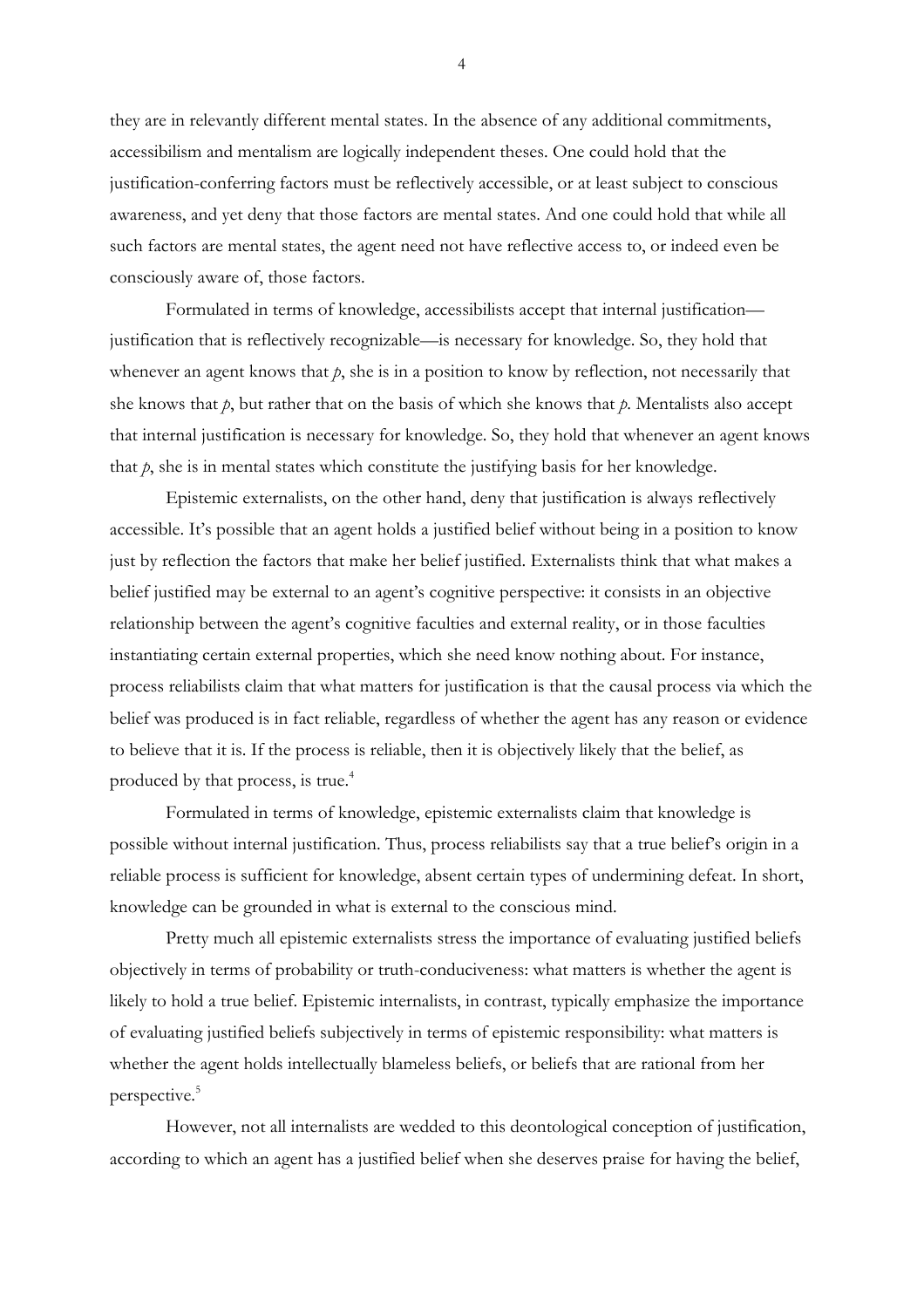or when it is her epistemic duty or obligation to form that belief.<sup>6</sup> The disagreement over which conception of epistemic evaluation takes priority is reflected by different judgements about at least two central types of cases. Thus, epistemic internalists maintain that clairvoyance and socalled 'New Evil Demon' cases demonstrate that the reliability of a belief-producing process is neither sufficient nor necessary, respectively, for a belief to count as justified. In the first type of case, an agent forms beliefs as a result of suspect but reliable cognitive faculties, and the internalist concludes that the subject lacks justification for her beliefs even despite the reliability in play. In the second type of case, we are asked to imagine two agents forming identical beliefs in subjectively indistinguishable conditions, but where only in the one case are the beliefs reliably formed (since in the second case the subject is massively deceived). The internalist argues that both subjects enjoy an identical level of justification for their beliefs, even despite the different degrees of reliability in play.<sup>7,8</sup>

Given that traditional Gettier cases were counterexamples to definitions of knowledge as involving an internalist conception of justification as reasons the agent can produce if asked, reliabilists were hoping to solve the Gettier problem by abandoning that conception. What stands in the way of knowledge-undermining luck is rather the reliability of the cognitive process that produced the belief. Still, cases of so-called *environmental epistemic luck* pose a problem for traditional versions of reliabilism. This is not the standard intervening epistemic luck that one finds in the usual Gettier-style cases—such that something causally intervenes between the agent's formation of their justified belief and their cognitive success (i.e., their belief being true)—but rather epistemic luck which simply concerns the environment in which the agent exhibits this cognitive success.<sup>9</sup>

For instance, it looks as if Henry's belief that there's barn, as based on a veridical visual experience of a barn in fake barn county, is the result of a reliable cognitive process, namely visual perception. And yet this belief, so formed, is nonetheless only luckily true, given the nature of Henry's environment.<sup>10</sup> In response, one might insist that the manifestation of a reliable process is somehow environment-relative. Alternatively, reliability can be formulated modally in at least two distinct ways.

Counterfactual reliabilism is the view that an agent knows that *p* only if: were *p* false the agent would not believe *p* as a result of process *r*. <sup>11</sup> *Sensitivity* is a modal condition on knowledge which explains Henry's lack of knowledge: if there were not a barn but instead a barn façade in front of Henry, then he would still believe as a result of visual perception that there's a barn. Alternatively, we can understand the reliability of a process in terms of delivering (mostly) true beliefs in a band of worlds close to the actual world. Thus neighbourhood reliabilism is the view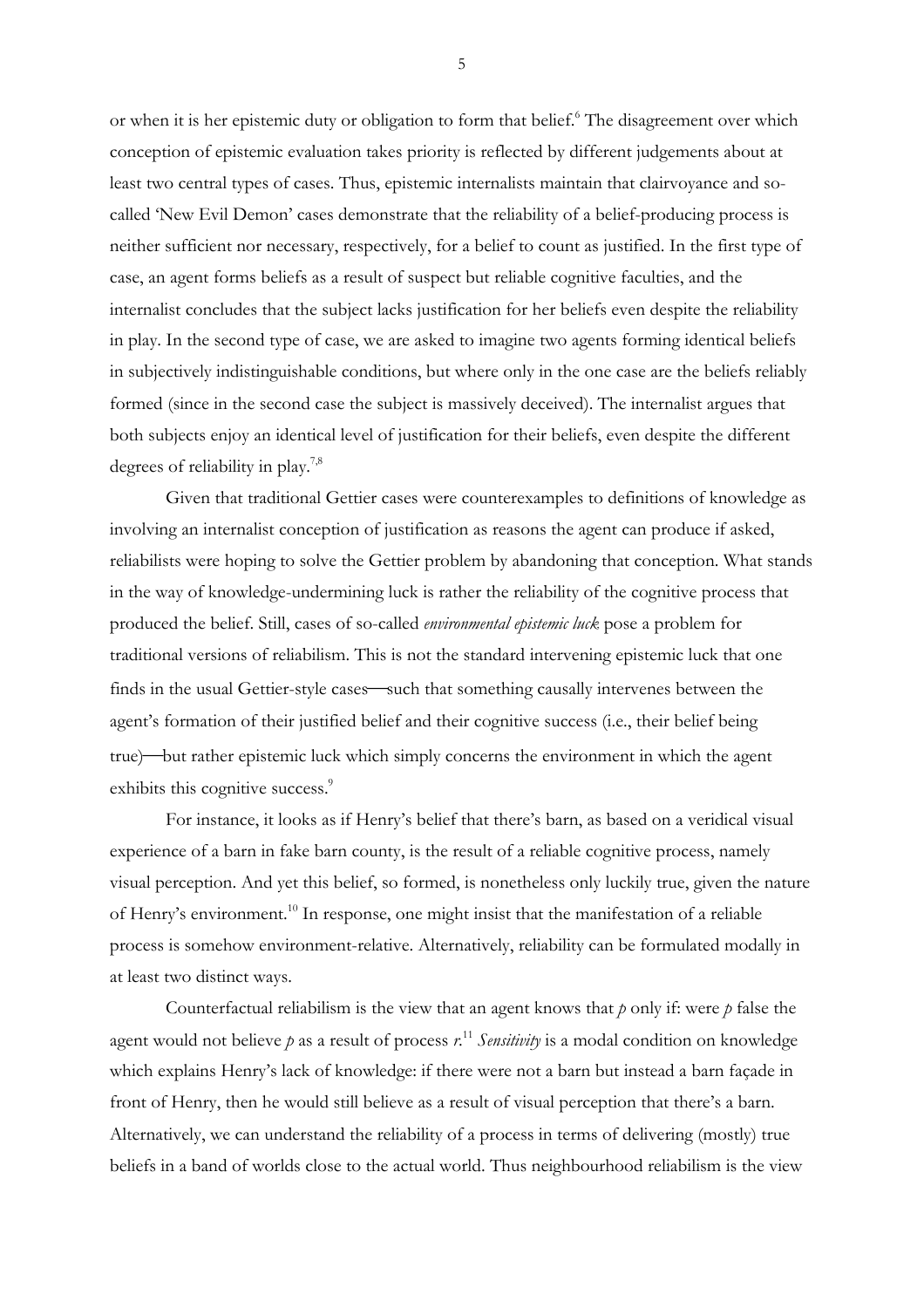that in such worlds, all (or nearly all) beliefs formed by process *r* are such that believing that *p* implies *p*. <sup>12</sup> Or we can use a counterfactual to define such a *safety* condition on knowledge: an agent knows that *p* only if had she believed that *p* as a result of *r* in different circumstances, *p* would be true in those circumstances.<sup>13</sup>

Reflect that this other brand of reliabilism can handle the fake barn case equally well: had Henry believed that there's a barn as a result of visual perception in nearby circumstances in which he was visually presented with a fake barn, then his belief would be false. Note that because subjunctive conditionals do not validly contrapose, safety and sensitivity are not logically equivalent. While safety requires merely that *S* track the truth in a range of close *p*-worlds, sensitivity requires that *S* track the truth out to the closest not-*p*-worlds. Still, their common feature is that both require not just actual true belief, but also counterfactual co-variation of belief and truth.

The two views also yield familiarly different results when it comes to sceptical arguments. Your belief that you have hands is both safe and sensitive. Your belief that you are not a brain-ina-vat is arguably safe but not sensitive.<sup>14</sup> In response to the sceptical argument that you cannot know that you have hands, because you cannot know that you are not a brain-in-a-vat, sensitivity theorists thus reject the underlying closure principle, while safety theorists upheld the neo-Moorean stance that you can know the negation of such sceptical hypotheses.<sup>15</sup>

The literature contains a number of putative counterexamples to both safety and sensitivity as necessary or sufficient conditions on knowledge. Of particular interest are cases where the agent's belief satisfies the model condition in question but with the wrong direction of fit. Imagine an agent who forms beliefs on the basis of some process that would be otherwise unreliable, and yet ends up with safe or sensitive beliefs due to the intervention of some benevolent demon. The master intuition is here that when an agent knows, her belief is true not because of *any* reliable process, but because of the exercise of her cognitive abilities. Knowledge is a cognitive achievement worthy of praise, but if the agent gets things right because of someone else changing the world so as to systematically match her beliefs, then she deserves no credit for hitting the truth.

Consider Ernest Sosa's (2007; 2009) triple-A version of virtue epistemology according to which knowledge is apt belief, where a belief is apt just in case it is accurate (true) because adroit (out of cognitive ability). The because-relation is key to understand how knowledge can be a cognitive achievement on the part of the agent. Suppose an expert archer dispatches an arrow, which is first blown off course by a sudden and unexpected gust, and then diverted back on track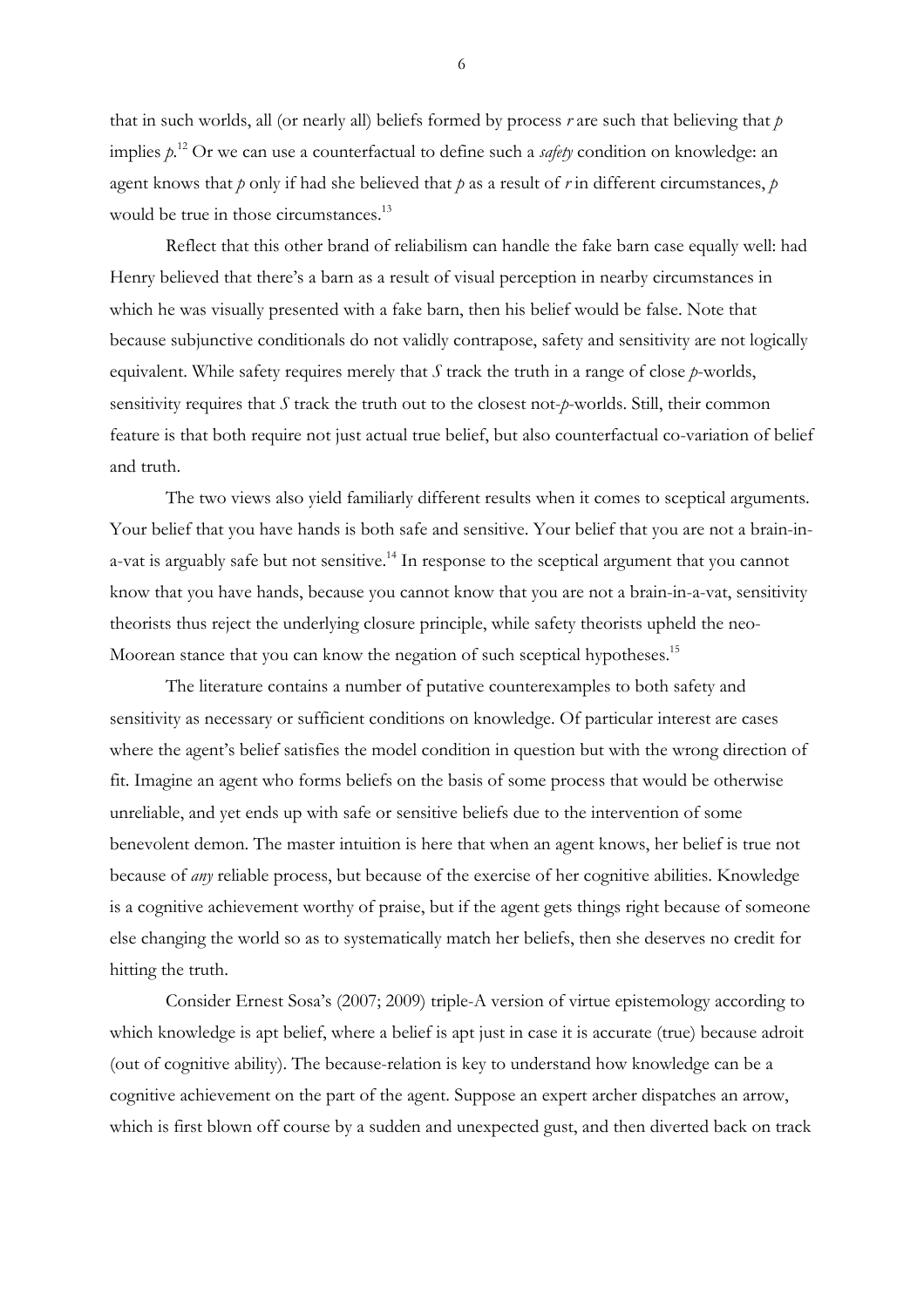again by a guardian angel to ensure it hits the target. The performance is accurate and adroit but inapt in that the accuracy is not because of the agent's adroitness.<sup>16</sup>

Nevertheless, a lingering worry about environmental luck afflicts virtue epistemology. After all, it seems that Henry not only possesses the right cognitive ability to form beliefs on the basis of visual perception, he also manifests that ability when forming the belief that there's a barn. Virtue epistemologists have offered various responses to cases of this kind. Sosa (2009) concedes that Henry has so-called animal knowledge in the fake barn case, but insists that he lacks second-order reflective knowledge; John Turri (2011) attempts to incorporate a safety condition into the virtue-theoretic framework: knowledge is ample belief, where a belief is ample just in case the safety of the belief is because of the agent's cognitive ability; while a further option is to argue that the manifestation of cognitive ability depends on the appropriateness of one's 'regional' environment, which, in Henry's case, includes the real as well as the fake barns (Palermos *forthcominga*). 17

Against the backdrop of the foregoing, one might reasonably expect that any attempt to decompose knowledge into belief, truth and some other modal or virtue-theoretic condition is doomed to fail. Timothy Williamson (2000) recommends a different tack. According to his epistemology-first approach, knowing that *p* is not just a mental state, it is the most general factive attitude to a proposition *p* that the agent has if she has any factive attitudes at all. Seeing that *p*, knowing that *p*, and other factive attitudes are such that an agent can bear those mental relations to *p* only if *p* is true. Factive mental states are thus wide (or broad) in virtue of the attitude rather than the content *p* being wide. Knowledge is also what Williamson calls a *prime* mental condition in the sense of not being a conjunction of independent narrow and environmental conditions, say belief, truth and something else. Indeed knowledge causally explains behaviour in ways that cannot be explained by any putative component state that falls short of knowledge such as true belief or justified belief. Given that knowledge plays such an irreducible explanatory role, knowledge should be posited as a *sui generis* mental state. Note also that Williamson (2000) and others have also put knowledge first in accounts of various epistemic norms—norms of assertion, belief, practical reasoning, and so on.<sup>18</sup>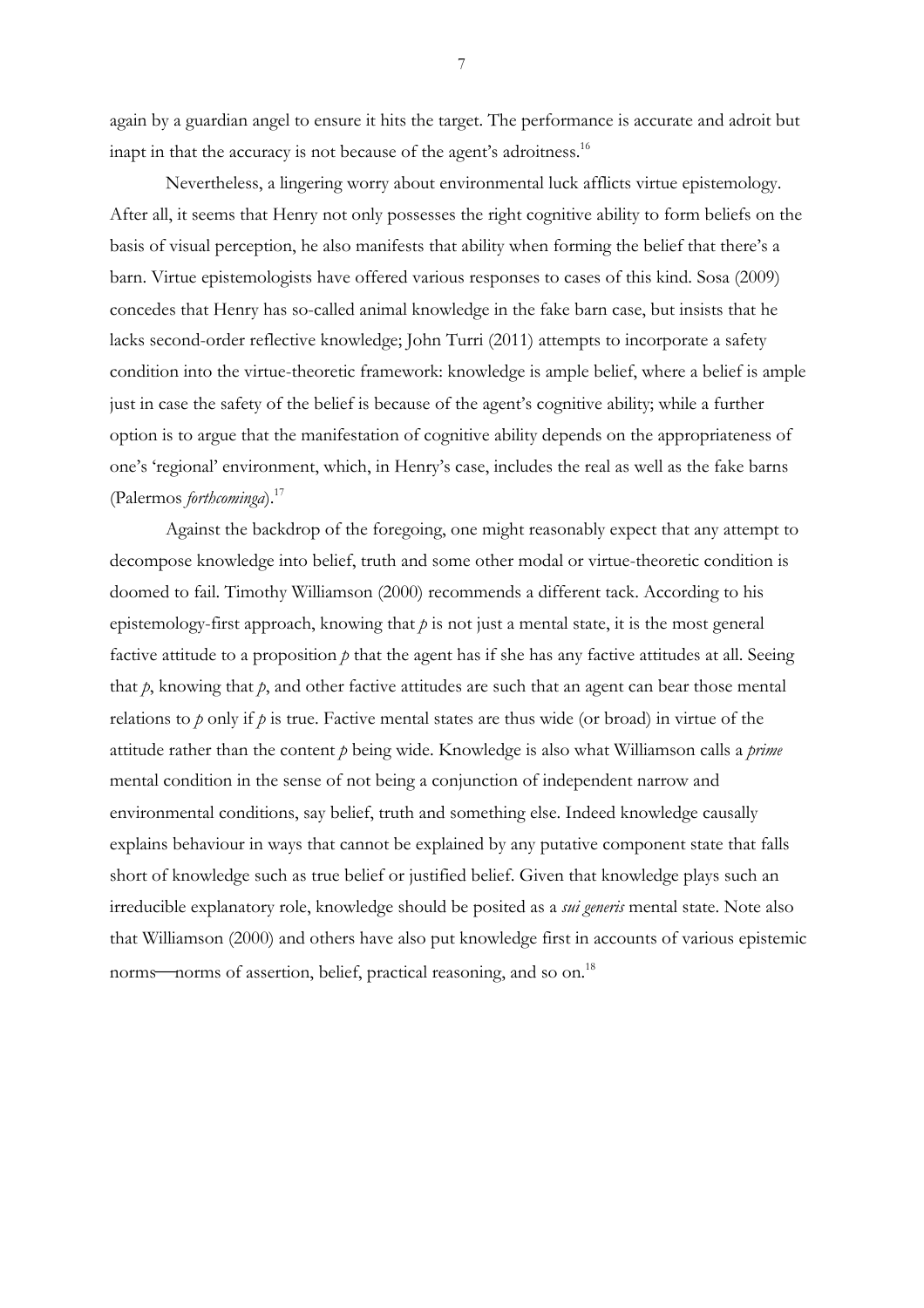# 2. THE COGNITIVE INTERNALISM/EXTERNALISM DEBATE

Conceiving of knowledge—typically the primary focus of epistemology—as a cognitive (i.e., mental) phenomenon, epistemological considerations have traditionally focused on the internal features of the individual cognitive agent; cognition, after all—it is largely held—rests within the individual's head.

This last claim, however, has lately been called into question by recent advances within philosophy of mind and cognitive science, and especially the currents of embodied cognition, content externalism and active externalism. To get a grip on what all these theories of mind amount to and how they differ from each other it should be helpful to consider their motivations in a chronological order of appearance. Before proceeding further, however, we should note that their common denominator, and hence the reason why we here group them together, is that they all deny the claim that cognition resides entirely within the individual's head.

Now, the first blow to the approach of internalism—the idea that a complete understanding of our minds can be achieved by an exclusive focus on our brains—came from content (or passive) externalism, which shows that some mental contents fail to supervene on intrinsic facts (i.e., facts that pertain solely to our brains); consequently, the opposite of internalism—*viz*., externalism about our minds—must be true. Consider the following thought experiment.

Imagine a remote planet, Twin Earth, which is exactly like Earth, except that instead of water (H<sub>2</sub>O) it has a different substance, twin-water. Even though twin-water is a different chemical compound, say XYZ, its macro properties are just like those of water: it looks and tastes like water, it can be found in the rivers and oceans on Twin Earth, and so on. Furthermore, imagine two intrinsically identical individuals: *S* who lives on Earth and twin-*S* who lives on Twin Earth, neither of whom knows anything about chemistry. Now, when *S* utters "water quenches thirst" she is expressing her belief that water quenches thirst, a belief that is true if and only if H2O quenches thirst. To the contrary, having always encountered twin-water and never having encountered or heard of water, when twin-*S* utters "water quenches thirst" our intuition dictates that she does not believe that water quenches thirst. Instead, twin-*S* expresses the belief that twin-water quenches thirst, a belief with different truth-conditions. Accordingly, we seem to have two intrinsically identical individuals, who nevertheless have different beliefs, meaning that some beliefs do not supervene on intrinsic facts. To the contrary, according to this form of externalism, in order to have certain types of intentional mental states, such as beliefs and desires, it is necessary to be related to the environment in the right way.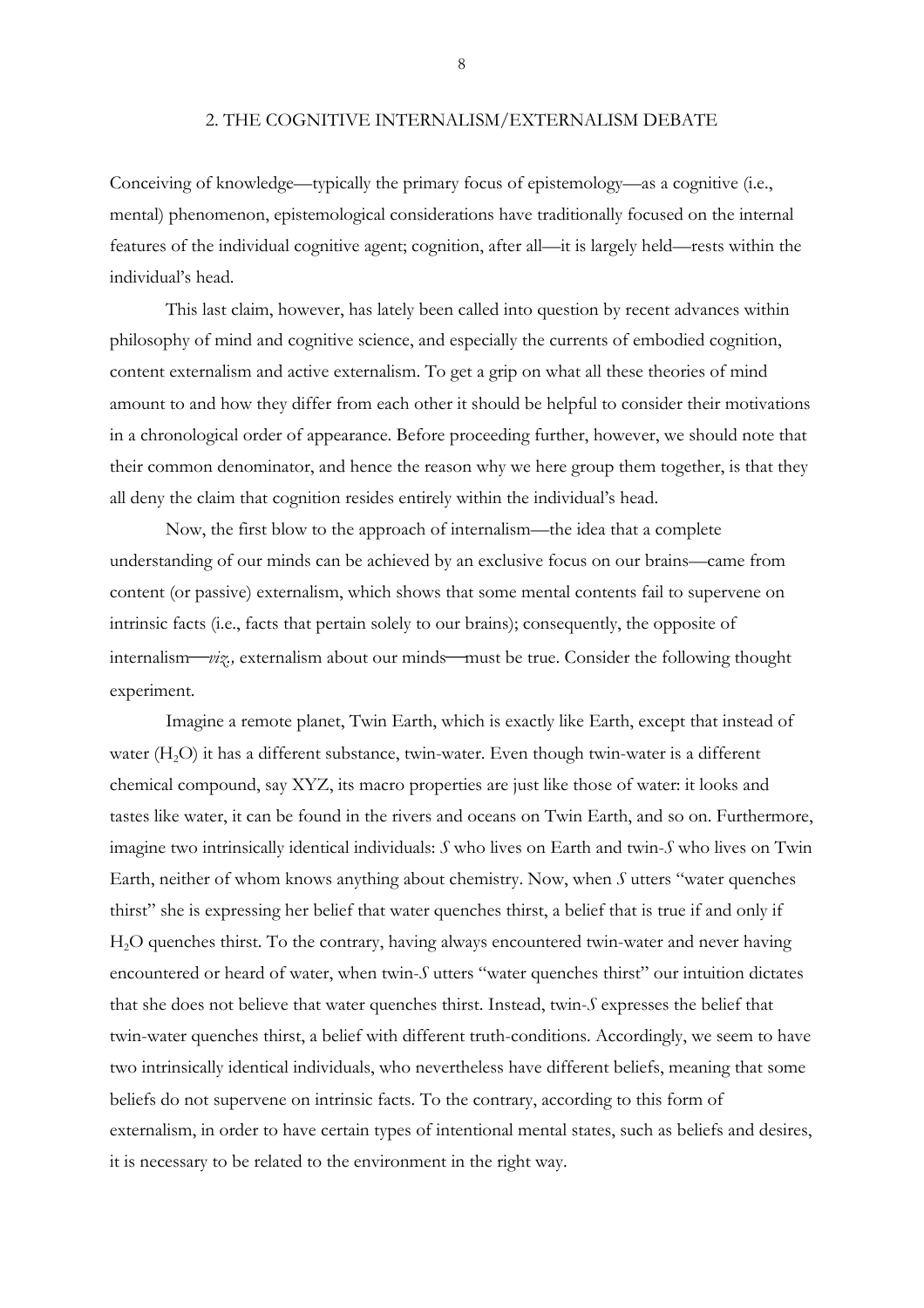Now, whereas Hilary Putnam (1975) initially focused on the linguistic content of sentences containing natural kind terms being individuated externally in terms of features of the physical environment, Tyler Burge (1979; 1986) and others were quick to extend Putnam's conclusion in at least three respects. First, if the content of beliefs is fixed by the content of the sentences that the believer uses to express her beliefs, then the content of such mental states will be individuated externally if the corresponding linguistic content is individuated externally. Indeed, if mental states are individuated by their contents, then those states themselves are also individuated externally. Secondly, just as the linguistic content of sentences containing natural kind terms is individuated externally, so is the linguistic content of sentences containing a variety of non-natural kind terms such as 'sofa', 'brisket' and 'red'. Thirdly, it isn't just by varying features of the physical environment while keeping all the intrinsic facts fixed that we can establish the existence of externally individuated content. We can run roughly the same argument by instead varying features of the socio-linguistic environment, hence social externalism. Despite the subtle differences, however, what all these types of content externalism have in common is that they all lead to the conclusion that studying our brains in isolation from their external environments would be insufficient for a complete understanding of our minds.

Not much later, however, several cognitive scientists and philosophers of mind (Varela, Thomson *&* Rosch 1991; Clark 1997) as well as roboticists (Brooks 1991*a*; Brooks 1991*b*) noted that not even the study of our brains as embedded in their environments is enough. This is because cognition is not just embedded but also embodied in the sense that aspects of the agent's body beyond the brain play a physically constitutive role in cognitive processing (i.e., literally speaking, with respect to several cognitive operations, our bodies are parts of our minds). In particular, for those aspects of an agent's mind where her brain and body are heavily *interdependent*, we should think of the latter as a constitutive element of the agent's overall cognitive system.<sup>19</sup> According to embodied cognition, then, considerations pertaining to the agent's body as well as its interaction with her brain (and central nervous system) are essential for a complete understanding of the human mind.

Now, active externalism, as represented by the extended mind thesis and the extended and distributed cognition hypotheses, is the extreme consequent of the approach of embodied cognition. We should note, however, that we here say 'extreme', only because of its radical conclusions. Indeed, for some it may be counterintuitive to accept that mental states and cognitive systems extend beyond our organisms to the artifacts we mutually interact with or that cognitive processing may be distributed amongst several individuals and their artifacts. The spirit of the approach, however, is very similar to, if not the same as, that of embodied cognition. If we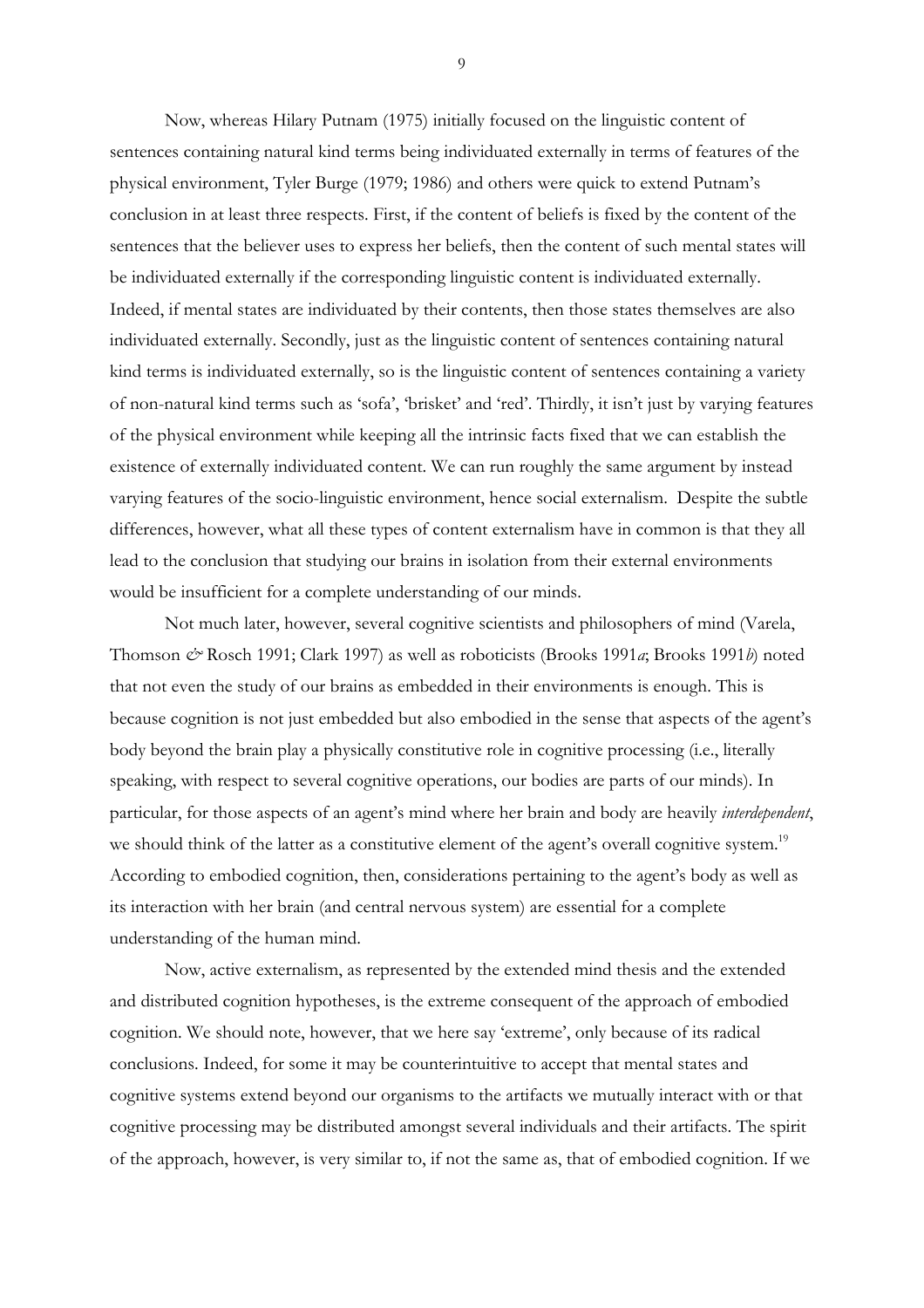are willing to accept that our minds are embodied when our brains and bodies heavily depend on each other, there is no principled reason to deny that cognitive processes and states are extended or even distributed in those situations where our brains, the artifacts we employ or the other agents we interact with, are heavily interdependent.

In fact, active externalism in all of its forms has been developed, refined, and defended by many philosophers (Clark & Chalmers 1998; Clark 2007; 2008; Hutchins 1995; Menary 2006; 2007; Theiner 2011; Wheeler 2005, Wilson 2000; 2004).<sup>20</sup> Accordingly, active externalism, in all of its forms, is a viable hypothesis that we believe can generate several ramifications within analytic epistemology. Before concluding this section, however, it should be helpful to highlight some of the different formulations of active externalism and the argumentative techniques that motivate them. $21$ 

Specifically, active externalism has appeared in the literature under three main labels *viz.,* the extended mind thesis, the hypothesis of extended cognition and the hypothesis of distributed cognition. Admittedly, there are several possible points of connection between these three formulations, but the means for arriving at them as well as the claims they put forward are sufficiently different to deserve special attention.

Focusing on *cognitive processing*, the hypothesis of extended cognition is the claim that "the actual local operations that realize certain forms of human cognizing include inextricable tangles of feedback, feedforward and feed-around loops: loops that promiscuously criss-cross the boundaries of brain, body and world" (Clark 2007, §2); cognitive processing can and (under the appropriate conditions) literally extends to the agent's surrounding environment. Think about solving a mathematical problem by using pen and paper, or perceiving a chair through a tactile visual substitution system. According to the hypothesis of extended cognition, the involved artifacts are proper parts of the ongoing cognitive processing.

However provocative this claim may sound, the extended mind thesis is usually thought to be more challenging still. Instead of concentrating on cognitive processes, the claim, in this case, is that it is *mental states—*experience, beliefs, desires, emotions, and so on—that get extended. The typical argument (Clark  $\mathcal{O}^{\times}$  Chalmers 1998) involves Otto—an Alzheimer's patient—whose dispositional beliefs are taken to be partly *constituted* by his well-organized notebook; his mind, therefore, extends to his notebook.

Finally the third formulation of active externalism—viz., the hypothesis of distributed cognition (Hutchins 1995, Theiner *et al* 2010, Sutton *et al* 2008, Wilson 2005, Heylighen *et al* 2007) is the most radical of them all. According to this form of externalism, *cognitive processing* may not just be extended beyond the agent's head or organism but even distributed amongst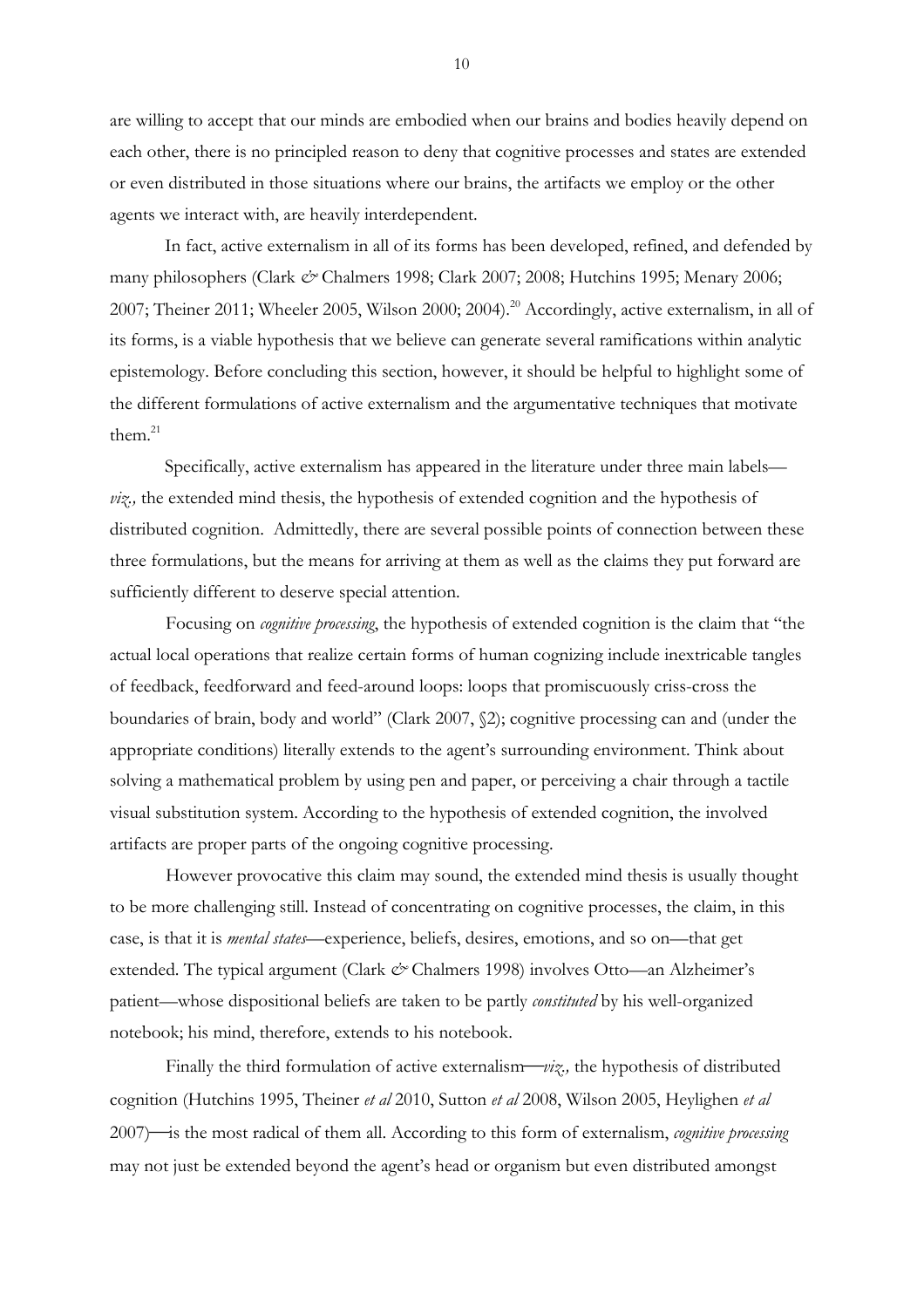several individuals along with their epistemic artifacts. Despite its radical conclusion, however, the hypothesis of distributed cognition differs from the hypothesis of extended cognition only in that this time cognitive processes and the resultant cognitive systems extend to include not only artifacts but other individuals as well.

Now to see what the motivational difference is between, on one hand, the hypotheses of extended and distributed cognition, and, on the other hand, the extended mind thesis, notice that whereas the first two hypotheses are concerned with extended cognitive processes, the latter is usually formulated on the basis of extended mental states. This makes it somewhat more provocative, because the existence of extended mental states—such as extended dispositional beliefs—is a claim that is more counterintuitive and thereby less easy to argue for than the claim that there are extended cognitive processes.

Despite their difference in focus (i.e., on processes vs. states), however, all hypotheses have been traditionally motivated on the basis of functionalism, and especially, the sort of common-sense functionalism that is captured by the following principle:

#### Parity Principle:

If as we confront some task, part of the world functions as a process which, were it done in the head, we would have no hesitation in recognizing as part of the cognitive process, then that part of the world is (so we claim) part of the cognitive process (Clark and Clalmers 1998, 8).

To see how we can put this into practice with respect to the extended mind thesis, consider the following thought experiment. First, think about a normal case of a belief stored in biological memory. Inga learns about an interesting exhibition in MOMA. She thinks, recalls that the museum is on 53rd street and starts walking to the museum. Now consider Otto who suffers from Alzheimer's disease; as a consequence, Otto has to rely on information in the environment to help structure his life and so carries a thick, well-organized notebook everywhere he goes. When he learns new information he writes it down, when he needs some old information he looks it up. Otto hears about the same exhibition and decides to go see it. He opens the notebook, finds the address of the museum and starts heading towards 53<sup>rd</sup> street.

Andy Clark and David Chalmers (1998) claim that Otto walked to 53<sup>rd</sup> street because he wanted to go to MOMA and believed that MOMA was on 53<sup>rd</sup> street. What is more, if one wants to say that Inga had her belief before she consulted her memory, then one could also claim that Otto believed that the museum was on  $53<sup>rd</sup>$  street even before looking up the address in his notebook. This is because the two cases are functionally on a par; given our everyday, commonsense understanding of how memory works, we can make the following claim: "the notebook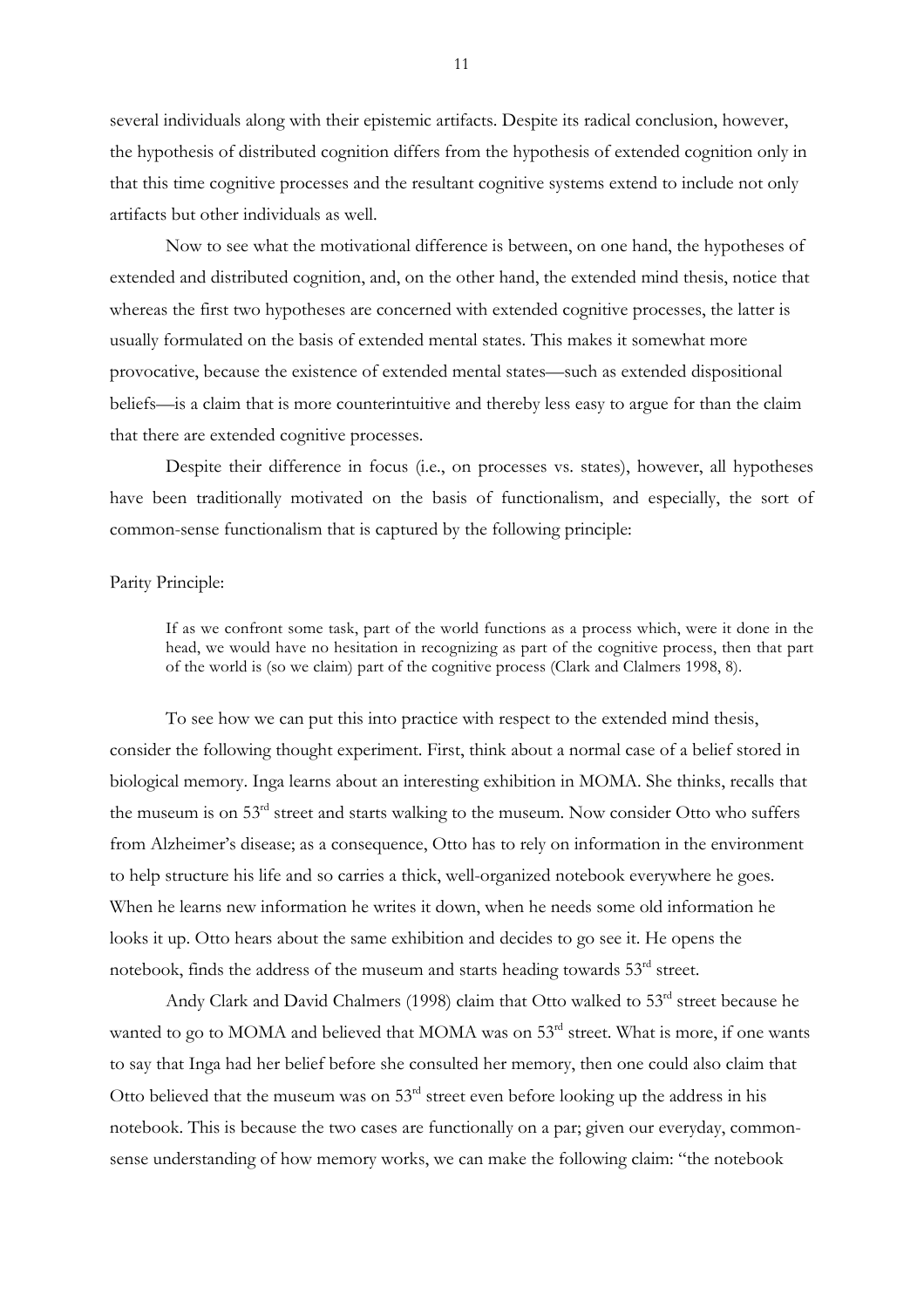plays for Otto the same role that memory plays for Inga; the information in the notebook functions just like the information [stored in Inga's biological memory] constituting an ordinary non-occurrent belief; it just happens that this information lies beyond the skin." (Clark *&* Chalmers 1998, 13)

Moreover, in order to make this common-sense functionalist claim more plausible, Clark (2010) notes that, just as in the case of biological memory, the availability and portability of the resource of information should be crucial. Accordingly, he offers the following set of criteria to be met by non-biological candidates for inclusion into an individual's mind:

1) "That the resource be reliably available and typically invoked."

2) "That any information thus retrieved be more-or-less automatically endorsed. It should not usually be subject to critical scrutiny. […] It should be deemed about as trustworthy as something retrieved clearly from biological memory."

3) "That information contained in the resource should be easily accessible as and when required."  $(C\text{lark } 2010, 46)^{22}$ 

Philosophers of cognitive science, however, have noted that, contrary to the extended mind thesis, in order to motivate the extended and distributed cognition hypotheses we do not need to rely on the above common-sense functionalism and the three criteria it generates.<sup>23</sup> The reason is that these two hypotheses do not rely for their support on extended mental states, but on extended *dynamical* cognitive processes and the extended cognitive systems these processes give rise to.

This shift in focus allows the employment of the conceptual framework of dynamical systems theory—the most powerful mathematical framework for studying the behavior of dynamical systems in general—and has turned out to be particularly useful: According to dynamical systems theory, in order to claim that two (or more) systems give rise to an overall extended or distributed (or coupled) system, what is required is the existence of non-linear relations that arise out of *mutual interactions* between the contributing parts (Palermos 2014, Chemero 2009, Froese *et al* 2013, Sutton *et al* 2008, Theiner *et al* 2010, Wegner et al. 1985, Tollefsen  $\mathcal O$  Dale 2011). In other words, on the basis of dynamical systems theory, we can claim that in order to have an extended or even distributed cognitive system, all we need is that the contributing members (i.e., the relevant cognitive agents and their artifacts) interact mutually with each other. Accordingly, the extended and distributed cognition hypotheses can be motivated in ways that bypass common-sense functionalism.<sup>24</sup>

To close this section then, content externalism, the current of embodied cognition, the extended and distributed cognition hypotheses, and the extended mind thesis are all different ways that invoke different arguments for claiming that cognition does not reside entirely within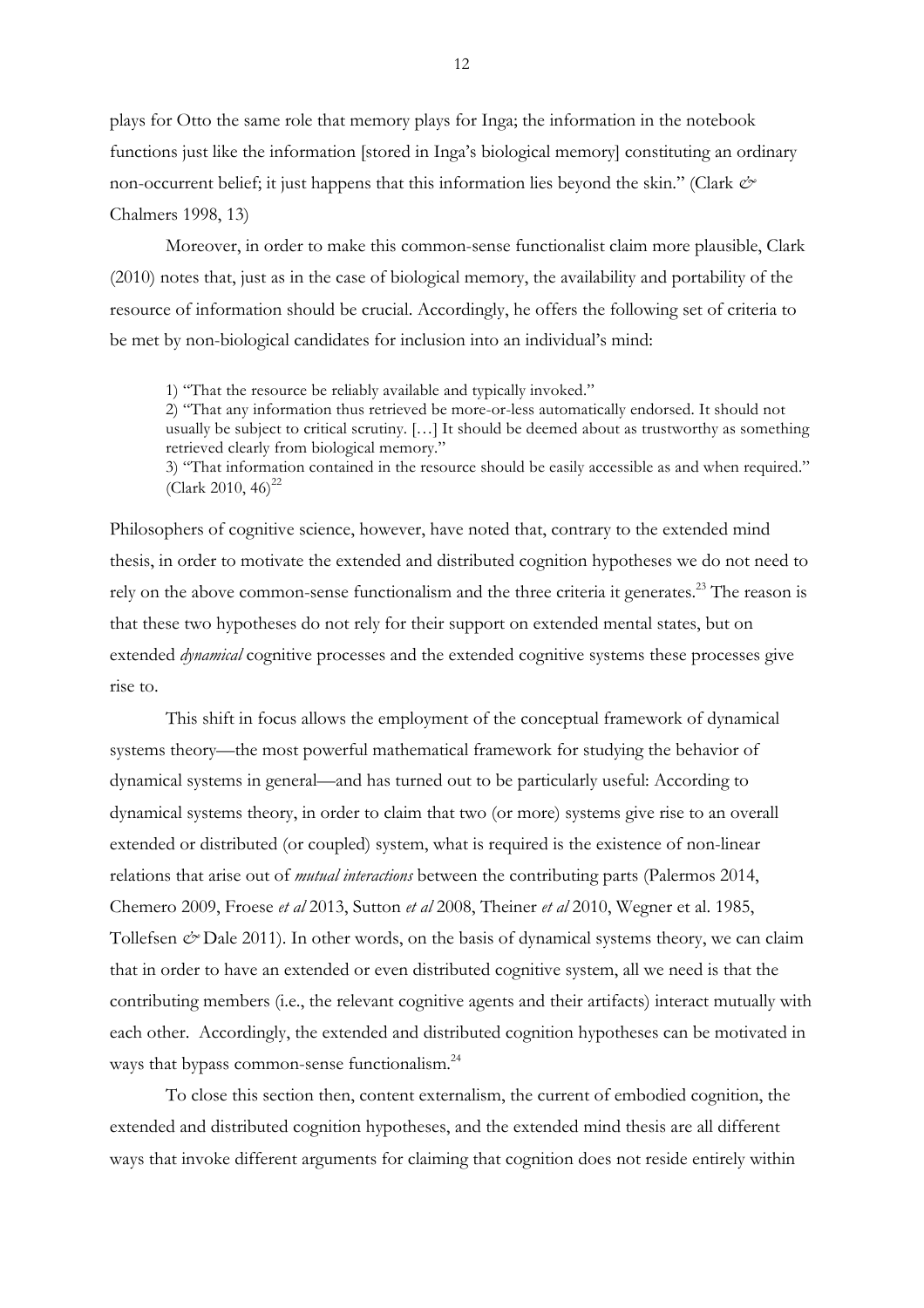the agent's head. Barring the current of embodied cognition—which allows the agent's metal life to escape only the boundaries of the skull but not those of the body—for the remainder of the paper, we will concentrate on the rest, more outward looking forms of externalism and their relation to the debate over epistemic internalism and externalism.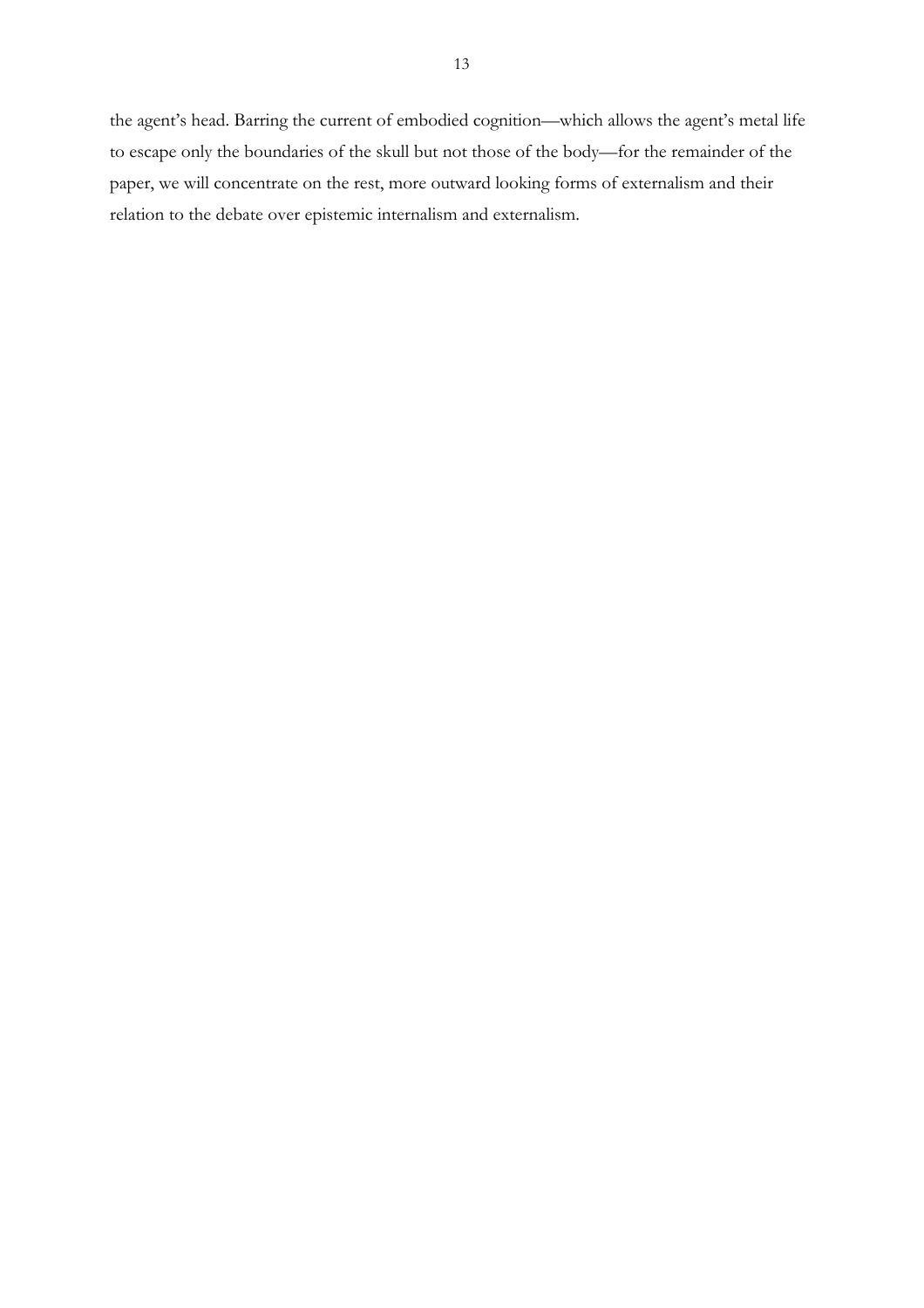#### 3. EXTERNALISM IN PHILOSOPHY OF MIND AND EPISTEMOLOGY

In this section, our aim will be to assess the implications of both *passive* (i.e., content) externalism and *active* externalism as they bear on the internalism/externalism divide in epistemology. The section has three parts. In §3.1, we assess whether passive (content) externalism entails epistemic externalism; our method in doing so will be to outline and evaluate three prominent arguments for the incompatibility of content externalism and epistemic internalism: Laurence Bonjour's *accessibility argument*, Paul Boghossian's *Self-Knowledge Argument* and James Chase's *Process Argument.* In §3.2, we take a similar approach: we assess whether (and how) active externalism entails epistemic externalism by evaluating arguments for the incompatibility of (different varieties of) active externalism and epistemic internalism. In §3.3, we consider active externalism's fit with several strands of epistemic externalism, including safety-based accounts as well as process and virtue reliabilist accounts.

# 3.1. IS CONTENT EXTERNALISM INCOMPATIBLE WITH EPISTEMIC INTERNALISM?

Recall that in §1, we characterised epistemic internalism—construed as a thesis about epistemic iustification<sup>25</sup>—as at least committed to the accessibilist thesis, that an agent can determine by reflection alone the factors that would make her beliefs epistemically justified; an associated 'negative' commitment of the accessibilist position is that agents do not diverge in the extent to which their beliefs are justified provided that they do not diverge in what is accessible to them by reflection alone. 26

As we noted, stronger versions of epistemic internalism about justification (hereafter, Jinternalism) can endorse (along with the accessibilist claim) a *mentalist* thesis according to which, as Conee and Feldman put it, "a person's beliefs are justified only by things that are internal to the person's mental life."<sup>27</sup> (Feldman  $\mathcal{Q}^{\circ}$  Conee 2001, 233) But not all accessibilists must endorse mentalism. <sup>28</sup> We can test the bare compatibility of content externalism and epistemic internalism by testing the compatibility of content externalism with the widely endorsed (by internalists) accessibilist thesis. 29

There are different ways to argue for the 'incompatibilist' thesis,<sup>30</sup> and we'll now consider three of the most-discussed arguments, what we can call: the *Accessibilist Argument*, the *Self-Knowledge Argument*, and the *Process Argument.*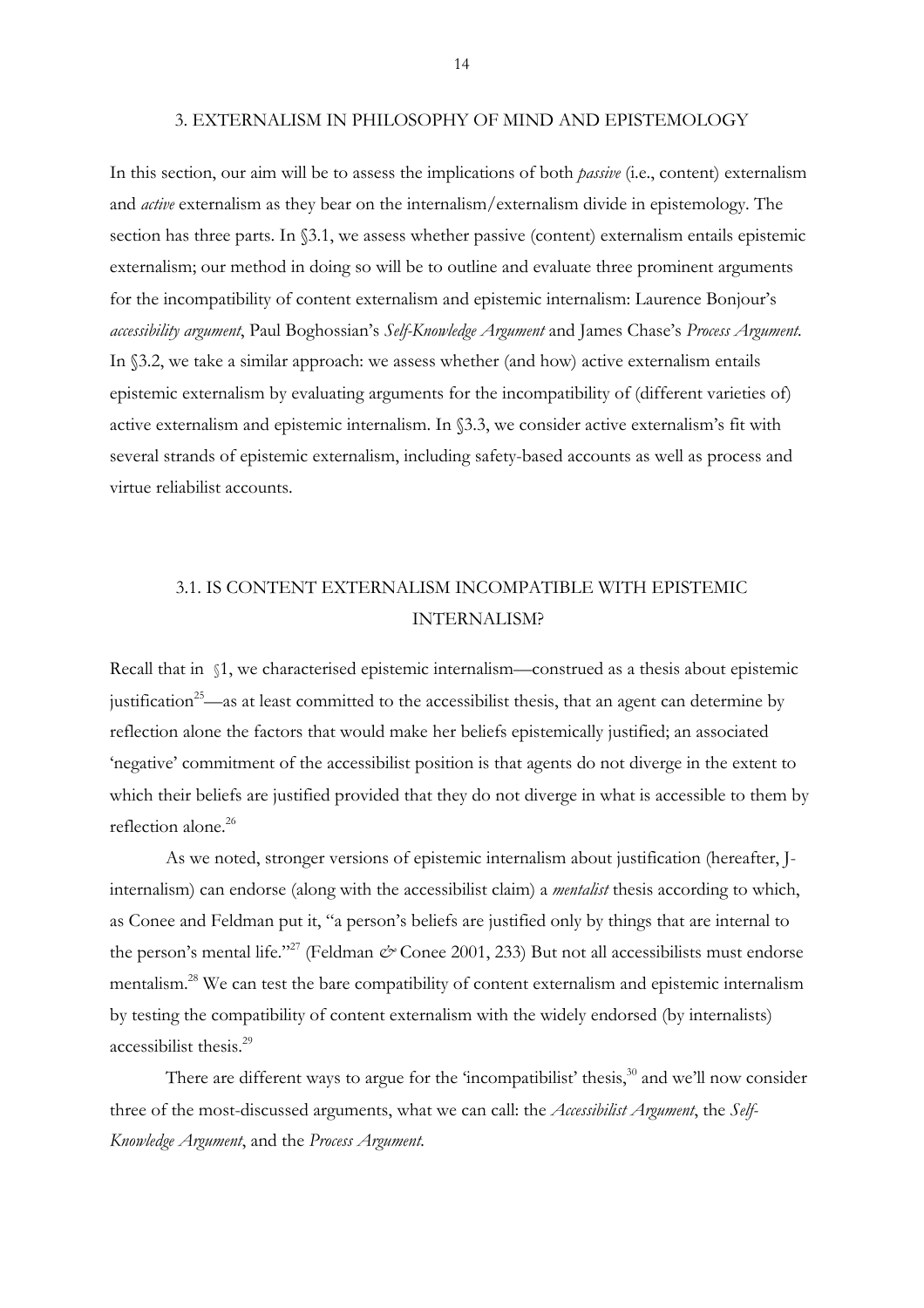A straightforward argument for the incompatibilist thesis has been suggested by Bonjour (1992) in a brief passage from which we can, following James Chase (2001, 237), extract the following line of reasoning: 31,32

- (1) If content externalism is true then there can be an agent *S* with belief B such that part or all of the content of B is not internally available to *S*.
- (2) If agent *S* with belief B is such that part or all of the content of B is not internally available to *S*, then the justification relations B stands in with other beliefs of *S*'s are not internally available to *S*.
- (3) If an agent *S* with belief B is such that the justification relations B stands in with other beliefs of *S* are not internally available to *S*, then not all factors relevant to the justification of beliefs of *S* are internally available to *S*.

But, as Chase notes, the consequent of (3) is the denial of J-internalism, and thus:

(4) If content externalism is true, then J-Internalism is false

Bonjour's accessibility argument is a quick way to reach the incompatibilist thesis, but perhaps it is too quick.<sup>33</sup> One charge against the simple accessibility argument, leveled by Chase  $(2001, 238)$ , and more recently by Brent Madison  $(2009)$ ,  $34$  is that the sense of internal availability (e.g., accessibility) precluded by content externalism in (1) is, as Chase puts it, 'not the sense of internal availability at issue in characterizing J-Internalism'. The incompatibilist conclusion (4) thus is dismissed as the product of illicit equivocation.

The equivocation Chase finds objectionable is argued to come out most clearly in new evil demon cases. To appreciate the objection, then, let's consider the example (slightly amended):

DEMON WATER: Stan is a victim of an evil demon scenario. His belief 'there is water in front of me' (call this belief 'B') is, thus, false. Stan's belief is based on his visual experiences, together with other beliefs, such as 'water is the stuff usually found in lakes' (call this belief 'A') and the belief that he is currently looking at a lake.

If 'water' is *wide*, then Stan will be unable to individuate his belief A ('that water is the stuff usually found in lakes'), and hence won't be able to individuate the justification relations A stands in to B ('there is water in front of me.')

Now here's the rub of the objection. The J-Internalist herself *insists* that victims of evil demon scenarios (such as Stan, in DEMON WATER) are justified in their beliefs. And indeed, that is *pace* epistemic externalists (e.g., Goldman 1986) supposed to be the key *point* of these cases, for J-internalists. <sup>35</sup> But then, it follows that the justification relations A ('water is stuff that is usually found in lakes') stands in to B ('there is water in front of me') are *not factors relevant to the*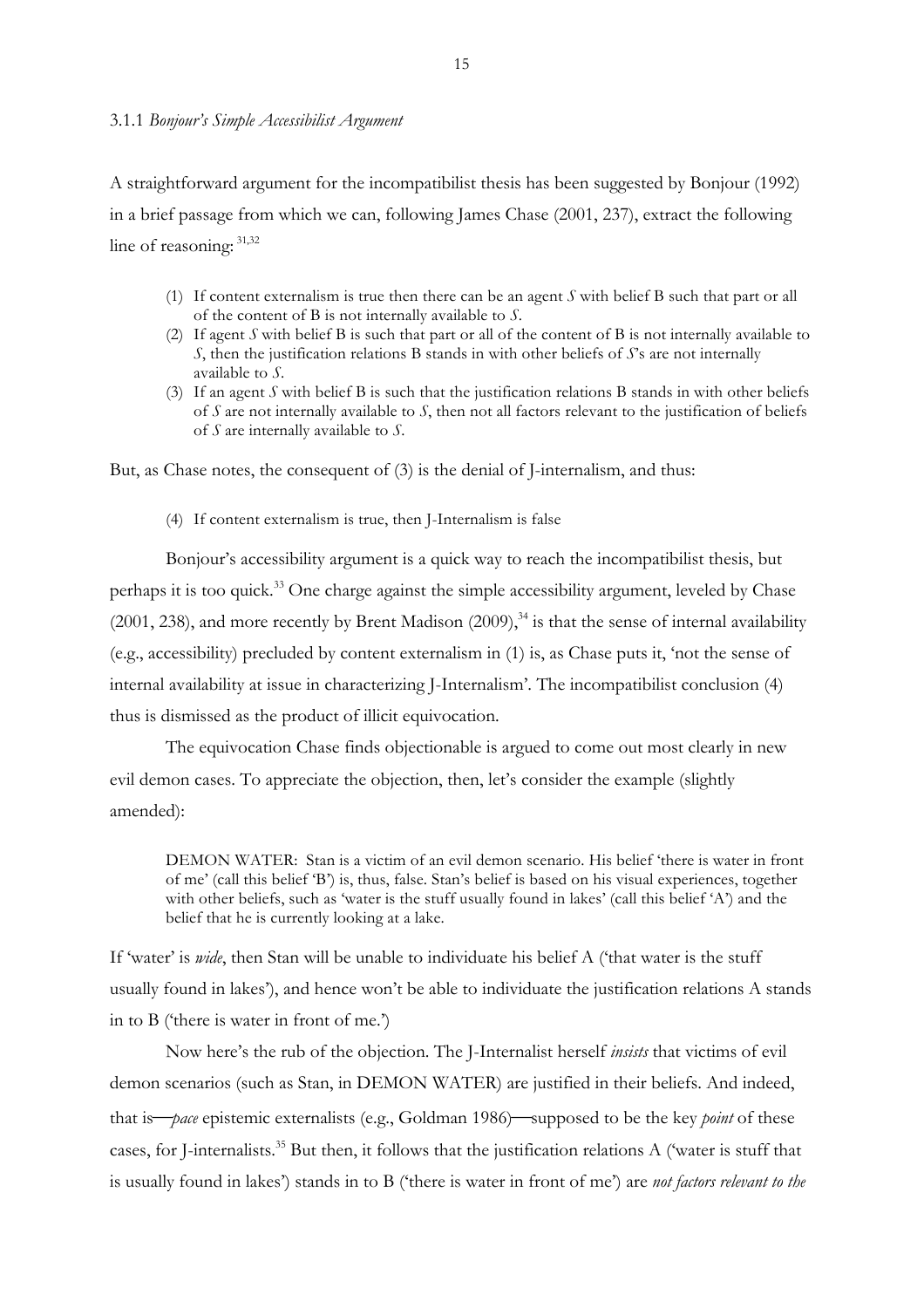*justification of S's belief B*. Rather, the justification relations that are relevant are those that stand between A\* and B\*, where A\* and B\* have the same *narrow* content as A and B. <sup>36</sup> Thus, as Chase reasons, what would be a factor relevant to Stan's belief B ('there is water in front of me') will be that *A\** beliefs are evidence for *B\** beliefs, and "*this fact is internally available to S even in evil demon cases.*" (Chase 2001, 238) Thus, (*contra* (2)), the following conjunction can be true: an agent *S* with belief B can be such that (i) part or all of the content of B is not internally available to *S*; and (ii) yet it is not the case that the justification relations B stands in with other beliefs of *S*'s are not internally available to *S*. Thus, as the argument goes, new evil demon cases illuminate why it is that (2) in Bonjour's accessibility argument should be rejected.

If Chase is right, then notice that he will have effectively diffused an argument capturing what is perhaps the most straightforward way to articulate the incompatibilist insight.<sup>37</sup> But there are other ways to try to make the argument.

#### 3.1.2 *The Self-Knowledge Argument*

Boghossian (1989), like Bonjour, worries that if the content of a thought is determined by its relational properties, then "we can not know our own minds."<sup>38</sup> Also, like Bonjour, Boghossian thinks that the sense in which content externalism prevents us from knowing our own minds is sufficient for precluding us from knowing by reflection alone (as J-internalism's accessibility constraint requires) the factors relevant to justifying our beliefs. Boghossian's argument however takes a different route to this conclusion.

His simple, valid argument has two premises and a conclusion.

- (1) If J-Internalism is true, then all self-knowledge is non-inferential.
- (2) If all self-knowledge is non-inferential, then content externalism is false.
- (3) Therefore, if J-Internalism is true, then content externalism is false.

That premise (1) is true is not immediately obvious. Boghossian opts to defend (1) *via* a regress argument intended as a kind of *reductio* against the pairing of J-internalism with the position that self-knowledge is at least sometimes inferential.

To get the regress (aimed at establishing (1)) up and running, Boghossian opens with a point J-internalists have made against reliabilists, which is that justification requires that, as Bonjour (1985, 38-40) puts it, one "[must] grasp the connection between the evidence and what it is evidence for."<sup>39</sup> Now, in a case where  $p$  depends on  $q$ , Boghossian takes it this grasping condition entails the following: that if "I am to be justified in believing that *p*, I must believe that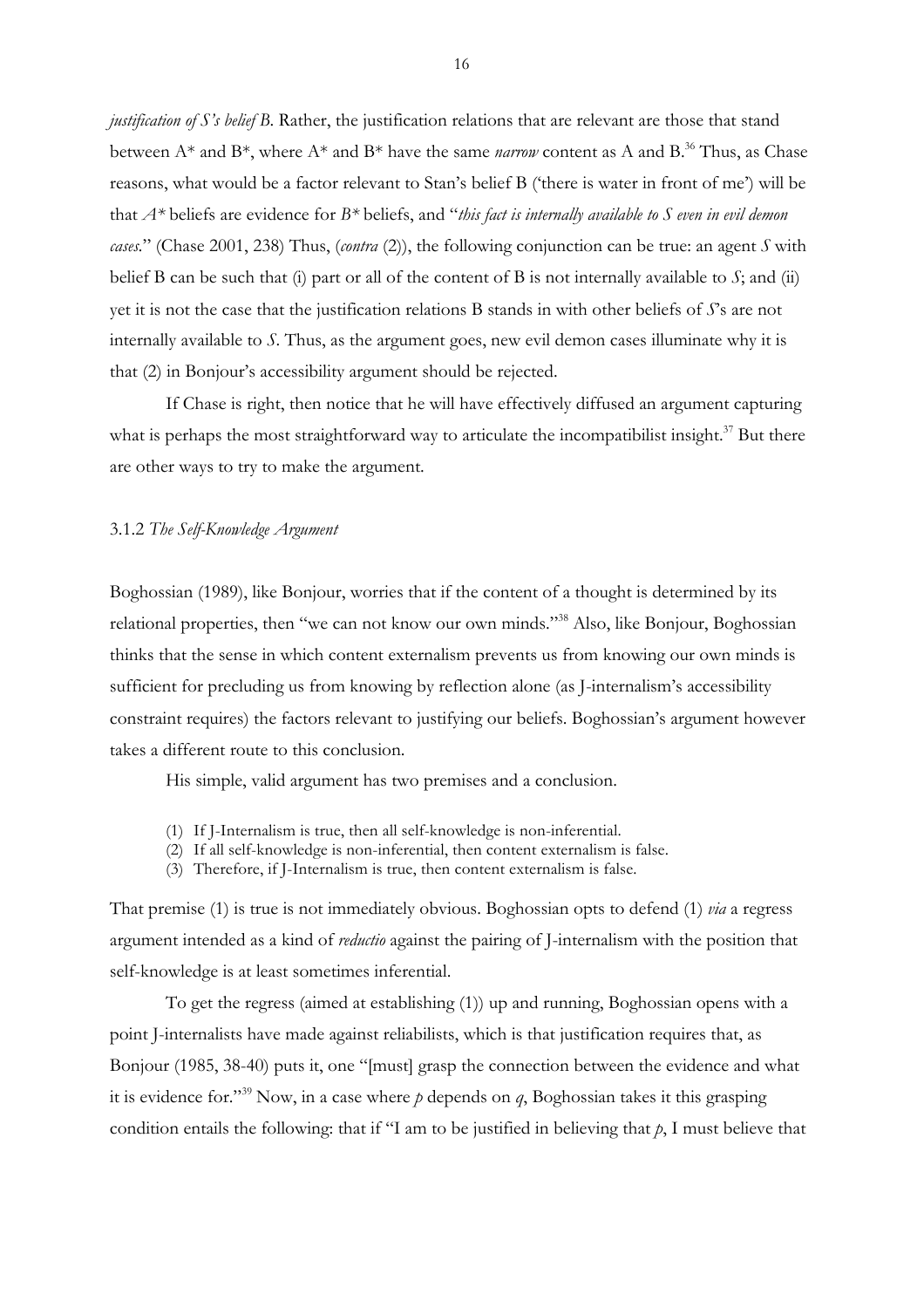*p* as a result both of my recognition that I believe that *q*, and that a belief that *q* justifies a belief that *p*." (Boghossian 1989/2008, 154)

He spells this out—i.e., the conditions that would have to be met for an agent to possess a justified inferential belief (on J-internalism)—more explicitly as follows:

- 1. *S* believes that *p*.
- 2. *S* believes that *q*.
- 3. The proposition that *q* justifies the proposition that *p*.
- 4. *S* knows that *S* believes that *p*.
- 5. *S* knows that a belief that *p* justifies a belief that *p*.
- 6. X believes that *p* as a result of knowledge expressed in 4 and 5. (Boghossian 1989/2008, 154)

But (4) invites a regress. If self-knowledge is inferential, then (4) is satisfied (by the J-internalist's lights) only if *S* knows has some *other* belief. As he writes:

"But how was knowledge of *this* belief acquired? On the assumption that all self-knowledge is inferential, it could have been acquired only by inference from yet other known beliefs. And now we are off on a vicious regress." (Boghossian 1989/2008, 155)

Given the alleged unacceptability of this regress, then, Boghossian concludes (1): that J-Internalism entails that self-knowledge is non-inferential.

We'll return to this point. But next, let's consider the argument for Premise (2) of the self-knowledge argument—*viz*., the claim that if all self-knowledge is non-inferential, then content externalism is false. Much like the first premise, the second premise also needs unpacking.

The argument offered for (2) involves a 'slow-switching' case meant to establish that, if content externalism is true, then at least some self-knowledge is inferential. And if *that's* right, then premise (2) follows—if all self-knowledge is non-inferential, then content externalism is false.

The slow-switching<sup>40</sup> case runs as follows (slightly amended):

TYLER: Tyler, unaware he is on Twin Earth, uses the words 'I have arthritis'—to express the thought *I have tharthritis.* (Note: on content externalism, 'arthritis' refers to *tharthritis* on Twin Earth). But in order to know order to know the content of his own thought—i.e., *I have tharthritis*—it is necessary that Tyler be able to exclude a relevant alternative—*viz*., that his thought is *I have arthritis--*something that he can't do (*ex hypothesi*). But then, if content externalism is true, then at least some self-knowledge is inferential as excluding a relevant alternative is part of an inferential process. 41

And of course, if content externalism entails that some self-knowledge is inferential, then Boghossian gets his premise (2), that if all self-knowledge is non-inferential, content externalism is false.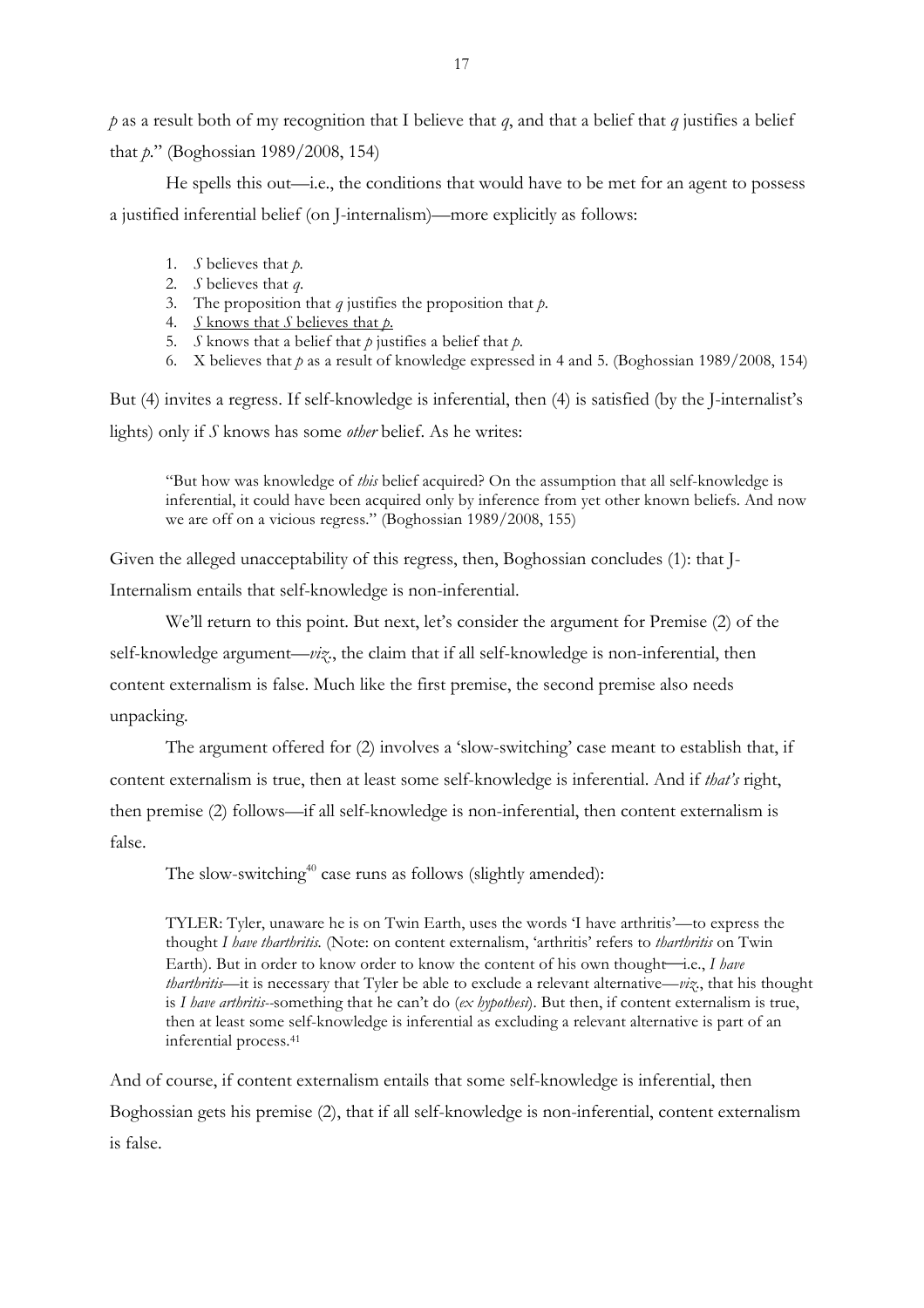There is not space to consider all, or even most, lines of resistance offered to (1) and (2) in the *Self Knowledge Argument*. We'll look quickly, though, at some of the notable objections. Firstly, regarding (1): it's at best not clear that the regress doing the relevant work for Boghossian in establishing (1) is actually a *special* problem apart from the 'standard' problem of the regress of justification<sup>42</sup>—which would have to be confronted by *any* theory of epistemic justification.<sup>43</sup> But unless it can be established as a special problem, then the target of the regress is too broad to be compelling as support for (1). Moreover, the objection has been raised that the self-knowledge argument only establishes that, if J-Internalism is true, *some* self-knowledge is non-inferential. 44

Regarding (2) of the argument. There are several ways we might resist the suggestion that the TYLER case establishes (as it's supposed to) that content externalism entails that some selfknowledge is inferential (and, therefore, that (2): if all self-knowledge is non-inferential, content externalism is false.) One such line of resistance here will be to challenge Boghossian's insistence that (in our case) Tyler must *rule out* the scenario whereby the content of his belief is *I have arthritis* in order to know that the content of his thought is that he has *tharthritis.* <sup>45</sup> Another line of resistance will be to grant that such an alternative must be ruled out, but to then deny that satisfying this epistemic condition must involve (as the argument requires) an *inference.* 46

## 3.1.3 *The Process Argument*

The *Process Argument* has been defended by Chase (2001), and challenged by Tony Brueckner (2002). Unlike the previous two arguments we've considered, which have attempted to demonstrate the incompatibility of content externalism and *accessibilist* J-internalism, the *Process Argument* tries to demonstrate the incompatibility of content externalism and *mentalist* Jinternalism according to which internal duplicates are justificational duplicates. 47

The argument begins with a kind of 'process claim' according to which, for two justificational duplicates,  $a_1$  and  $a_2$ , and proposition  $p$ , if  $a_1$  and  $a_2$  believe  $p$ , then the 'justificatory' processes' leading to  $a_1$ 's belief that  $p$  and  $a_2$ 's belief that  $p$  are identical. Following Chase, call this the Process Claim (PC).

Like the *Self Knowledge* Argument, the *Process Argument* has just two premises and a conclusion:

- (1) If PC is false, then mentalist J-internalism is false.
- (2) If Content Externalism is true, then PC is false.
- (3) Therefore, if content externalism is true, then mentalist J-Internalism is false.<sup>48</sup>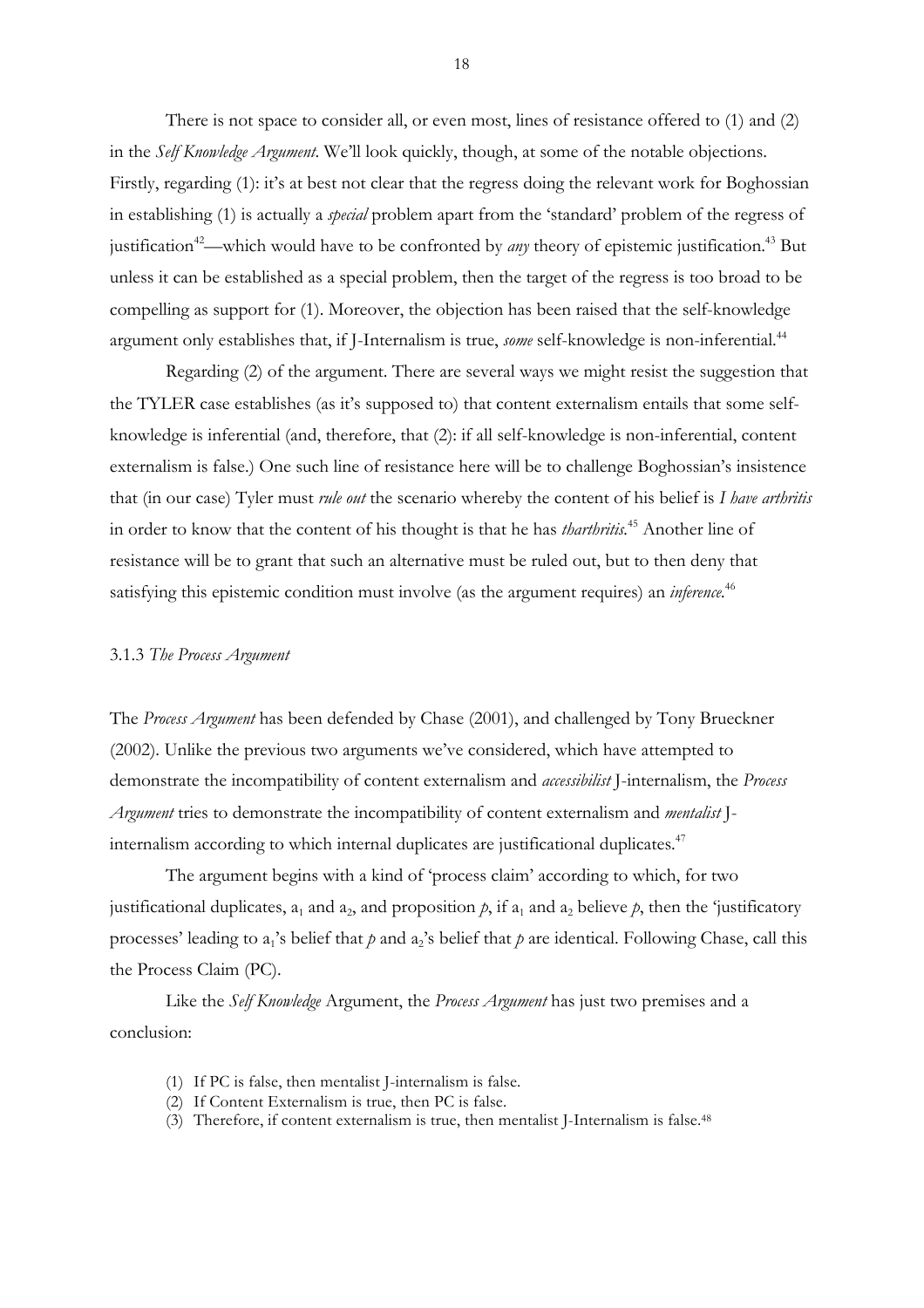The argument or (1) is that PC follows from mentalist J-internalism 'and a plausible enough claim about the relevance of justificatory processes to the justification of beliefs.' The idea is that, supposing mentalist J-internalism is true, then if two agents are identical in the 'internal physical constitution on which their minds supervene' then they'll be identical in 'all respects relevant to the justification of their beliefs'—and Chase takes it that the justificatory processes will be relevant in this way. So, mentalist J-internalism entails PC, and thus if PC is false, so is Jinternalism—premise (1).

The argument for (2) is supposed to establish the conditional claim in (2) by showing (*via*  counterexample) that the antecedent in (2) is inconsistent with the negation of its consequent *viz*., that content externalism is inconsistent with (the denial of the falsity of) PC. The counterexample runs like this:

TWIN SUE: Sue is on Earth. Twin Sue is on Twin Earth. Both Sue and Twin Sue reason *via* the following sentences:<br>(i) It is

It is possible to drink water

(ii) Water is liquid<br>(iii) Hence it is pos

Hence it is possible to drink a liquid

As a result of this reasoning, Sue and Twin Sue believe that it's possible to drink a liquid and express this in the usual way. 49

Now, Chase insists that in TWIN SUE, we have a case where if PC is true, then the justificatory processes used by Sue and Twin Sue will be the same; <sup>50</sup> *but* if content externalism is true, then the thoughts operative in their reasoning (in (1) and (2)) to the belief that it's possible to drink a liquid differ, <sup>51</sup> and *ipso facto*, the justificatory processes they use differ. But then, if content externalism is true, PC can't also be true. Hence premise (2): If content externalism is true, then PC is false.<sup>52</sup>

What to make of the *Process Argument?* Unsurprisingly, a hot-wire premise is (2).<sup>53</sup> Consider, as Brueckner (2002, 514) has suggested, that the TWIN SUE case could do the work it needs to do to establish (2) in the *Process Argument* only if (as Chase suggests) PC actually has as an implication that that Sue and Twin Sue have the same justificatory processes. But, as Brueckner (2002, 514) suggests, only a mentalist J-internalist is bound to accept this; a content externalist will simply deny it. After all, the content externalist will insist that their justificatory processes differ because Sue and Twin Sue are reasoning through different beliefs (*water* and *twater* beliefs), respectively, in (i) and (ii).

3.1.4. *Does Content Externalism Entail Epistemic Externalism?*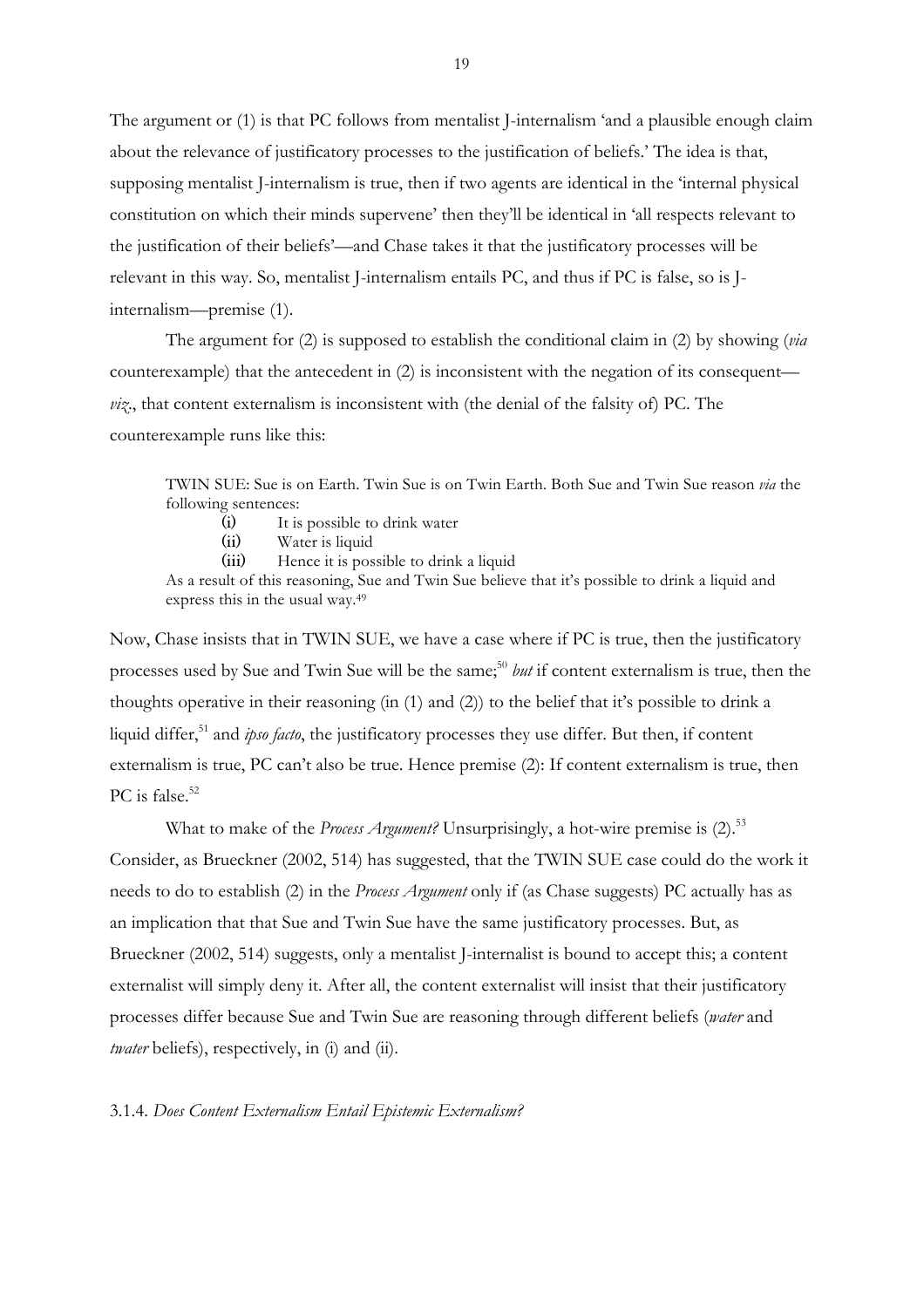It is tempting to think that if content externalism were to entail epistemic externalism, then there should be a simple and obvious way to make the point. What the discussion in §3.1 shows, however, is that this simply isn't so. While there are different ways to try to establish the incompatibility of content externalism and epistemic internalism (construed along both accessibilist and mentalist lines), none was a knock-down argument—and in each case, the real philosophical debate was shown to shift quickly to the details of the particular premises relied on, rather than to any clear philosophical thesis to be accepted or denied. A judicious position then is to say that the compatibility of content externalism and epistemic internalism remains a live question.

## 3.2. DOES ACTIVE EXTERNALISM ENTAIL EPISTEMIC EXTERNALISM?

Recall from  $\S2$  that *active* externalism comes in three varieties. In order of provocativeness: (i) extended cognition, (ii) the extended mind thesis, and (iii) the distributed cognition thesis. Because the extended and distributed cognition theses involve the extension of cognitive *processes* while the extended mind thesis concerns extended mental *states*, we will organize our discussion in §3.2 by considering first in §3.2.1 the compatibility of the *extended cognition* and *distributed cognition* varieties of active externalism with epistemic internalism, and then in §3.2.2 the compatibility of the *extended mind thesis* with epistemic internalism.

#### 3.2.1 *Do Extended/Distributed Cognition Entail Epistemic Externalism?*

Because extended cognition is a logically weaker thesis than the distributed cognition thesis, it stands to reason that if extended cognition is not compatible with epistemic internalism, then neither will be the stronger distributed version of the thesis. We'll now investigate the compatibility of the extended cognition thesis (hereafter, EC) with epistemic internalism. Let's begin with accessibilist J-internalism: the thesis that an agent can determine by reflection alone the factors that would make her beliefs epistemically justified. However, as we'll see, the case we appeal to in attempting to show this will be instructive in allowing us to chart some further (in)compatibilities. 54

A natural opening move here will be to argue that if EC is true, then (*contra* accessibilist Jinternalism) it is possible for agents to diverge in the extent to which their beliefs are justified even when they do not diverge in what is accessible to them by reflection alone. Here's a case that would purport to show this.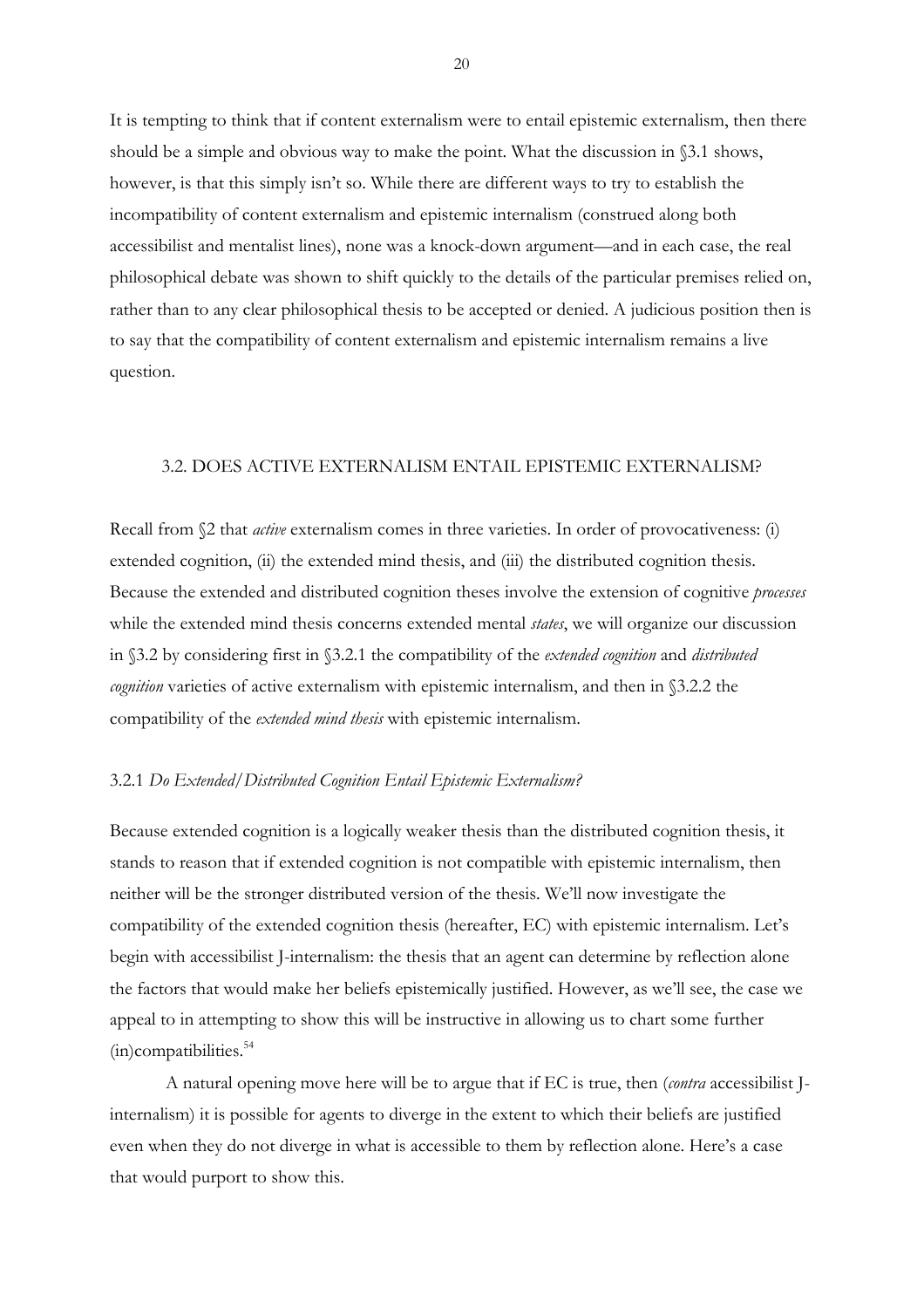TWIN OTTO: Otto's biological memory is failing, and so is Otto\*'s, in both cases, due to Alzheimer's. Otto, however, (from Clark & Chalmers's (1998) original example) relies on a notebook to store and retrieve information, in a way that is functionally equivalent to the way he used to (before Alzheimer's) rely on his biological brain. Otto\*, however, usually can't be bothered carrying a notebook around (and accordingly, his world is comparatively less organized). Otto and Otto\* agree to meet at the Museum of Modern Art on 53rd street. Otto writes this down (as he usually does). Otto $*$ —uncharacteristically for him—buys a notebook and on this occasion writes down that the Museum of Modern Art is on 53rd street. Five minutes later, at time T, neither Otto nor Otto\* have the address of the Museum of Modern Art in biological storage, though at T they both know they can simply consult their respective notebooks later when the information is needed.

If the two assumptions are granted, we can (with reference to TWIN OTTO) advance an argument to the effect that EC is incompatible with accessibilist J-internalism. The first assumption is that (i) tacit knowledge (and, thus, tacit epistemic justification) is ubiquitous. Five minutes ago, you knew, and thus were justified in believing, that Paris is the capital of France. The second assumption is that (ii) you knew (five minutes ago) that Paris was the capital of France because you (five minutes ago) could have (in virtue of possessing the cognitive abilities you possess) easily recalled this, had you been asked.

To motivate the argument, consider now that if EC is true, then Otto in TWIN OTTO is justified in believing 'The Museum of Modern Art' is on 53rd street' at time T *so long as* (say) a counterpart of Otto with a normally functioning biological memory would count as having tacit/dispositional knowledge (and thus justification) of this same proposition even when it is not being occurrently entertained. This much would be implied by the parity principle; and our two assumptions.

Now, here's the argument that EC is incompatible with accessibilist J-internalism:

- (1) Otto\* does not possess justification for the belief 'The Museum of Modern Art is on  $53<sup>rd</sup>$ street' at T.
- (2) If EC is true, then Otto does possess justification for the belief that 'The Museum of Modern Art is on 53rd street' at T. [From the parity principle, plus our two assumptions]
- (3) If accessibilist J-internalism is true, Otto is justified in believing 'The Museum of Modern Art is on 53rd street' at T only if Otto\* is justified in believing 'The Museum of Modern Art is on 53rd street' at T.
- (4) Therefore, if EC is true, accessibilist J-internalism is false. [From 1, 2 and 3]

First, in support of Premise (1): Otto\* not only has no occurrent justified belief that the Museum of Modern Art is on 53rd street at T, but also, he has no *tacit* or dispositional justified belief on the matter at T. If EC were false, this would of course be so, because Otto\*'s notebook would not in principle be part of his cognitive process. But *even if EC were true*, there would be no grounds for attributing to Otto\* a tacit or dispositional justified belief. This is because, for Otto\*, the notebook containing the information *is not part of his cognitive process*, even if EC is true. It is after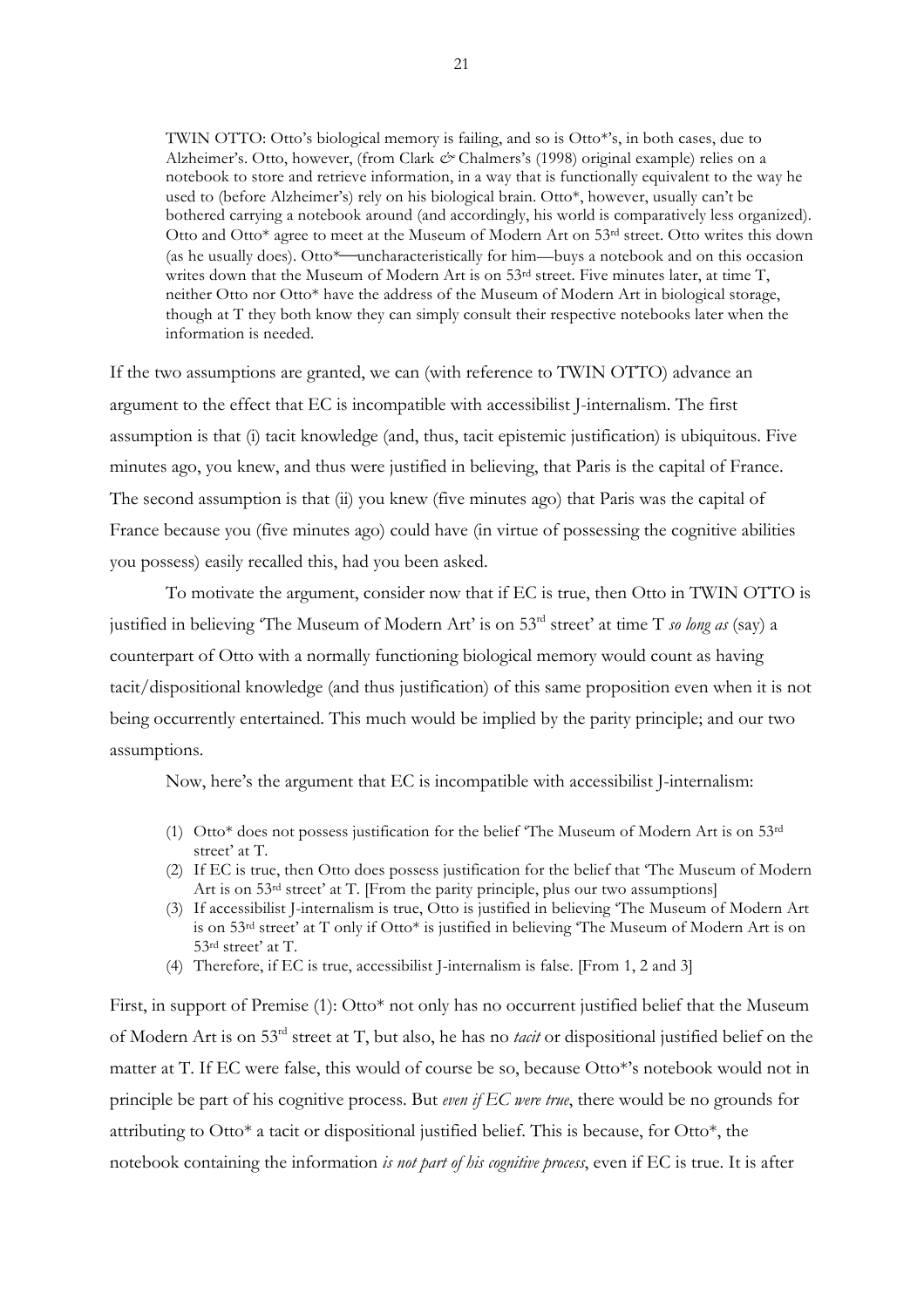all not appropriately integrated into his cognitive system. <sup>55</sup> Premise (2) of the argument gains its support from the fact that for Otto, the notebook will (by reference to the parity principle) *de facto* be appropriately integrated into his cognitive system to qualify as part of his cognitive processes. <sup>56</sup> And, with our two initial assumptions, (2) follows. Finally, (3) of the argument is supported by pointing out that Otto and Otto\* are in the same position, *vis-à-vis* the location of the Museum of Modern Art, given what is accessible to them by reflection alone.

What to make of this argument? Firstly, it is tempting to cry foul and insist that TWIN OTTO shows that EC entails the falsity of accessibilist J-internalism *only if* EC is committed to the claim that some epistemic *states* are extended. EC is committed only to the claim that cognitive processes are extended. So EC is not committed to the falsity of accessibilist Jinternalism.

But this reply is too quick. We can rely on an alternative reading of the Otto case, according to which the tacit/dispositional justification Otto plausibly has at T is not a matter of possessing any extended *mental* state. Rather, it is a dispositional state he has because, on EC, he has a certain cognitive ability in virtue of his extended cognitive process. If such an ability is good enough to ground tacit/dispositional justification in the case of biological memory, then it should be good enough to do so no less (by EC's lights) in the extended case. But then, of course, since Otto\* obviously possesses no justification (dispositional or otherwise) for a belief about the location of the Museum at T, it looks like EC entails that accessibilist J-internalism is false, given that Otto and Otto\* are in the same position *vis-à-vis* what is internally available to them.

But there is a second, perhaps more powerful, way to resist the argument that TWIN OTTO shows that EC entails the falsity of accessibilist J-internalism. The second route of resistance will claim that the tacit/dispositional justification EC is committed to claiming Otto has (so long his normally functioning counterpart with a biological memory possesses tacit/dispositional justification at T) is not going to satisfy the accessibilist condition. After all, at T, *reflection alone* (this line of argument goes) affords Otto no more than it affords Otto\* *vis-à-vis* the target belief, at T, and this is so *even if* (for the reasons cited in support of (2)) EC is committed to counting Otto as having tacit/dispositional justification.

At this stage, however, it would at least first appear that the proponent of the argument that EC entails the falsity of accessibilist J-Internalism has an ace up her sleeve. The ace here (in reply to this second line of resistance to the argument) is to *reject* the claim that Otto and Otto\* are in the same position *vis-à-vis* the target belief at T, in light of what they have access to by reflection alone. After all, it could be argued, according to EC, cognitive processes are extended. Reflection is after all a particular type of *cognitive process.* But then (given EC), the entry in the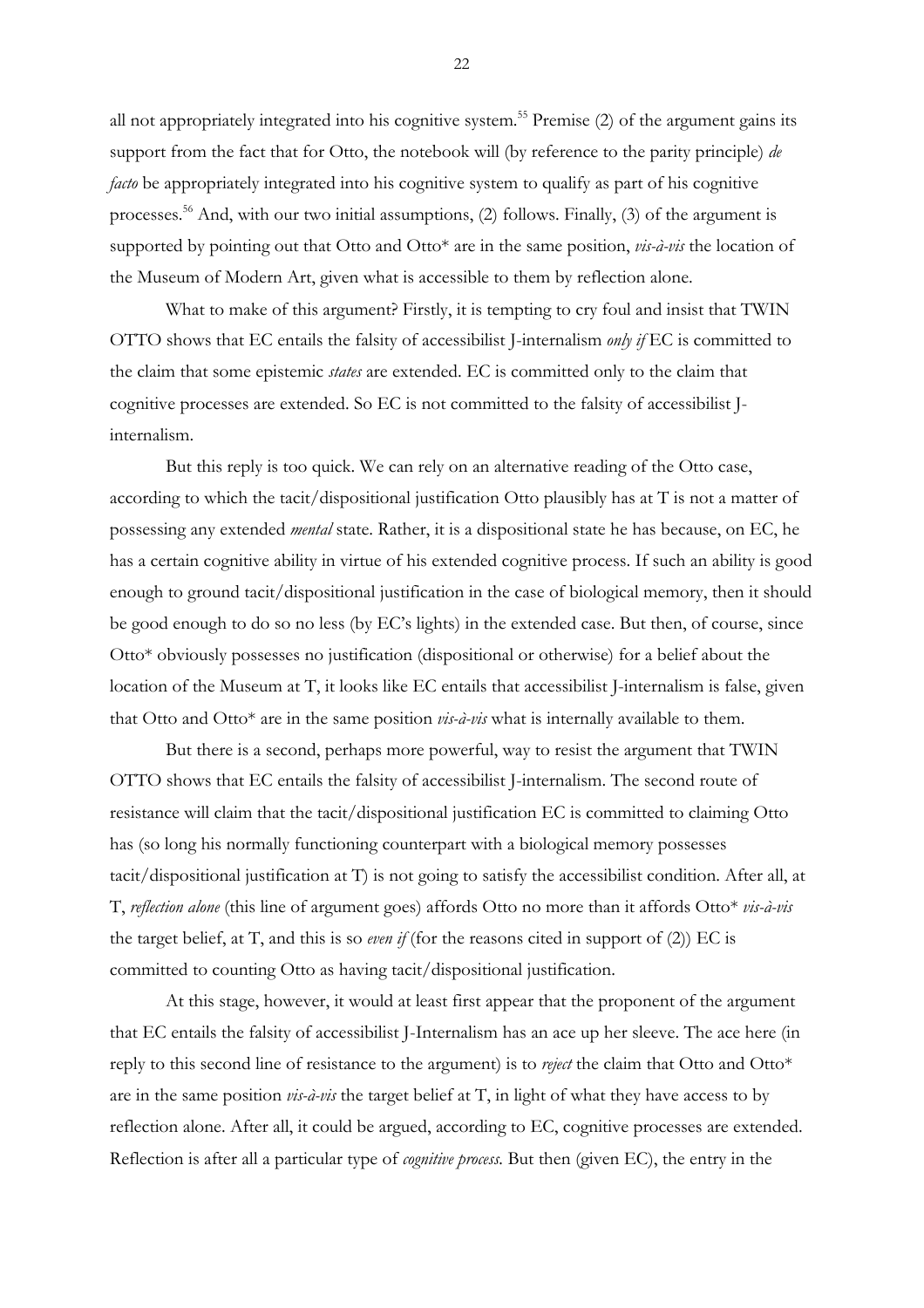notebook is available to Otto at T by (extended) reflection alone, though not to Otto $*$ <sup>57</sup> Of course, an opponent of EC will deny *ex ante* that reflection is extended—but the defender of the argument need only argue that *on EC*, reflection, *qua* cognitive process, could be extended.

But even this 'ace up the sleeve' only goes so far. The reason for this is that this strategy seems to rebut the second line of challenge to the argument but only at the cost of standing in tension of (3) of the argument. Ultimately, it seems like the matter of whether extended cognition is compatible with accessibilist J-internalism is a live question.

However, as we noted, the TWIN OTTO case will also be useful in helping us chart a few other (in)compatibilities. As a general point, though it's not yet obvious whether *active externalism* (per se) entails epistemic externalism because it's not clear whether the weakest version of active internalism (EC) is incompatible with accessibilist J-internalism, it does seem that (perhaps) EC is incompatible with epistemic internalists who endorse *mentalist* J-internalism. Recall that a commitment of mentalist J-internalism is that agents do not diverge in the extent to which their beliefs are justified if they have the same mental states. If we make explicit a further detail in the TWIN OTTO case—e.g., that Otto and Otto\* are in the same mental states at T then:

(1) Otto and Otto\* are in the same mental states at T.

And from here, the argument is straightforward. Mentalist J-internalism, along with (1), yield (2):

(2) If mentalist J-internalism is true, Otto and Otto\* do not diverge, at time T, in the extent to which they are justified (respectively) in believing that the Museum of Modern Art is on 53rd street (from 1).

Because, on EC, Otto has the correct location of the Museum of Modern Art in memory storage, but Otto<sup>\*</sup> doesn't<sup>58</sup>, it is plausible that Otto and Otto<sup>\*</sup> *diverge* in the extent to which they are justified (respectively) in believing that the Museum of Modern Art is on 53<sup>rd</sup> street. Thus:

(3) If EC is true, then Otto and Otto\* diverge in the extent to which they are justified (respectively) in believing that the Museum of Modern Art is on 53rd street.

And, from (1-3) we get:

(4) Therefore, if EC is true, mentalist J-internalism is false.

Is this argument compelling? One might challenge (3) as follows: Otto and Otto\* diverge in the extent to which they are justified (respectively) in believing the target proposition only if they both *believe* the target proposition in the first place. But in TWIN OTTO, the target proposition is no longer stored in biological memory for Otto or Otto\*. While Otto would count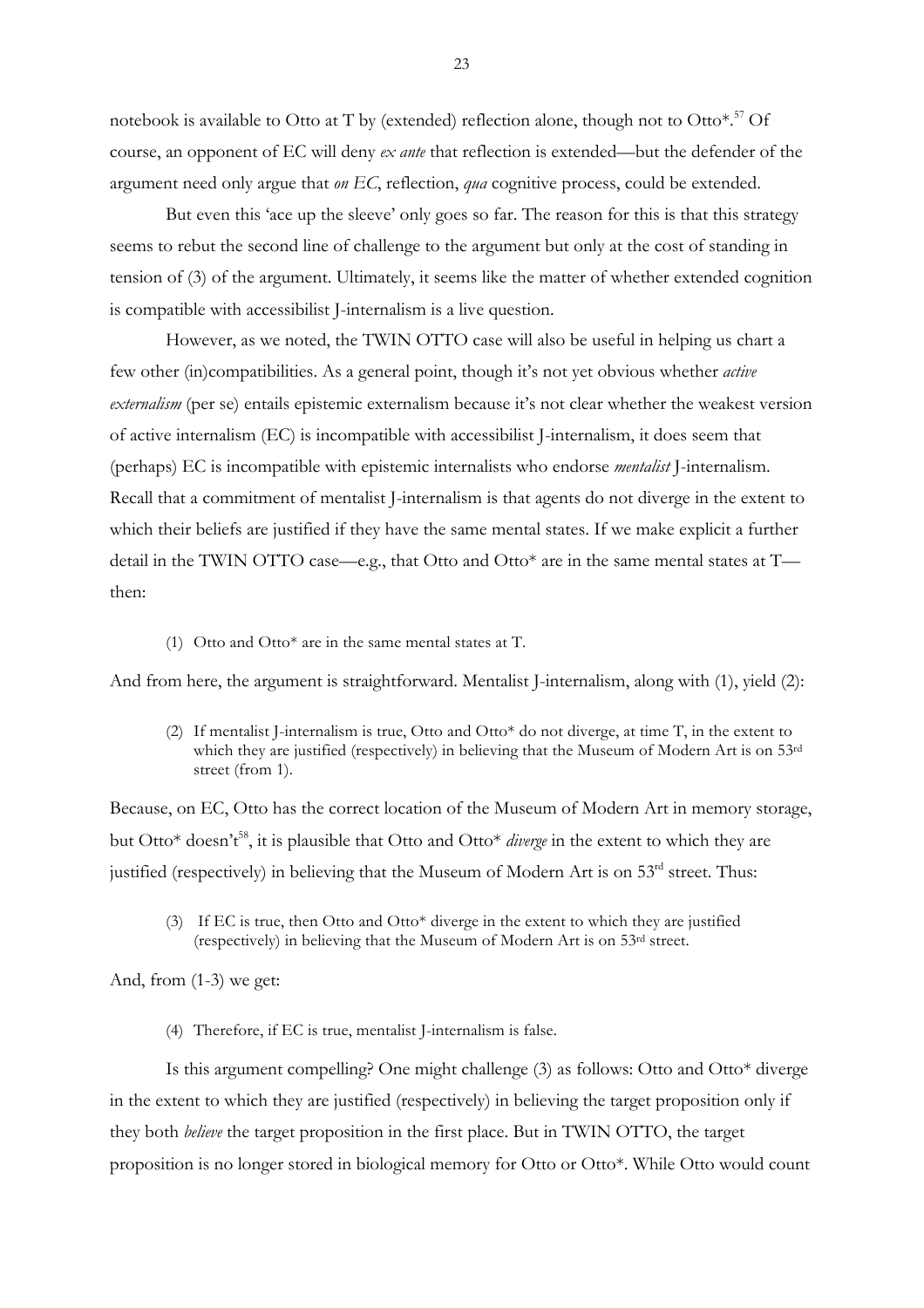as believing the target proposition if EC was committed to recognizing extended mental states, EC does *not* have this commitment (this, rather, is the *extended mind thesis*). So, therefore, not even Otto believes the target proposition. Thus, premise (3) is false because (to put it bluntly) Otto and Otto\* don't *diverge* in their justification for beliefs they don't have.

At this point, a defender of the argument that EC entails the denial of mentalist Jinternalism seems to have two moves. One move is to claim that (3) is true so long as Otto and Otto\* diverge in the extent to which they are tacitly/dispositionally justified in the target proposition—*viz*., were both to entertain the proposition, Otto\* would (by EC) count as justified, but not Otto\*. Another move will be to draw attention to the fact that if Otto is even *marginally* more justified than Otto<sup>\*</sup>, then (3) is true, and then to insist that, if we embellish the TWIN OTTO case so that both actively consult their respective notebooks (e.g., at time T1), then on EC Otto's belief is supported by *both* perception *and* memory, whereas Otto\*'s belief is supported only by perception; further that this difference renders Otto's target belief justified to a greater extent than Otto\*'s, in a non-negligible way.<sup>59</sup>

While the manoeuvres we've considered here on behalf of the proponent of an argument for the incompatibility of EC and mentalist J-internalism are not obviously compelling—we did see (in the process of considering the objection to (3) of the argument) that the *extended mind thesis* would be seem, on the face of things, incompatible with mentalist J-internalism. We'll return to this issue.

For now, though, it seems that in terms of *bare compatibility*, the weakest articulation of the active externalist thesis—the thesis of extended cognition—is not *obviously* incompatible with either accessibilist or mentalist J-internalism. What about the *stronger* versions of active externalism?

#### 3.2.2 *Does the Extended Mind Thesis Entail Epistemic Externalism?*

As the previous argument indicated, we could run a simple line of reasoning to the conclusion that the extended mind thesis, according to which mental states are extended, is incompatible with *both* mentalist and accessibilist *J*-internalism. The quick and easy argument goes like this:

- (1) If either accessibilist or mentalist J-internalism is true, then at T, Otto and Otto\* are justified to the same extent in the proposition that the Museum of Modern Art is on 53rd street.
- (2) If the extended mind thesis is true, then Otto and Otto\* are not justified to the same extent at T in the proposition that the Museum of Modern Art is on 53rd street.
- (3) Therefore, if the extended mind thesis is true, then accessibilist and mentalist J-internalism are false.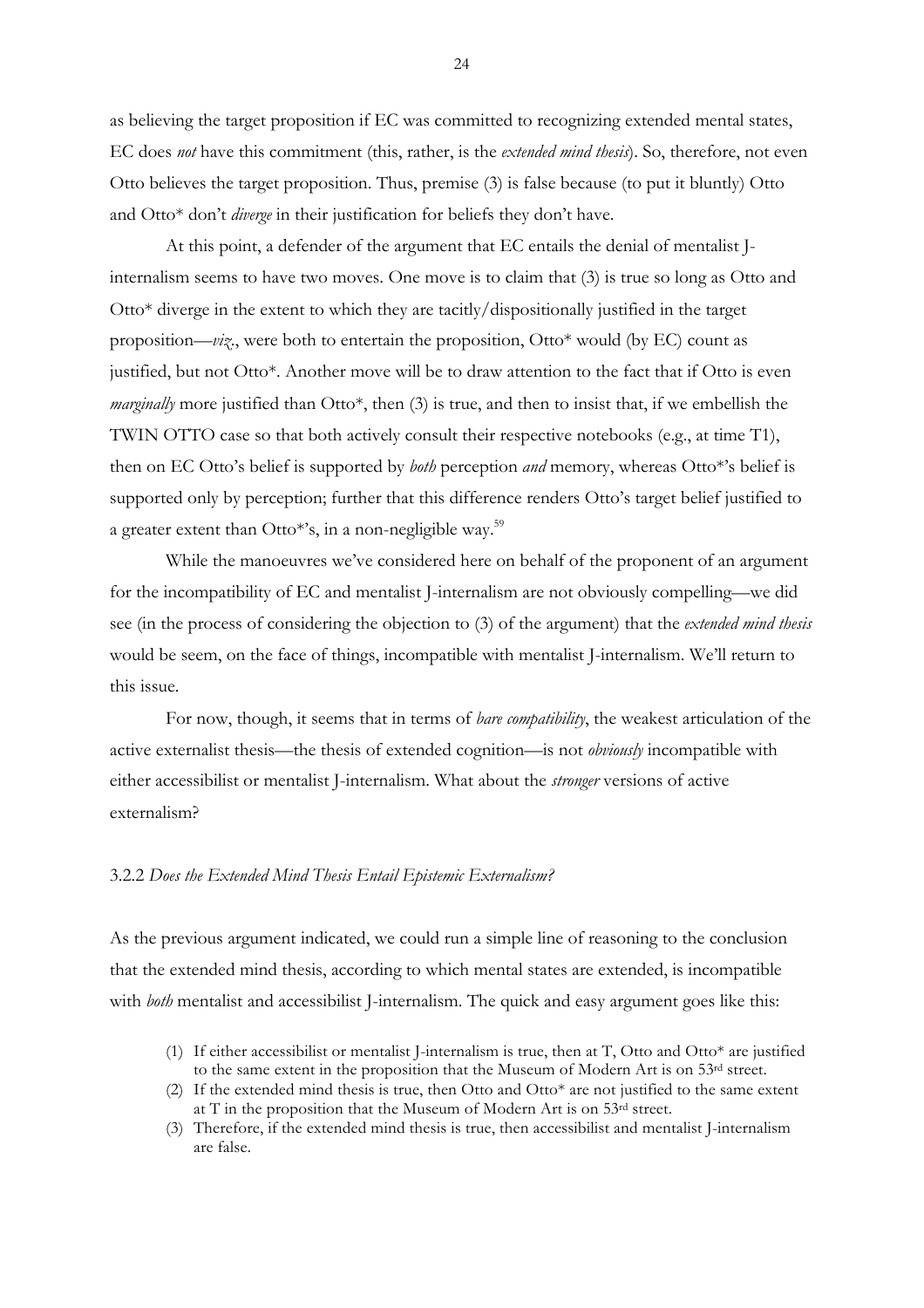Support for (1) is predictable: on accessibilist J-internalism *and* on mentalist J-internalism, Otto and Otto\* are equally justified (which is, not at all) *vis-à-vis* the target proposition, at T, given that they do not diverge in what is reflectively accessible (e.g., to their failing biological brains) nor do they diverge in their mental states, at T. Premise (2) can also be supported straightforwardly: the extended mind thesis (e.g., Clark  $\mathcal{O}^{\times}$  Chalmers 1998) extends not only Otto's cognitive process, but also his belief, in light of the fact that the notebook has been appropriately integrated into his cognitive system. Since Otto\*'s notebook, *ex hypothesi,* is *not* appropriately integrated into his cognitive system, he does not have an extended belief in the target proposition at T. Thus, premise (2): if the extended mind thesis is correct, Otto and Otto\* diverge in their justification of the target belief at T because Otto, but not Otto\*, has a justified *belief* that the Museum of Modern Art is on 53<sup>rd</sup> street, at T. And, given (1) and (2), what follows is the incompatibility of *either* accessibilist or mentalist J-internalism and the extended mind thesis.

But notice that the epistemic internalist who is a proponent of the extended mind thesis will challenge (1) in the argument. The objection to (1) goes like this: *if mental states are extended*, then (1) in the above argument is obviously false. After all, if mental states are extended, then *if*  mentalist J-internalism is true, Otto and Otto\* are not justified to the same extent in their beliefs, at T, because Otto, *but not Otto\** meets the condition of *believing* the target proposition at T (he, but not Otto\*, would have an extended belief in the target proposition, at T). The same kind of point can be made *vis-à-vis* accessibilist J-internalism: if mental states are extended, then (1) in the argument fails because the location of the Museum of Modern Art would be internal to Otto's, but not Otto\*'s mental life.<sup>60</sup>

What this all shows is that the simple argument for the incompatibility of the extended cognition thesis and epistemic internalism seems to go through *only if* the extended mind thesis is not true. If it is true, it's not obvious the extended mind thesis and epistemic internalism are incompatible—we simply would replace (in the traditional formulations) the mental states with extended mental states and allow reflective accessibility to include extended reflective accessibility, and the tension between the views appears to dissolve.

The proponent of epistemic internalism (of either variety) might balk at this suggestion and insist that the traditional formulations of the epistemic internalism (both in its accessibilist and mentalist guises) are necessarily views that preclude extended mental states and extended reflective accessibility. The accessibilist, for instance, might say that 'by reflection alone' what is meant is *obviously* something like: by merely reflecting in a way where the reflective experience is an activity of the agent's *conscious* mind, where the associated reflective mental states supervene on the agent's biological brain.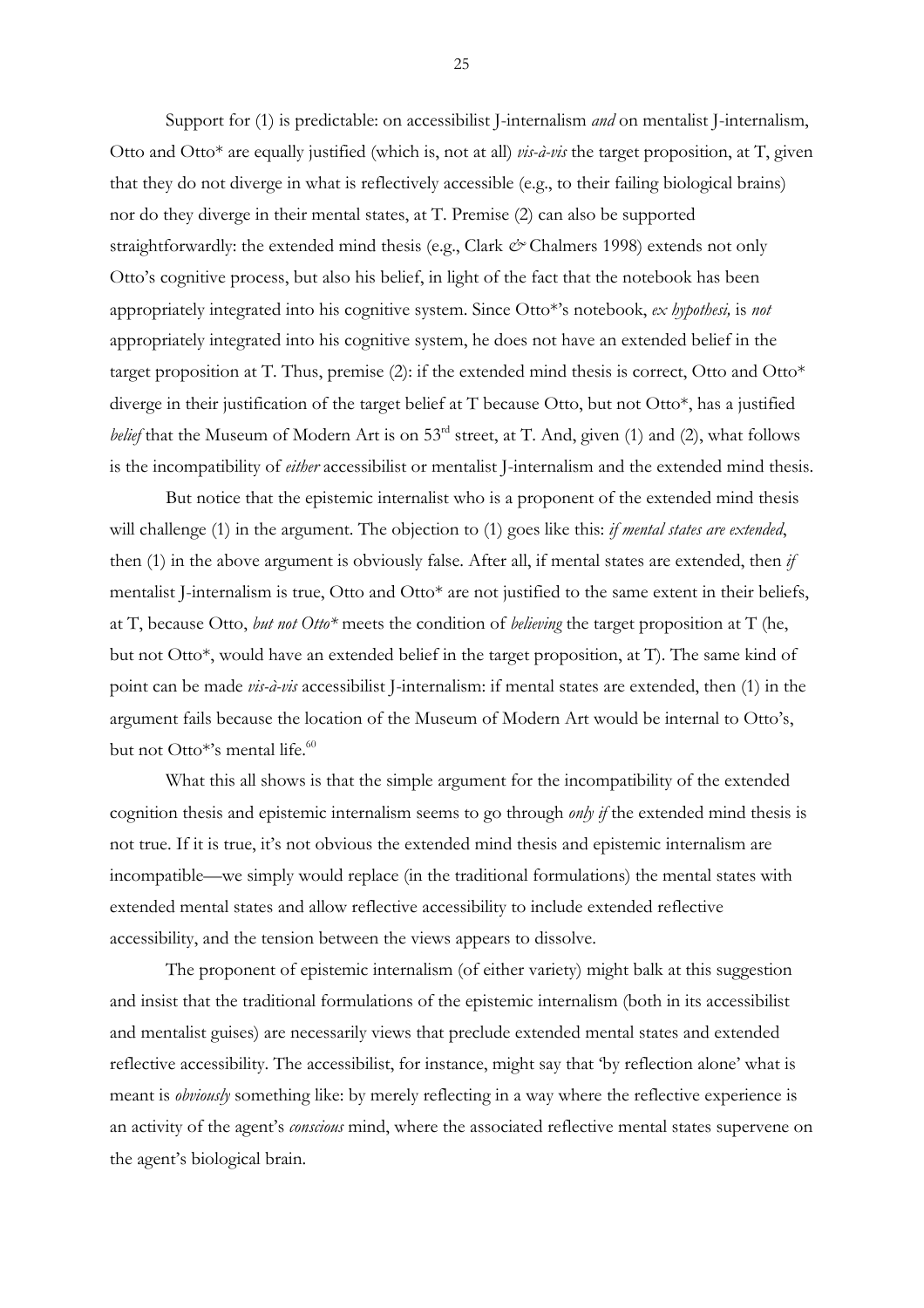This raises a more subtle point. Notice that while *mentalist* J-internalism is compatible with the extended mind thesis insofar as mentalist J-internalists insist just that justification supervenes on mental states (which, on the extended mind thesis, will simply be more inclusive than otherwise), there is perhaps a deeper problem associated with the point about accessibilism. The problem is that, to the extent that a presupposition of the accessibilist's claim is that the factors relevant to a belief's justification be accessible *to one's consciousness*, then, to the extent that consciousness itself lacks any kind of extended analogue, it would seem that there could be no pairing of the extended mind thesis and accessibilist J-internalistm. The compatibility of accessibilist-J internalism and the extended mind thesis seems to turn importantly, then, on both (i) whether the accessibilist J-internalist's claim *must* be unpacked, at the end of the day, with reference to consciousness, and whether, if so, consciousness admits of any kind of extended analogue. 61

#### 3.3. ACTIVE EXTERNALISM AS EPISTEMIC EXTERNALISM

Whilst arguments for the incompatibility of active externalism and epistemic internalism turn out to be on the whole not very satisfying, the point remains that active externalism and epistemic externalism would seem to be, at least *prima facie,* a more natural fit. In this section, we will explore which varieties of externalism in epistemology would square best with varieties of active externalism. In particular, we'll consider pairings of active externalism with *modal* epistemology and *virtue* reliabilism.

### 3.3.1 *Active Externalism and Modal Epistemology*

Whereas we investigated the *incompatibility* of content externalism and epistemic internalism in terms of J-internalism theses (rather than K-internalism theses), given that K-internalism entails J-internalism, it makes sense to do things the other way around when considering which variety of epistemic externalism is the *best fit* with active externalism.

As we noted in §1, the *process reliabilist* account of knowledge insists that a true belief's origin in a reliable process is both necessary and sufficient for knowledge. While this is a wellknown externalist account of knowledge, it is widely taken, at least in mainstream epistemology, to have several serious problems. One problem for the material adequacy of process reliabilism is that the account appears too inclusive; according to process reliabilism, it seems as though *barn*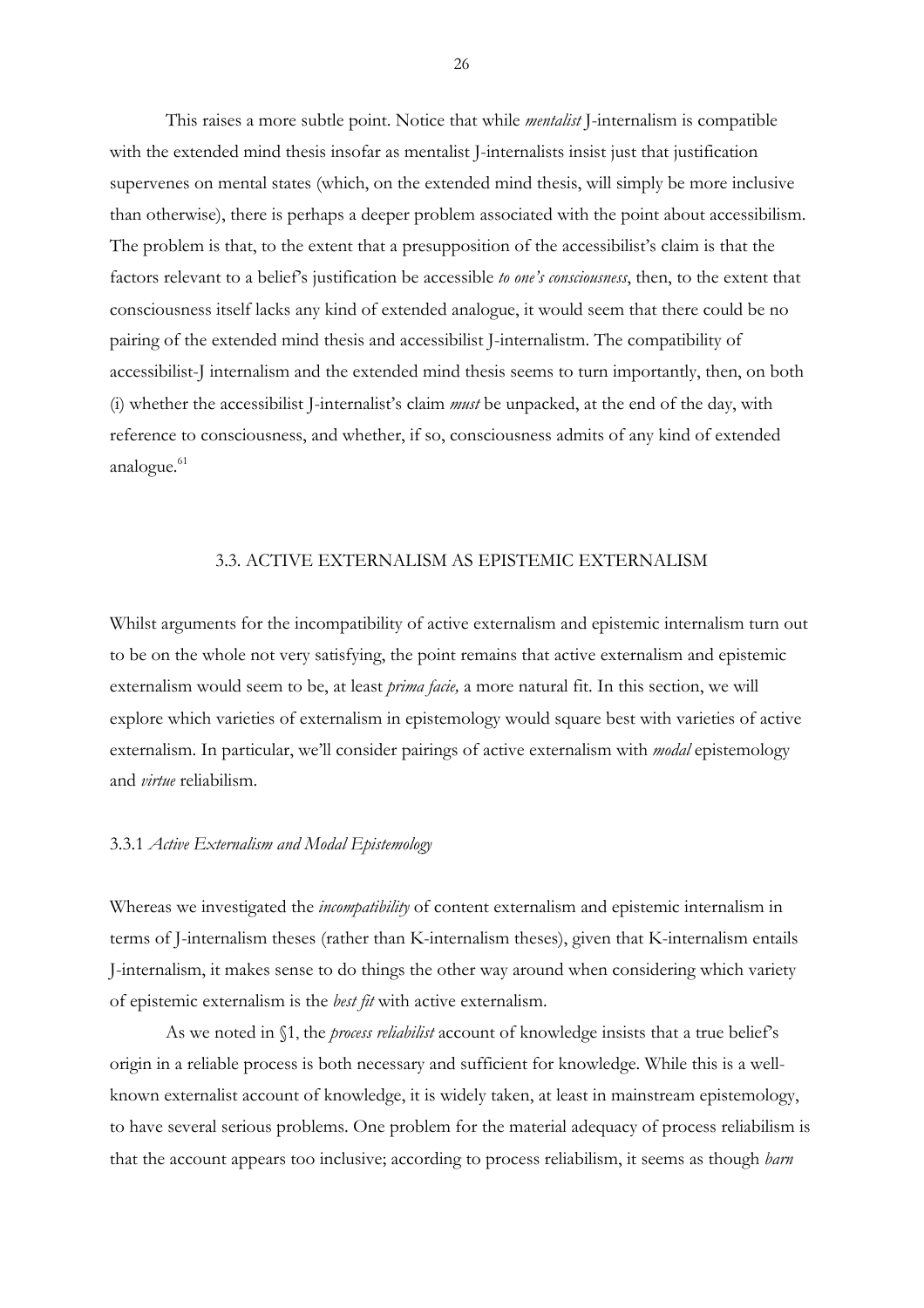*façade* cases (where an agent spots a genuine barn, but easily could have pointed to a nearby façade) are *bona fide* cases of knowledge. More generally, the worry is that process reliabilism fails to preserve the insight that knowledge is incompatible with epistemic luck. A second worry is that the reliabilist account fails to capture the widely shared insight that knowledge must be appropriately connected to cognitive *ability*. Virtue reliabilists offer an externalist account of knowledge that is meant to preserve that insight, and we'll examine the compatibility of active externalism with virtue reliabilism in some more detail in the following subsection.

But first, it will be instructive to assess the compatibility of active externalism with externalist accounts of knowledge that are constructed to guard against the kind of epistemic luck that (as barn façade cases show) mere process reliabilism was unable to preclude. More generally, then, what we'll examine now is the compatibility of active externalism with *modal epistemology*. Kelly Becker (2010, §1) describes modal epistemology as aiming to "articulate conditions on knowing such that no merely lucky true belief—very roughly, a belief that might easily have been false—counts as knowledge."

The two most notable approaches on this score are *sensitivity* and *safety* based accounts of knowledge. On sensitivity-based accounts (e.g., Nozick 1981), one knows that *p* so long as one's true belief has the following modal property: had *p* been false, *S* wouldn't have believed that *p*. (Alternatively: S knows that  $p$  just in case S believes that  $p$ ,  $p$  is true, and S does not believe that  $p$ in the nearest possible world where *p* is false). We will here set sensitivity-based accounts aside for the reason that, in recent years, *safety-based* accounts have played a much more central role in anti-luck debates in mainstream literature than sensitivity-based approaches.<sup>62</sup>

According to the *safety principle* (e.g., Sosa 1999), construed as a condition on knowledge: *S* knows that *p* only if, given the way *S* formed the target belief, *S* couldn't easily have been wrong.<sup>63</sup> This claim has been fleshed in out in a number of different ways. Here, for example, is a recent explication of safety offered by Pritchard (2012*c*):

*Safety*: *S*'s true belief that *p* is safe iff in *most* near-by possible worlds in which *S* continues to form a belief in the same way as in the actual world, and in *all* very close near-by possible worlds in which *S* continues to form a belief in the same way as the actual world, her belief continues to be true.

Pritchard motivates this construal by appeal to what he calls an anti-luck epistemology, which is a way of thinking about knowledge which explicitly involves unpacking the notion of luck and the specific sense in which knowledge excludes lucky cognitive success. Pritchard argues that this methodology leads not just to a safety condition on knowledge, but moreover to the particular formulation of safety just given. Essentially, the idea is that knowledge requires safety in this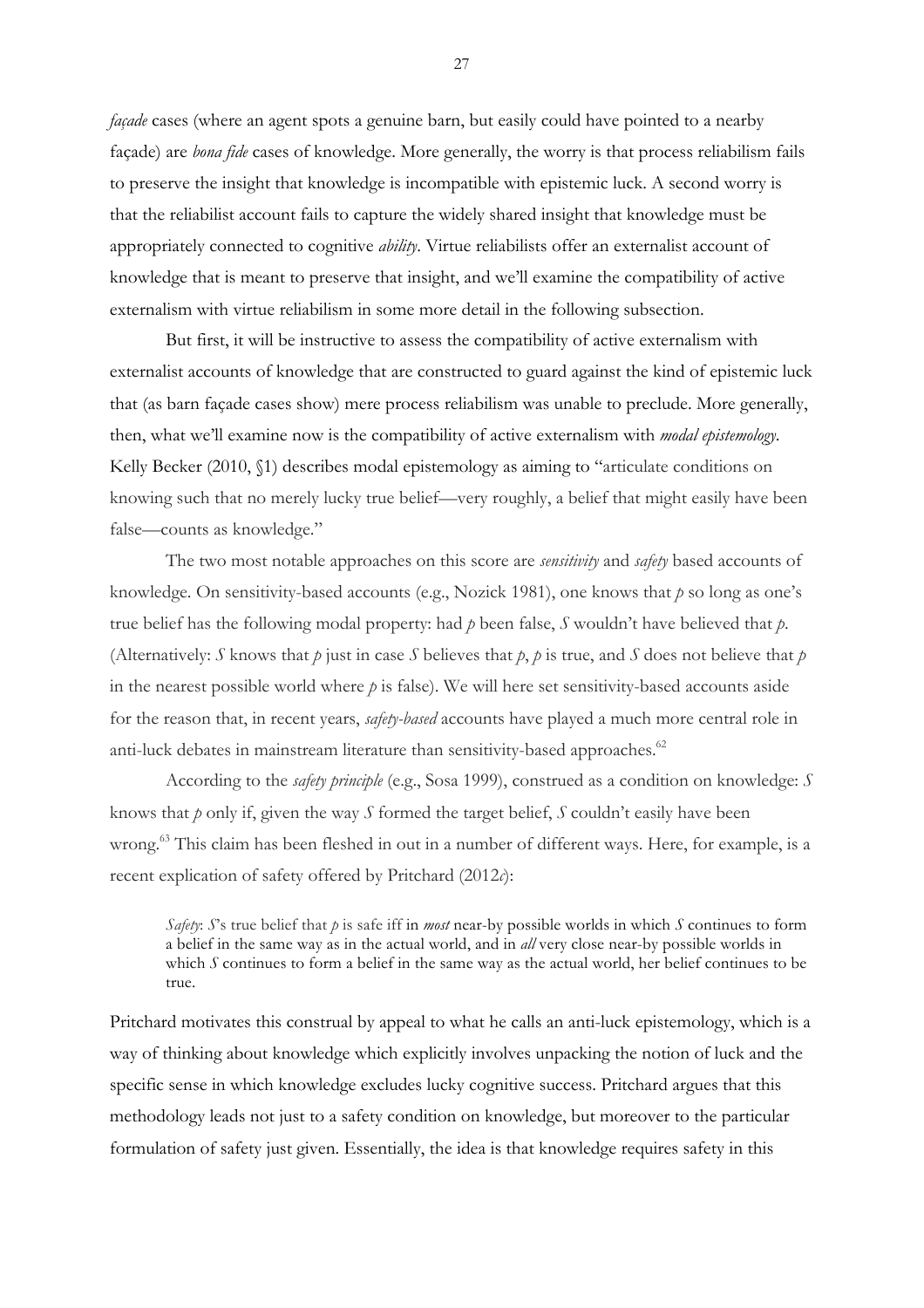sense because it is completely intolerant to epistemic risk in close possible worlds, with an increasing tolerance to epistemic risk as one moves out to further possible worlds.<sup>64</sup>

So formulated, one might be tempted to offer a complete account of knowledge in terms of safety*viz*., that knowledge is safe belief. For our purposes, however, we shall examine whether a safety-based account of knowledge, understood as offering a mere necessary condition on knowledge, will be a good fit with active externalism.<sup>65</sup> Let's assess this by considering the safety-based approach alongside the extended cognition (EC) variety of the active externalist program.

It's not immediately obvious to see how EC (as a thesis about the metaphysical nature of cognitive processes) fits together with a safety condition on knowledge. However, points of connection surface once we focus on the fact that, for *S*'s belief that *p* to satisfy the safety condition, we must *hold fixed* certain facts about the way the agent comes to believe the target proposition in the actual world. And at this point, it is fair to assume that among that which is held fixed under the description of the relevant way the belief was formed in the actual world, is the *cognitive process* that the agent employs in the actual world in forming the target belief.

Now the point of connection between EC and safety-based epistemology should be clear. If EC is true, then when (by safety) we assess whether a belief is lucky in a way incompatible with knowing, what we hold fixed as part of the cognitive process the agent deploys in the actual world when forming the target belief can include parts of the world outwith the biological agent herself. This turns out to have some interesting philosophical ramifications. Consider, for instance, the following case:

NOTEBOOK JOKESTER: Otto\*\* consults his notebook to determine when his doctor's appointment was today, and finds the correct time, noon, written in the book. Unbeknownst to Otto\*\*, his notebook had been stolen by a jokester, who fudged with the times of Otto\*\*'s other appointments that day, changing them all back an hour. The jokester, however, overlooked the doctor's appointment, leaving the original and correct time intact.<sup>66</sup>

Now, when determining whether Otto\*\*'s belief is safe, we should hold fixed the relevant way Otto\*\* forms the target belief in the actual world, and accordingly, we will *hold fixed* the cognitive process Otto\*\* employs in the actual world when considering whether Otto\*\* continues to believe truly in near-by worlds. If EC is true, notice that we will hold *fixed* Otto\*\*'s notebook (which by EC is part of Otto\*\*'s cognitive process) under the description of the cognitive process Otto\*\* employs in the actual world when forming the target belief. But in doing so, notice that we are also holding fixed a notebook that *contains the correct time of Otto\*\*'s*  doctor's appointment. But then, Otto\*\*'s belief is surely safe, as the correct entry comes with Otto\*\* as we move out to other worlds and ask whether Otto\*\* continues to believe truly.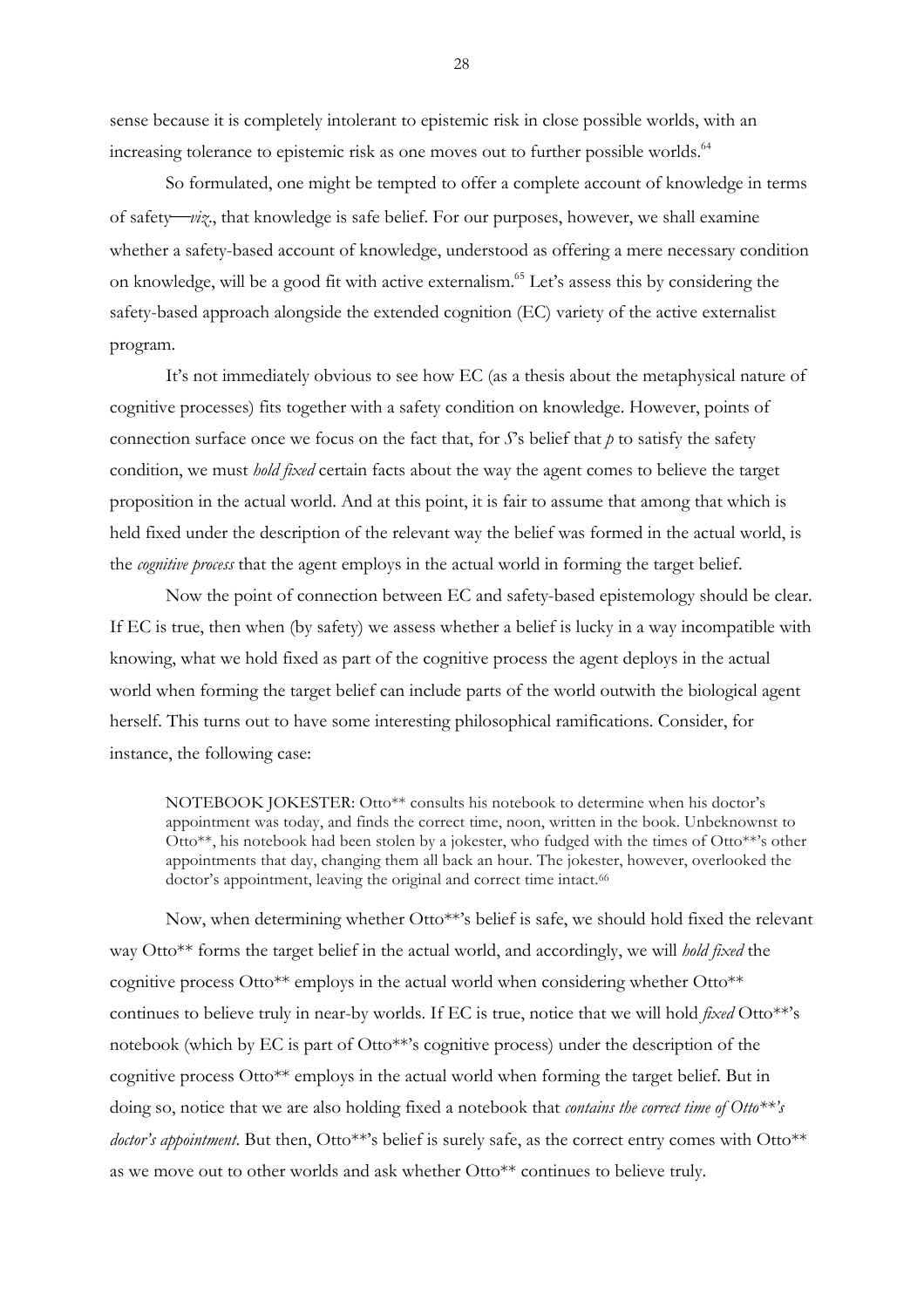Now, it's hard to deny the similarities between NOTEBOOK JOKESTER and barn façade cases, where environmental luck undermines the safety of the target belief. Thus, it is natural to assume that NOTEBOOK JOKESTER is not a case of knowledge but rather a case where Otto\*\*'s belief is undermined by environmental luck. But, as we've seen, EC will have a hard time getting the intuitively right result in cases where the 'bad environment' is ruled-in as part of the cognitive process itself, via the hypothesis of extended cognition. This is not to say, of course, that EC is incompatible with safety-based accounts of knowledge. Rather, the lesson from NOTEBOOK JOKESTER seems to be that, insofar as EC is to be incorporated with mainstream thinking about epistemic luck, problems like the one mentioned here will have to be addressed.

#### 3.3.2 *Active Externalism and Virtue Reliabilism*

So, given that there are good reasons to doubt the compatibility of modal epistemology and active externalism, how could we introduce this latter position within externalist epistemology? The most obvious starting point is the approach of process reliabilism, due to its central focus on the reliability of epistemic *mechanisms, methods, and processes*:

#### *Process Reliabilism*

*S* knows that *p*, if and only if *S*'s true belief is the product of a reliable belief-forming process.

Clearly, a formulation of knowledge along the lines suggested above is well suited to accommodate considerations originating from philosophy of mind and cognitive science whose aim is to provide a mechanistic understanding of the *cognitive processes* that constitute the machinery of the human mind.

There are, however, two serious complications with the view. The first one is that process reliabilism, as it stands, is too weak a condition on knowledge because it allows *any* reliable beliefforming process to count as knowledge-conducive, and this is intuitively incorrect. The second complication is that by making "*de facto* reliability the grounds of positive epistemic status" (Greco 1999, 284-5) process reliabilism misses a very important dimension of our epistemic nature. While it is true that in order to know we do need the way of forming our beliefs to be objectively reliable, this sort of objective justification is not sufficient on its own. What we further need is that we be subjectively justified in the sense that we must be somehow sensitive to the reliability of our evidence.<sup>67</sup> Process reliabilism, however, ignores this dimension of our epistemically sentient nature altogether to the extent that it has been even criticized that it equates us to mere stimulus-response automata. (Fuller 2012)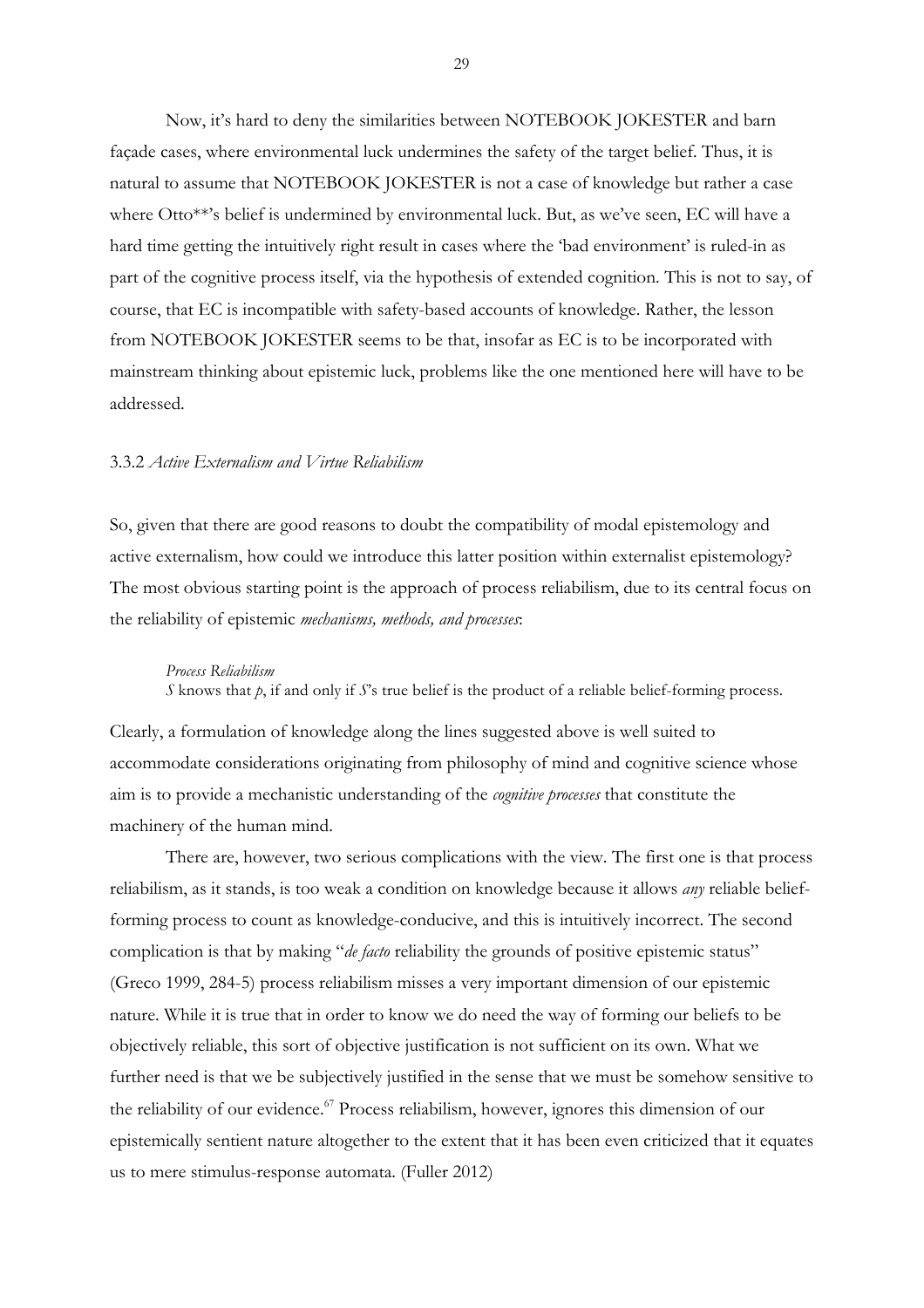Now, in order to flag the above shortcomings of process reliabilism, contemporary epistemologists have accentuated the importance of what has come to be known as the *ability intuition* on knowledge—viz., knowledge involves cognitive success which is attributable, at least to some significant degree, to the manifestation of the subject's relevant cognitive ability (Sosa 1988; 1991; Plantinga 1993; Greco 1999; 2004; 2007; Pritchard 2009; 2010*a*; 2010*b;* 2012; Haddock, Millar  $\dot{\mathcal{O}}$  Pritchard 2010, chs. 1-4).<sup>68</sup> And in fact, upgrading process reliabilism with the ability intuition on knowledge gives rise to virtue reliabilism, which is supposed to encompass all of its predecessor's advantages while limiting the knowledge-conducive processes to only the genuinely cognitive ones. Specifically, according to Greco (1999, 2010), a belief-forming process counts as knowledge-conducive only if it is one of the reliable processes that make up or have been integrated into the agent's *cognitive character*.

In this way, we ensure that not all reliable processes will be knowledge-conducive, but only the genuinely cognitive ones. Moreover, on the basis of this approach, we can accommodate the internalist intuition that one must be somehow sensitive to the reliability of one's beliefforming processes, but in an epistemically externalist way that does not involve knowledge or even beliefs about the said reliability. Specifically, Greco (1999, 289) suggests that a promising strategy for doing so is to claim that "a belief *p* is subjectively justified for a person *S* (in the sense relevant for having knowledge) if and only if *S'*s believing *p* is grounded in the cognitive dispositions that *S* manifests when *S* is thinking conscientiously" (i.e., when *S* is motivated to believe what is true). In this way, the agent will employ his reliable cognitive processes only in circumstances that have not been problematic in the past, *and* he will be able to do so without even having *any* beliefs about their reliability.<sup>69</sup> These knowledge-conducive cognitive processes, however, should not be considered in isolation to each other. As Greco further claims, the dispositions/habits that a person manifests when she is thinking conscientiously intertwine with each other and give rise to what we may call one's *cognitive character* (Greco 1999, 290). So, overall, "a belief *p* has a positive epistemic status for a person *S* just in case *S*'s believing *p* results from the stable and reliable dispositions that make up *S'*s cognitive character." (Greco 1999, 287-8)

Now, according to Greco (1999, 2010), in order for a reliable process to be part of one's cognitive character it must be a normal one—strange processes cannot be part of the agent's cognitive character because they are not the kind of processes that a conscientious agent would employ. Also, the relevant process must be a disposition of the agent. First, because it is only dispositions or habits that can really count as character traits. And, second, because in the absence of reasons to believe that the relevant process is reliable, it is only dispositions or habits that one can become aware they are unreliable in certain circumstances and, so—without relying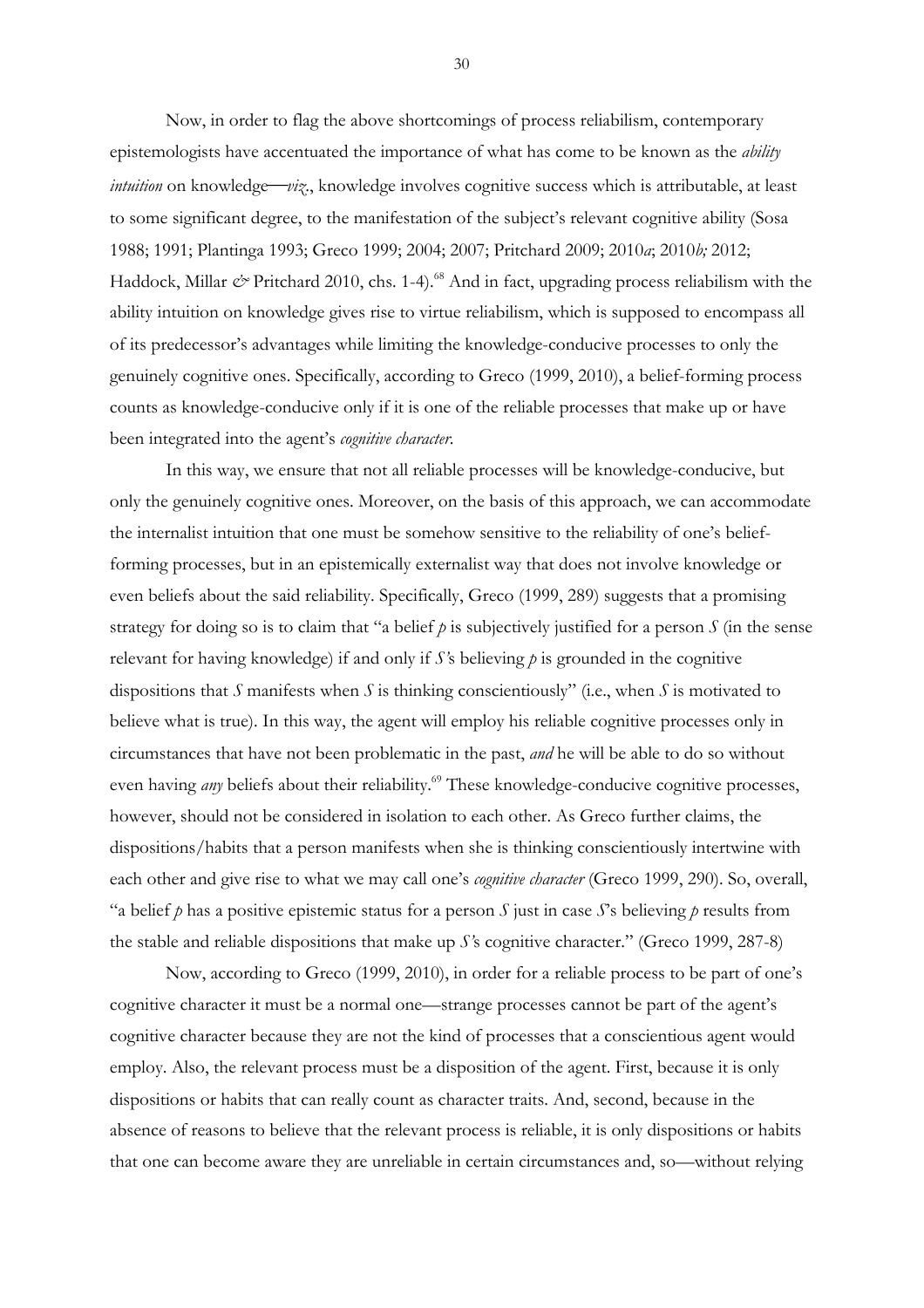on any beliefs about their reliability—use them conscientiously in the rest of the circumstances. So, according to virtue reliabilism, in order for a process to be knowledge-conducive it must be part of the agent's cognitive character and in order for that to be the case the relevant process must be a reliable, normal disposition of his.

So, with these conditions in mind, we may now notice that virtue reliabilism appears to be apt for an interpretation along the lines suggested by active externalism. Specifically, the above three features for a process to be part of the agent's cognitive character and thereby knowledgeconducive seem to be very similar to (if not the same as) the common-sense functionalist criteria that Clark has offered in order for an external element to count as part of one's (extended) mind. Specifically, both views state that in order for a process to count as a cognitive ability it must be (a) reliable (i.e., not subject to critical scrutiny), (b) one of the agent's normal dispositions (such that it will be typically invoked), and (c) integrated within the rest of the agent's cognitive system/character (such that it will be easily accessible as if it were part of the agent's organismic cognitive apparatus). $70$ 

Notice further, however, that even if there is no such close fit between these broad (common-sense functionalist) features, virtue reliabilism may still be tightly connected to active externalism. This is because, despite Greco's insistence on the importance of the normality and dispositionality of the relevant process in order for it to count as a part of one's cognitive character (and thereby as knowledge-conducive), in other places, Greco attempts to further accentuate and shed some light on the *integrated* nature of our cognitive characters by noting that the process of "cognitive integration is a function of cooperation and interaction, or cooperative interaction with other aspects of the cognitive system." (Greco 2010, 152) And conceiving of cognitive integration in this alternative way is the same as the way philosophers of cognitive science account for it, by appealing to dynamical systems theory.<sup>71</sup>

In other words, even if there is no tight connection between virtue reliabilism and active externalism in the form of the extended mind thesis, virtue reliabilism will still appear to be closely connected to active externalism in the form of both the extended and distributed cognition hypotheses; all three views put forward the same criterion (cooperative interaction with the rest of the agent's cognitive system) in order for a process to be integrated to a cognitive system and thereby, according to virtue reliabilism, count as knowledge-conducive. Accordingly, it is possible to have extended as well as distributed (we will expand on this possibility in the section to follow), knowledge-conducive belief-forming processes.

This, however, may not really come as a surprise. Given that virtue reliabilism holds that knowledge must be the product of cognitive ability (however that ability may be realized) and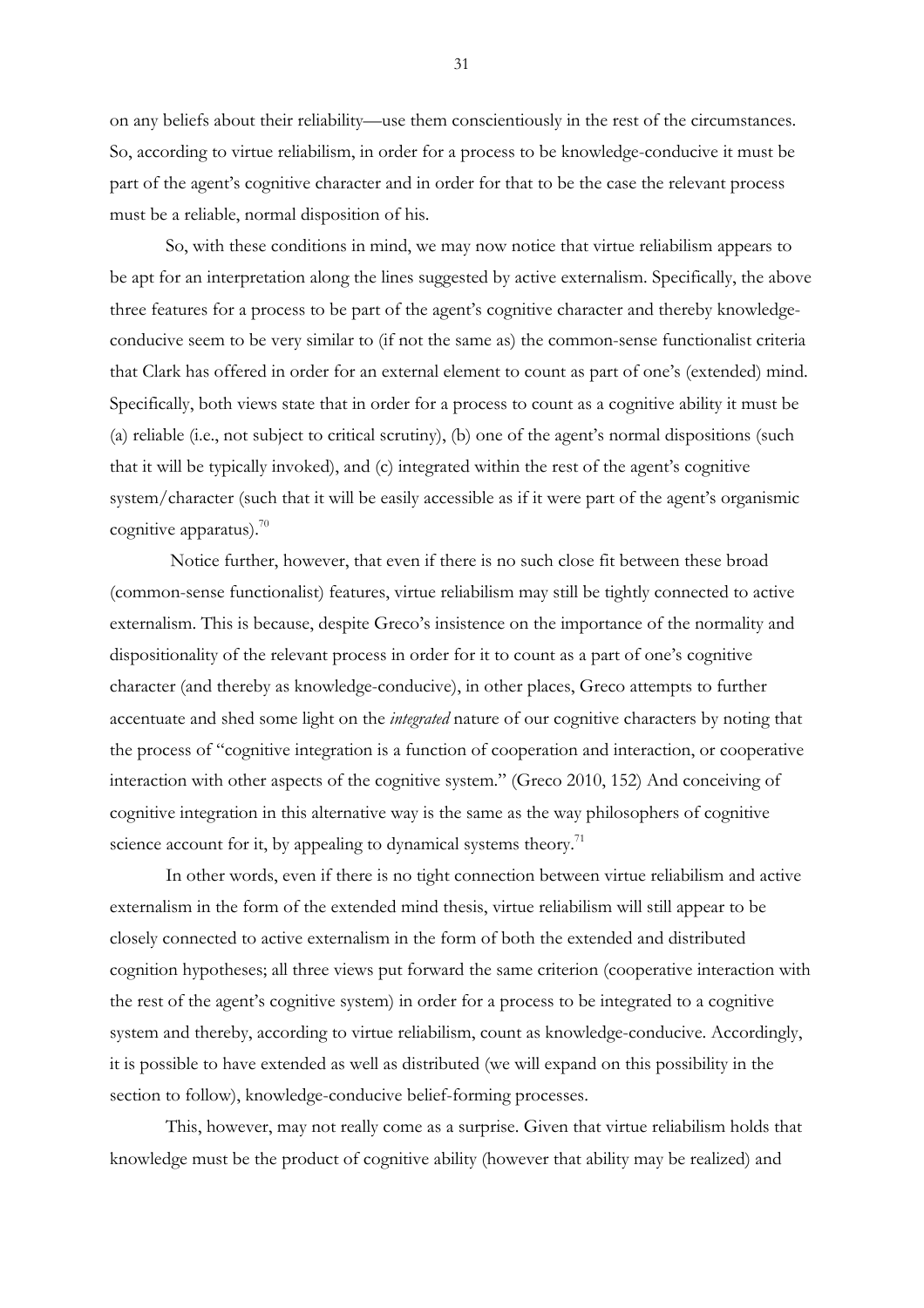that the hypotheses of extended and distributed cognition set out to reveal which processes can count as cognitive abilities (wherever they may be located), this close fit between the three theories were to be expected. By making no specifications as to whether knowledge-conducive cognitive abilities should be located within the agent's head, virtue reliabilism has always allowed for the possibility that an epistemic agent's cognitive character may extend to the artifacts she employs or even be distributed amongst herself and other agents she may mutually interact with.

So to close this section, the upshot of the foregoing is a conception of knowledge that we call *extended knowledge.* (Palermos *&* Pritchard 2013) Rather than understanding knowledge as an internal phenomenon (either in the epistemic or the cognitive sense), we instead get a conception of knowledge which can be *extended* in terms of the subject's interactions with epistemic artifacts and which can also be *distributed* in terms of her social epistemic interactions. In short, the combination of active externalism with virtue reliabilism can motivate the claim that we can have extended and distributed cognitive systems that generate knowledge in the exact same way that our individual/organismic cognitive apparatus does.

## 4. COMBINING EPISTEMIC AND COGNITIVE EXTERNALISM—RAMIFICATIONS

The possibility of knowledge-conducive cognitive characters that may nevertheless be extended beyond our organismic cognitive capacities can generate interesting ramifications both for traditional and social epistemology—ramifications that may allow us to think about knowledge in new ways. Surprisingly, however, allowing for our cognitive characters to extend may not only be important for moving forward, but also necessary for accounting for knowledge as we already think about it.

According to Greco (1999, 287), in addition to one's organismic cognitive abilities of the brain/central nervous system, a person's cognitive character may also consist of "acquired skills of perception and acquired methods of inquiry including those involving highly specialized training or even advanced technology". The reason for this move is that we need to account for advanced cases of knowledge where one's believing the truth is the product of the operation of epistemic artifacts such as telescopes, microscopes, tactile visual substitution systems and so on.<sup>72</sup> The problem, however, is that in the traditional conception, cognition takes place strictly within the agent's head and so artifacts cannot be parts of one's *cognitive* character.

A possible way out of the problem for virtue reliabilism could be to claim that, in such cases, it is merely the agent's neural/bodily architecture, supporting the agent's skill of using the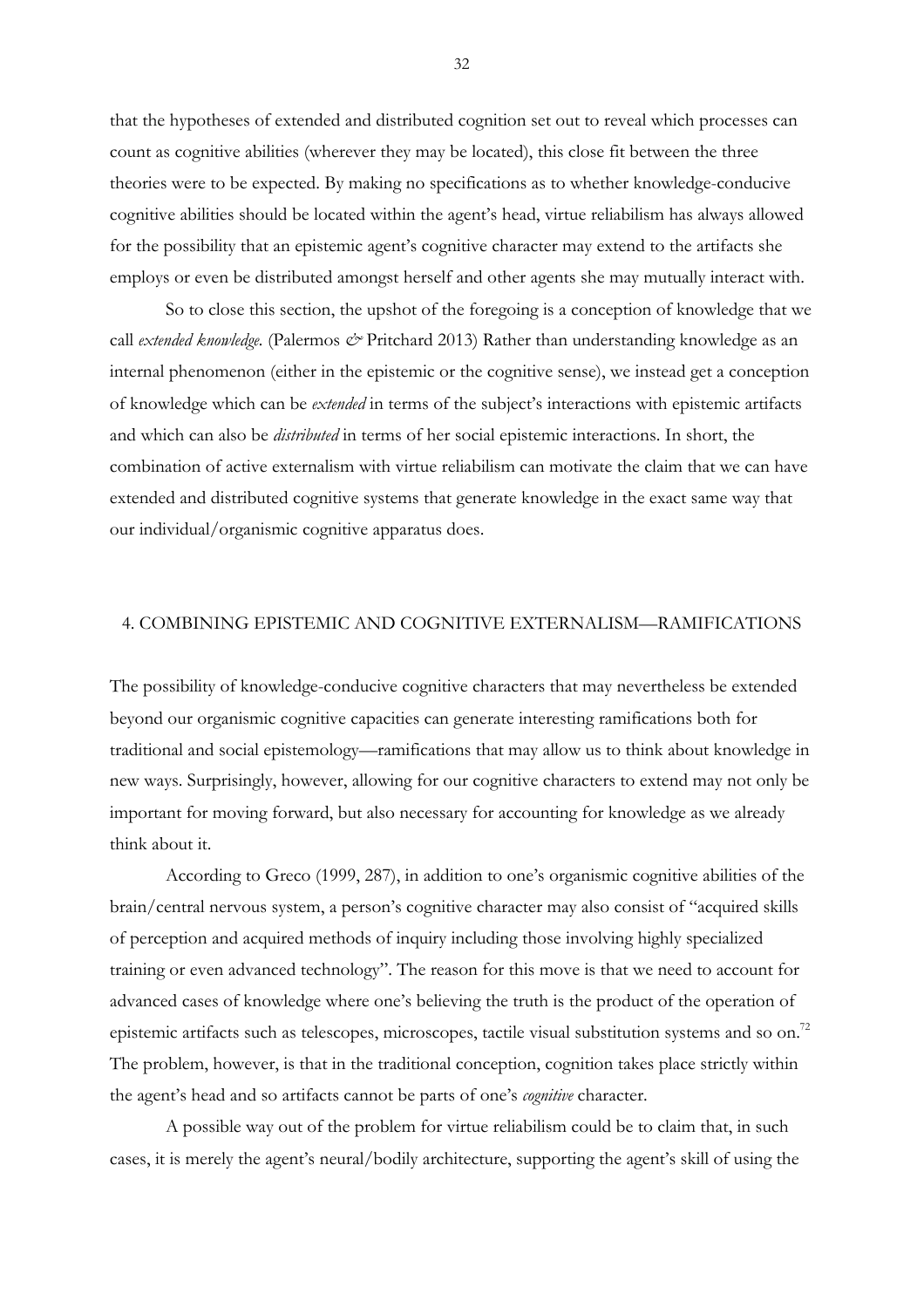artifact, that is the most salient factor in the causal explanation of the agent's cognitive success (i.e., believing the truth). Notice, however, that when an agent employs an epistemic tool, his cognitive success arises on the basis of the *mutual interaction* between his internal processes and the artifact. According to dynamical systems theory, then, the cognitive process that allows the agent to detect the truth is not merely 'aided' or 'assisted' by the artifact but is, instead, constituted by it.<sup>73</sup> What this means is that, in a causal explanation of how the agent acquired his true belief, there will be no way to disentangle the agent's training and skill of using the artifact from his actual engagement with it. <sup>74</sup>

Even if such decomposition were possible, however, we should further notice that the part of the process that allows the agent to detect the truth, or in other words to be sensitive to the facts, is the external component. Think of an untrained agent in possession of a properly working artifact. Obviously, even though he will initially be unable to form any (true or false) beliefs, eventually—provided that he gains sufficient experience—not only will he form beliefs, but he will also reliably enjoy cognitive success. In contrast, imagine now a well-trained agent, but in possession of a faulty artifact. In this case, despite his excellent internal skills, it is evident that he will be unable to reach any (non-lucky) true beliefs, no matter how much he tries. We can therefore claim that in such cases the most (and maybe the only) significant factor that explains the truth-status of the agent's belief is the epistemic artifact. In other words, since the agent's belief is true in virtue of the artifact, the virtue reliabilist must account for it being part of the agent's cognitive system. Due to the fact that cognition is normally supposed to take place within the agent's head, however, it appears that virtue reliabilists can only account for such cases by wedding their view to the hypothesis of extended cognition. Accordingly, combining the extended cognition hypothesis with virtue reliabilism on the basis of their close fit does not seem to be just an available option for epistemologists, but also necessary for dealing with advanced cases of knowledge where the latter is the product of the employment of epistemic artifacts that the agent mutually interacts with. (Palermos 2011; *forthcomingb*).

Apart from the apparent necessity of incorporating the extended cognition hypothesis into epistemology, however, this move can also generate interesting ramifications, especially for social epistemology. For instance, it can lead to the further claim that there could be cognitive characters that do not just extend beyond an agent's organismic capacities, but which are instead *distributed* amongst *several agents* along with their epistemic artifacts.

This is an interesting possibility, because it can allow us to combine an individualistic approach to knowledge, such as virtue reliabilism, with the hypothesis of distributed cognition in order to account for *epistemic group agents*: Groups of individuals who exist and gain knowledge in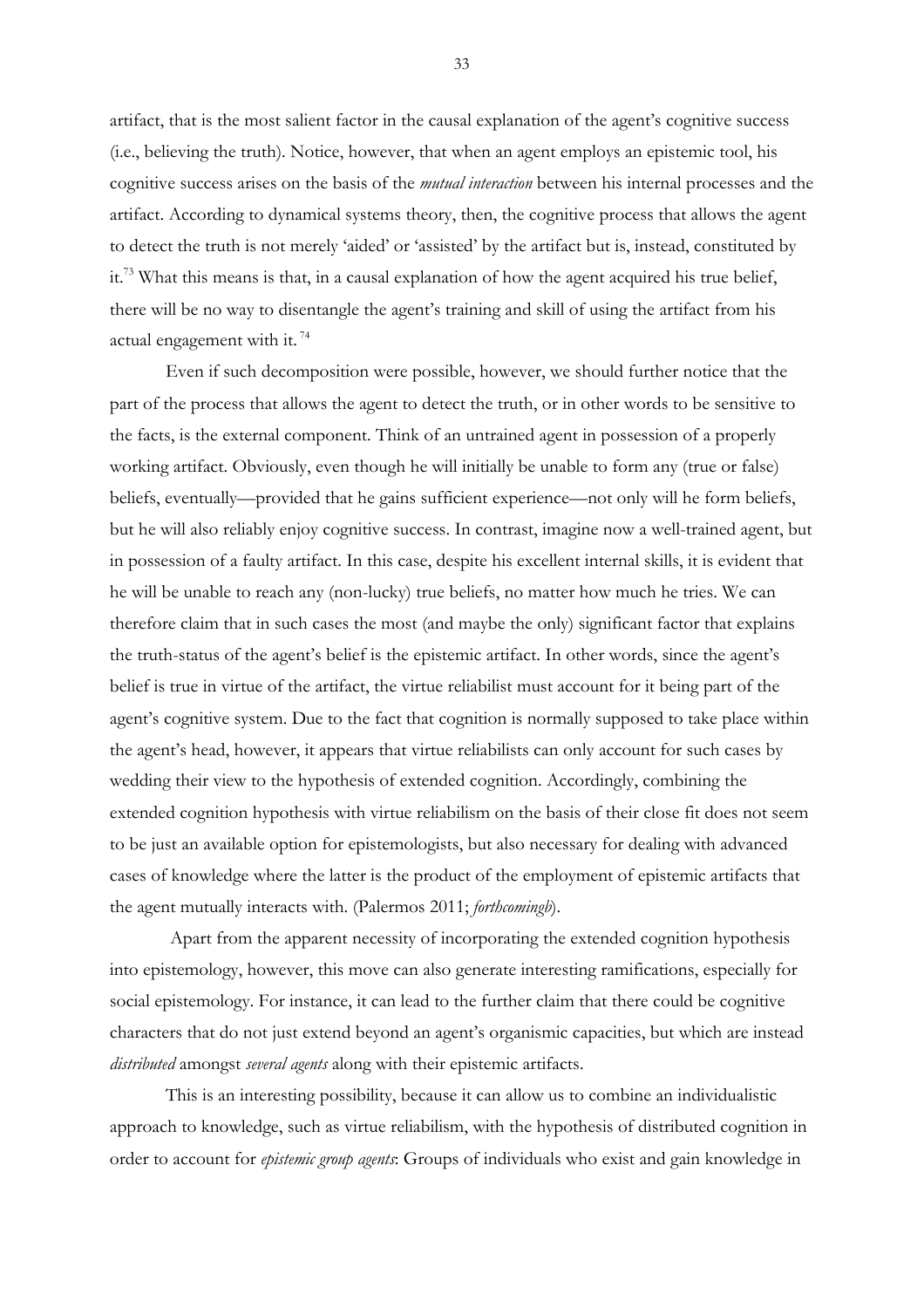virtue of a shared, common cognitive character that mainly consists of a distributed cognitive ability. Such a collective cognitive ability emerges out of the members' mutual (socio-epistemic) interactions and is not reducible to the cognitive abilities possessed by the individual members, thereby allowing us to speak of a group agent in itself. This is important, because by being able to so conceptualize a group of people as a self-standing agent, we can use an *individualistic* condition on knowledge to account for knowledge that is collectively produced and which is, thereby, distinctively social.<sup>75</sup>

In fact, such group agents have already started being studied within cognitive science. A case in point is transactive memory systems (TMSs)—i.e., groups of two or more individuals who collaboratively encode, store and retrieve information. The reason why TMSs are good candidates for distributed cognitive systems—and thereby for epistemic group agents—is that, as John Sutton *et al* (2008) observe, such systems are likely to involve skillful interactive simultaneous coordination of people who can thereby count as a single integrated cognitive system. Therefore, we can use TMSs in order to "conceptualize how people in close relationships may depend on each other for acquiring, remembering, and generating knowledge" (Wegner *et al* 1985*,* 253):

"Ordinarily psychologists think of memory as an individual's store of knowledge, along with the processes whereby that knowledge is constructed, organized, and accessed. […] With transactive memory we are concerned with how knowledge enters the dyad, is organized within it, and is made available for subsequent use by it." (Wegner *et al,* 256)

Apart from incorporating already existing research from cognitive science, however, the combination of virtue reliabilism with the hypotheses of extended and distributed cognition can generate new avenues for research, some of which have for a long time been inaccessible. An interesting example is the intersection between epistemology and the field of history and philosophy of science. These two intimately related fields have so far been at odds—an awkward situation owing to the fact that the former discipline has traditionally being individualistic whereas the latter has for the most part been socially oriented (hardly anyone could deny the social nature of the scientific process, especially after the publication of Thomas Kuhn's *The Structure of the Scientific Revolutions*, in 1962). The suggested approach, however, could now provide a useful link between the two fields. Science is primarily performed by individual scientists employing their hardware and software epistemic artifacts or by *research teams* operating within scientific labs that are uniquely tailored to fit their purposes. Accordingly, the concepts of extended cognitive characters and epistemic group agents could become very handy for a mainstream epistemological analysis of the scientific progress. Indicatively, as Giere and Moffat (2003, 308) note in their discussion of the scientific revolution of the 16th century,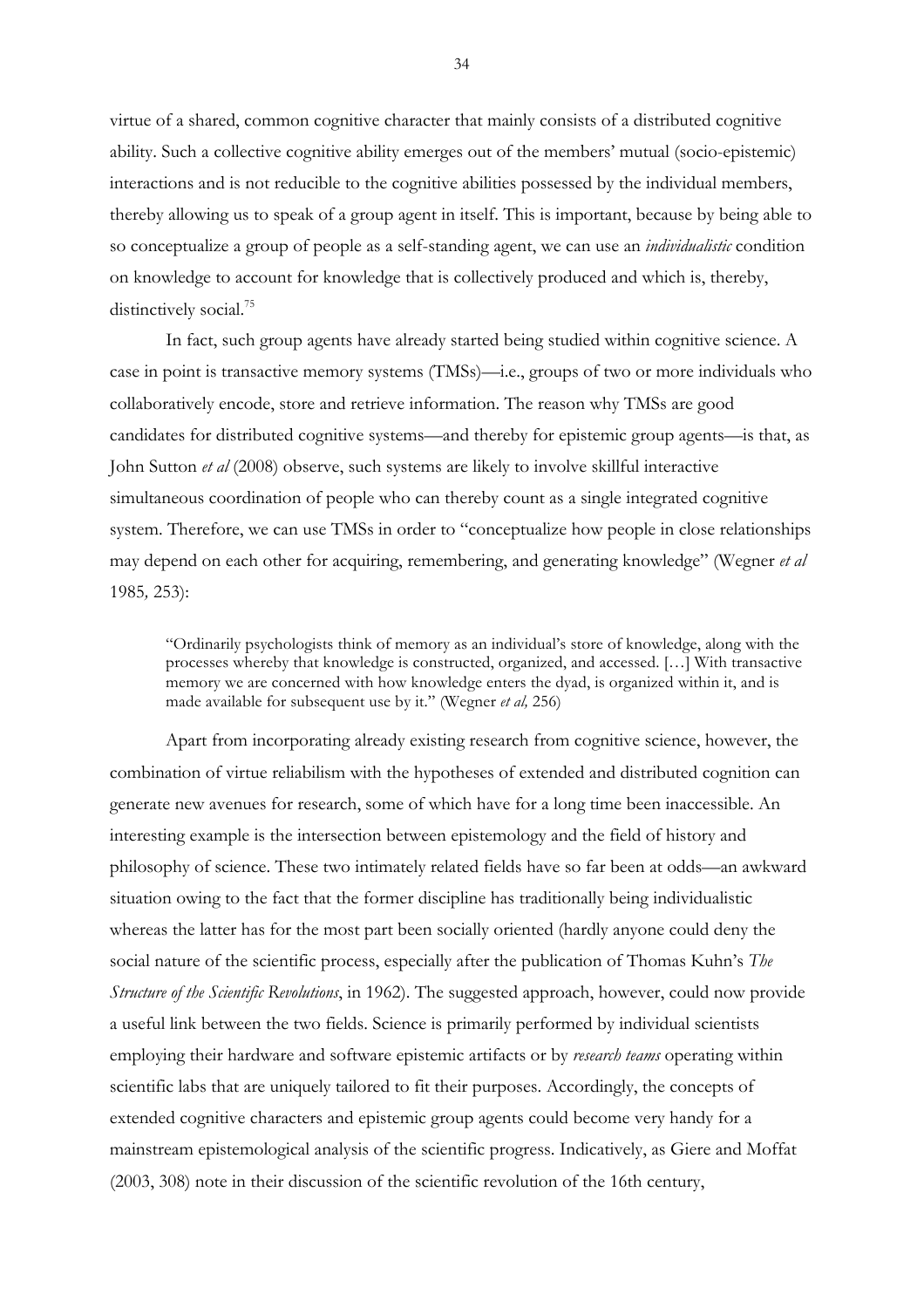"'No 'new man' suddenly emerged sometime in the sixteenth century [...] The idea that a more rational mind [...] emerged from darkness and chaos is too complicated a hypothesis.' [Latour 1986, 1] We agree completely. Appeals to cognitive architecture and capacities now studied in cognitive sciences are meant to explain how humans with normal human cognitive capacities manage to do modern science. One way, we suggest, is by constructing distributed cognitive systems that can be operated by humans possessing only the limited cognitive capacities they in fact possess." (Giere *&* Moffat 2003, 308)

## 5. CONCLUSION

As we hope the foregoing illustrates, the intersection of the epistemic and cognitive internalism/externalism debates is an exciting topic that raises a wide variety of questions across both epistemology and philosophy of mind and cognitive science. In this first attempt to tackle these questions (more will certainly follow soon), we ventured to stir up interest and offer a topography of the relevant philosophical terrain with regard to the possible ways in which knowledge can be conceived of as extended. Our tentative conclusion is that even though epistemic internalism is not clearly incompatible with cognitive externalism in the form of content (or passive) externalism, when we substitute the latter with active externalism the tension becomes more apparent. Moreover, there seem to be new philosophical problems that arise for modal epistemology in so far as it is paired with active externalism. Nevertheless, the combination of the latter position—at least in the form of the extended and distributed cognition hypotheses—with the externalist approach of virtue reliabilism does appear to be a promising strategy for conceiving of knowledge as extended.<sup>76</sup>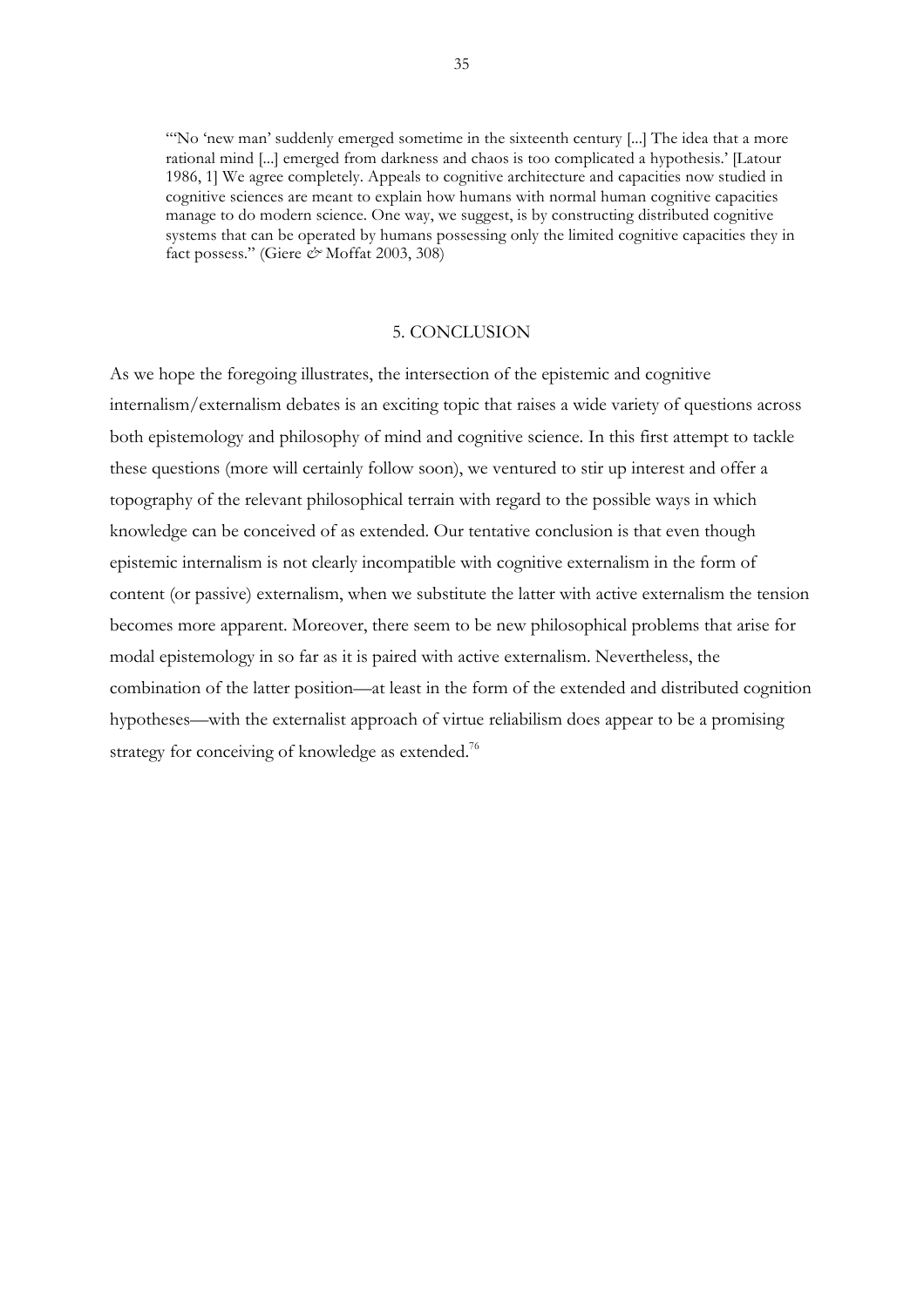#### REFERENCES

- Adams, F., *&* Aizawa, K. (2008). *The Bounds of Cognition*, Oxford: Blackwell.
- Adler, J. (2002). *Belief's Own Ethics*, Cambridge, MA: MIT Press.
- Alston, W. P. (1986). 'The Deontological Conception of Epistemic Justification', *Philosophical Perspectives* 2, 257-99.
- Bach, K. (1985). 'A Rationale for Reliabilism', *Monist* 68, 246-63.
- Bach-y-Rita, P., *&* Kercel, S. W. (2003). 'Sensory Substitution and the Human-Machine Interface', *Trends in Cognitive Science* 7, 541-46.
- Becker, K. (2007). *Epistemology Modalized*, London: Routledge.
- Becker, K. (2010). 'Modal Epistemology', *Oxford Bibliographies: Philosophy*, DOI: 10.1093/obo/9780195396577-0139.
- Bergmann, (2006). *Justification Without Awareness: A Defense of Epistemic Externalism*, Oxford: Oxford University Press.
- Black, T. (2002). 'A Moorean Response to Brain-in-a-Vat Scepticism', *Australasian Journal of Philosophy* 80, 148-63.
- (2008). 'Defending a Sensitive Neo-Moorean Invariantism', *New Waves in Epistemology*, (eds.) V. F. Hendricks  $\mathcal{O}$  D. H. Pritchard, 8-27, Basingstoke: Palgrave Macmillan.
- Black, T., *&* Murphy, P. (2007). 'In Defense of Sensitivity', *Synthese* 154, 53-71.
- Block, N. (1990). 'Inverted Earth', *Philosophical Perspectives* 4, 53-79.
- Boghossian, P. (1989). 'Content and Self-Knowledge', *Philosophical Topics* 17, 5-26.
- (1992). 'Externalism and Inference', *Philosophical Issues* 2, 11-28.
- BonJour, L. (1985). *The Structure of Empirical Knowledge*, Cambridge, MA: Harvard University Press.
- (1992). 'Externalism/Internalism', *A Companion to Epistemology*, (eds.) J. Dancy *&* E. Sosa, 132-36, Oxford: Blackwell.
- (2002). 'Internalism and Externalism', *Oxford Handbook of Epistemology*, (ed.) P. Moser, 234- 64, Oxford: Oxford University Press.
- Bonjour, L., & Sosa, E. (2003). *Epistemic Justification: Internalism vs. Externalism, Foundations vs. Virtues*, Oxford: Blackwell.
- Brooks, R. (1991*a*). 'Intelligence without Representation', *Artificial Intelligence* 47, 139-59.
- (1991*b*). 'Intelligence without Reason', *Proceedings of 12th International Joint Conference on Artificial Intelligence*, 569–95.
- Brueckner, A. (2002). 'The Consistency of Content-Externalism and Justification-Internalism', *Australasian Journal of Philosophy* 80, 512-25.
- Burge, T. (1986). 'Individualism and Psychology', *Philosophical Review* 95, 3-45.
- Carter, J. A. (*Forthcoming*). 'Extended Cognition and Epistemic Luck' *Synthese.*
- Chase, J. (2001). 'Is Externalism about Content Inconsistent with Internalism about Justification?', *Australasian Journal of Philosophy* 79, 227-46.
- Chemero, A. (2009). *Radical Embodied Cognitive Science*, Cambridge, MA: MIT Press.
- Chisholm, R. M. (1977). *Theory of Knowledge* (2<sup>nd</sup> ed.), Englewood Cliffs, NJ: Prentice-Hall.
- Clark, A. (1997). *Being There: Putting Mind, Body, and World Together Again*, Cambridge, MA: MIT Press.
- —— (2007). 'Curing Cognitive Hiccups: A Defense of the Extended Mind', *Journal of Philosophy* 104, 163-92.
- —— (2008). *Supersizing The Mind: Embodiment, Action, and Cognitive Extension*, Oxford: Oxford University Press.
- —— (2009). 'Spreading the Joy? Why the Machinery of Consciousness is (Probably) Still in the Head', *Mind* 118, 963-93.
- —— (2010). 'Memento's Revenge: The Extended Mind, Extended', *Extended Mind*, (ed.) R. Menary, 43-66, Cambridge, MA: MIT Press.
- Clark, A., *&* Chalmers, D. (1998). 'The Extended Mind', *Analysis* 58, 7-19.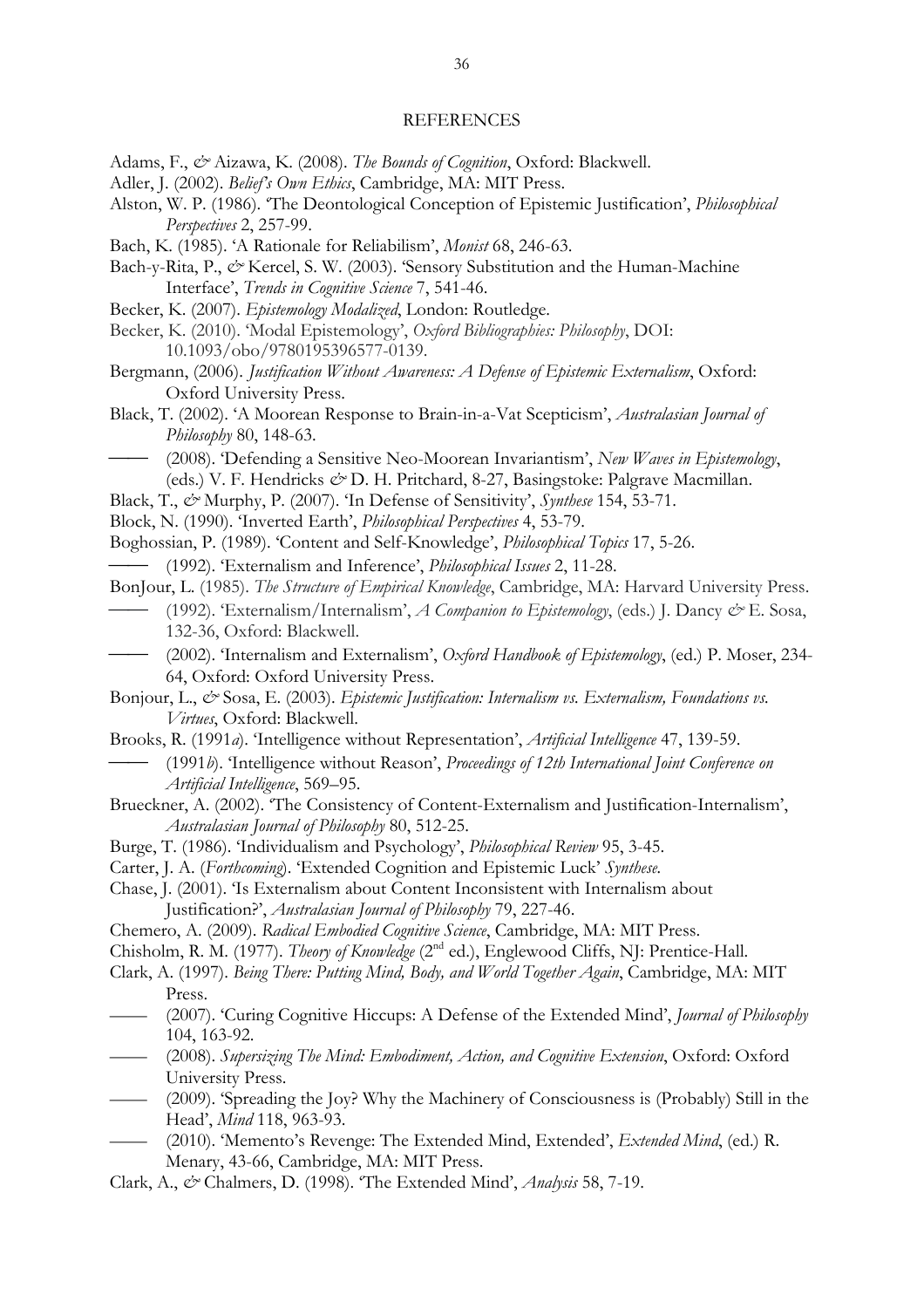Cohen, S. (1984). 'Justification and Truth', *Philosophical Studies* 46, 279-96.

- Conee, E., *&* Feldman, R. (2004). *Evidentialism*, Oxford: Oxford University Press.
- (2011). 'Reply to Pritchard', *Evidentialism and its Discontents*, (ed.) T. Dougherty, 440-44, Oxford: Oxford University Press.
- Dougherty, T. (ed.) (2011). *Evidentialism and its Discontents*, Oxford: Oxford University Press.
- Dretske, F. (1970). 'Epistemic Operators', *Journal of Philosophy* 67, 1007-23.
- (1971). 'Conclusive Reasons', *Australasian Journal of Philosophy* 49, 1-22.
- (1996). 'Phenomenal Externalism, or If Meanings Ain't in the Head, Where Are Qualia?', *Philosophical Issues* 7, 143-58.
- Engel, M. (1992). 'Personal and Doxastic Justification', *Philosophical Studies* 67, 133-51.
- Feldman, R. (2005). 'Respecting the Evidence', *Philosophical Perspectives* 19, 95-119.
- Froese, T., Gershenson, C., & Rosenblueth, D., A. (2013). 'The Dynamically Extended Mind', available at: http://arxiv.org/abs/1305.1958.
- Fuller, S. (2012). 'Social Epistemology: A Quarter-Century Itinerary', *Social Epistemology: A Journal of Knowledge, Culture and Policy* 26, 267-83.
- Gallagher, S. (2005). *How the Body Shapes the Mind*, Oxford: Oxford University Press.
- Giere, R.,  $\mathcal{O}$  Moffat, B. (2003). 'Distributed Cognition: Where the Cognitive and the Social Merge', *Social Studies of Science* 33, 1-10.
- Goldman, A. (1976). 'Discrimination and Perceptual Knowledge', *Journal of Philosophy* 73, 771-91.
- (1979). 'What Is Justified Belief?', *Justification and Knowledge*, (ed.) G. Pappas, 1-23, Dordrecht: Reidel.
- (1986). *Epistemology and Cognition*, Cambridge, MA: Harvard University Press.
- (1988). 'Strong and Weak Justification', *Philosophical Perspectives 2: Epistemology*, (ed.) J. Tomberlin, 51-69, Atascadero, CA: Ridgeview.
- Greco, J. (1999). 'Agent Reliabilism', *Philosophical Perspectives* 13, 273-96.
- —— (2004). 'Knowledge As Credit For True Belief', *Intellectual Virtue: Perspectives from Ethics and Epistemology*, (eds.) M. DePaul *&* L. Zagzebski, 111-34, Oxford: Oxford University Press. —— (2007). 'The Nature of Ability and the Purpose of Knowledge', *Philosophical Issues* 17, 57-
- 69.
- —— (2010). *Achieving Knowledge: A Virtue-Theoretic Account of Epistemic Normativity*, Cambridge, UK: Cambridge University Press.
- Haddock, A., Millar, A., *&* Pritchard, D. H. (eds) (2010). *Social Epistemology*, Oxford: Oxford University Press.
- Hawthorne, J., & Stanley, J. (2008). 'Knowledge and Action', *Journal of Philosophy* 105, 571-90.
- Heylighen, F., Heath, M.,  $\mathcal{O}$  Van Overwalle, F. (2007). The Emergence of Distributed Cognition: A Conceptual Framework', *Proceedings of Collective Intentionality IV*, Siena, Italy: University of Siena.
- Hutchins, E. (1995). *Cognition in the Wild*, Cambridge, MA: MIT Press.
- Kallestrup, J. (2011). *Semantic Externalism*, London: Routledge.
- Kallestrup, J. & Pritchard, D. H. (2004). 'An Argument for the Inconsistency of Content Externalism and Epistemic Internalism', *Philosophia* 31, 345-54.
- (2011). 'Virtue Epistemology and Epistemic Twin Earth', *European Journal of Philosophy*, DOI: 10.1111/j.1468-0378.2011.00495.x.
- (2012). 'Robust Virtue Epistemology and Epistemic Anti-Individualism', *Pacific Philosophical Quarterly* 93, 84-103.
- (2013). 'Robust Virtue Epistemology and Epistemic Dependence', *Knowledge, Virtue and Action*, (eds.) T. Henning  $\mathcal{O}$  D. Schweikard, London: Routledge.
- Kallestrup, J., *&* Sprevak, M. (*Forthcoming*). 'Entangling Externalisms', *New Waves in Philosophy of Mind*, (eds.) J. Kallestrup & M. Sprevak, London: Palgrave Macmillan.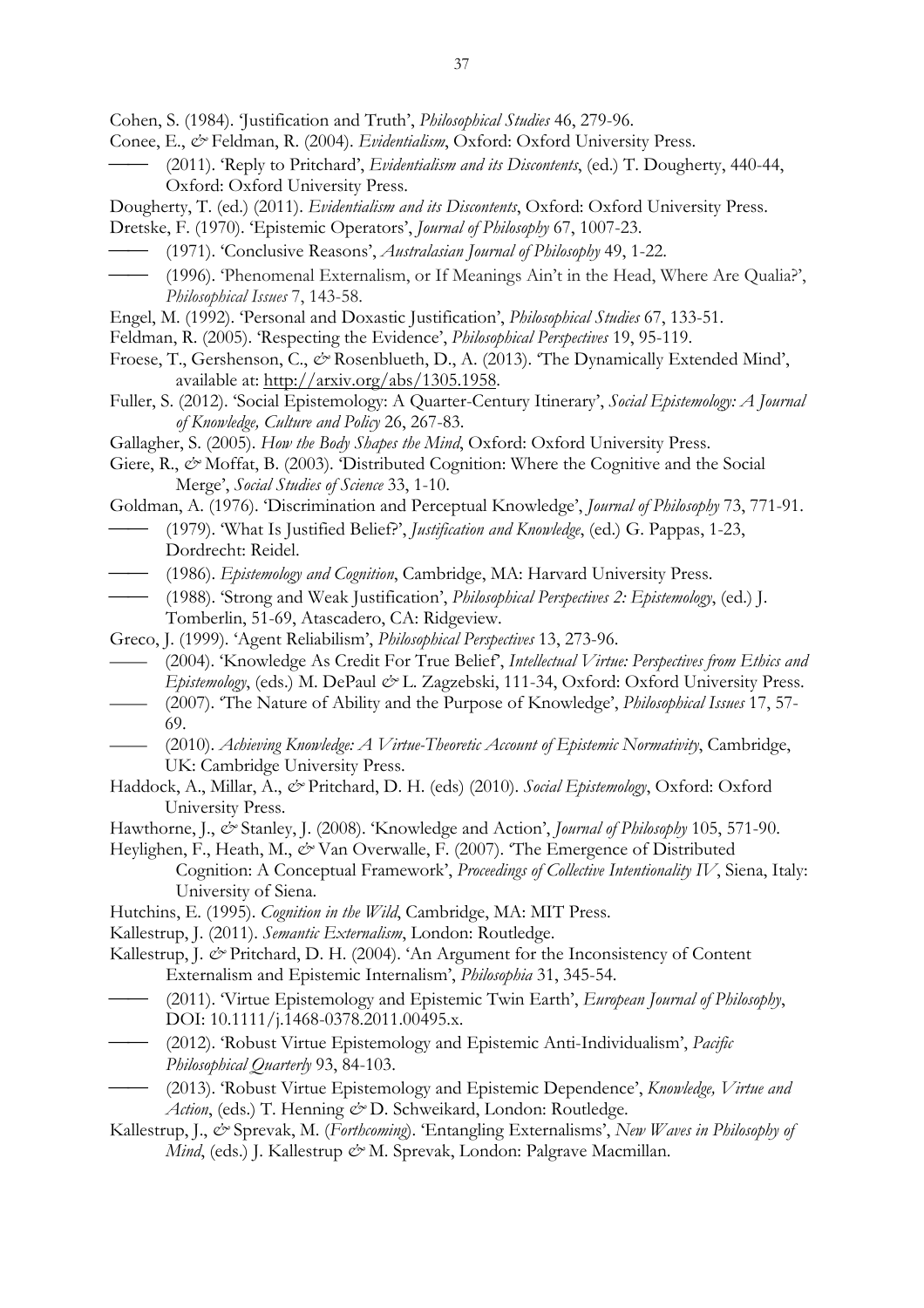Kiverstein, J., & Farina, M. (2012). 'Do Sensory Substitution Devices Extend the Conscious Mind?', *Consciousness in Interaction: The Role of the Natural and Social Context in Shaping Consciousness*, (ed.) F. Paglieri, The Netherlands: John Benjamins.

- Latour, B. (1986). 'Visualization and Cognition: Thinking with Eyes and Hands', *Knowledge and Society* 6, 1-40.
- Lehrer, K., & Cohen, S. (1983). 'Justification, Truth, and Coherence', *Synthese* 55, 191-207.
- Littlejohn, C. (2009). 'The New Evil Demon Problem', *Internet Encyclopaedia of Philosophy*, (eds.) B. Dowden *&* J. Fieser, www.iep.utm.edu/evil-new/.
- (2012). *Justification and the Truth-Connection*, Cambridge, UK: Cambridge University Press.
- Luper, S. (1984). 'The Epistemic Predicament', *Australasian Journal of Philosophy* 62, 26-50. —— (2003). 'Indiscernability Skepticism', *The Skeptics: Contemporary Essays*, (ed.) S. Luper, 183- 202, Aldershot: Ashgate.
- Lycan, (2001). 'The Case for Phenomenal Externalism', *Noûs* 35, 17-35.
- Madison, B. J. C. (2009). 'On the Compatibility of Epistemic Internalism and Content Externalism', *Acta Analytica* 24, 173-183.
- (2010). 'Epistemic Internalism', *Philosophy Compass* 5, 840-853.
- (*Forthcoming*). 'Epistemological Disjunctivism and the New Evil Demon', *Acta Analytica*.

Menary, R. (2006). 'Attacking the Bounds of Cognition', *Philosophical Psychology* 19, 329-44. —— (2007). *Cognitive Integration: Mind and Cognition Unbound*, London: Palgrave Macmillan.

- McKinsey, M. (1991). 'Anti-Individualism and Privileged Access', *Analysis* 51, 9-16.
- Neta, R., *&* Pritchard, D. H. (2007). 'McDowell and the New Evil Genius', *Philosophy and Phenomenological Research* 74, 381-96.
- Nöe, A. (2003). 'Causation and Perception: The Puzzle Unravelled', *Analysis* 63, 93-100. —— (2004). *Action in Perception*, Cambridge, MA: MIT Press.
- Nozick, R. (1981). *Philosophical Explanations,* Oxford: Oxford University Press.
- Olsson (2012). 'Coherentist Theories of Epistemic Justification', *Stanford Encyclopedia of Philosophy,* (ed.) E. N. Zalta, http://plato.stanford.edu/archives/spr2013/entries/justep-coherence.
- Palermos, O. (2011). 'Belief-Forming Processes, Extended', *Review of Philosophy and Psychology* 2, 741-65.
- (2014). 'Loops, Constitution, and Cognitive Extension', *Cognitive Systems Research,* 27: 25- 41.
- (*Forthcominga*). 'Could Reliability Naturally Imply Safety?', *European Journal of Philosophy,*  DOI: 10.1111/ejop.12046.
- (*Forthcomingb*). 'Knowledge and Cognitive Integration', *Synthese*. DOI: 10.1007/s11229- 013-0383-02.
- Palermos, O., & Pritchard, D. (*Forthcoming*). 'Extended Knowledge and Social Epistemology', *Social Epistemology*.
- Pappas, G. (2005). 'Internalist *versus* Externalist Conceptions of Epistemic Justification', *Stanford Encyclopaedia of Philosophy*, (ed.) E. Zalta, http://plato.stanford.edu/entries/justep-intext/.
- Plantinga, A. (1993). *Warrant and Proper Function*, New York: Oxford University Press.
- Poston, T. (2008). 'Internalism and Externalism in Epistemology', *Internet Encyclopaedia of Philosophy*, (eds.) B. Dowden *&* J. Fieser, www.iep.utm.edu/int-ext/.

Pritchard, D. H. (2002*a*). 'McKinsey Paradoxes, Radical Scepticism, and the Transmission of Knowledge across Known Entailments', *Synthese* 130, 279-302.

- (2002*b*). 'Recent Work on Radical Skepticism', *American Philosophical Quarterly* 39, 215-57.
- (2002*c*). 'Resurrecting the Moorean Response to the Sceptic', *International Journal of Philosophical Studies* 10, 283-307.
- —— (2005*a*). *Epistemic Luck*, Oxford: Oxford University Press.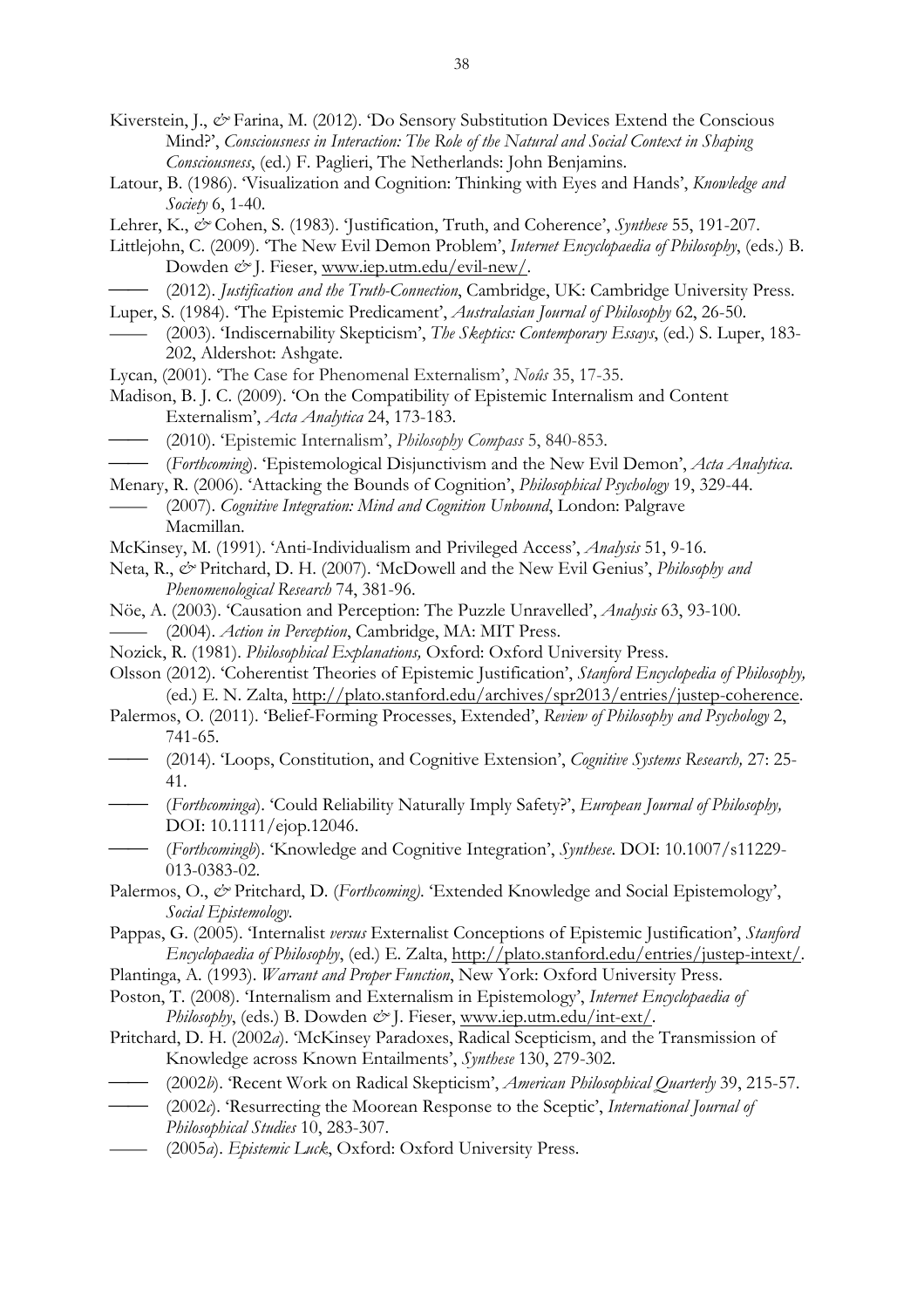- (2005*b*). 'Scepticism, Epistemic Luck and Epistemic *Angst*', *Australasian Journal of Philosophy* 83, 185-206.
- (2007*a*). 'Anti-Luck Epistemology', *Synthese* 158, 277-97.
- (2007*b*). 'How to be a Neo-Moorean', *Internalism and Externalism in Semantics and Epistemology*, (ed.) S. Goldberg, 68-99, Oxford: Oxford University Press.
- (2008*a*). 'McDowellian Neo-Mooreanism', *Disjunctivism: Perception, Action, Knowledge*, (eds.) A. Haddock *&* F. Macpherson, 283-310, Oxford: Oxford University Press.
- (2008*b*). 'Sensitivity, Safety, and Anti-Luck Epistemology', *Oxford Handbook of Scepticism*, *(*ed.) J. Greco, 437-55, Oxford: Oxford University Press.
- (2009*a*). 'Apt Performance and Epistemic Value', *Philosophical Studies* 143, 407-16.
- (2009*b*). *Knowledge,* London: Palgrave Macmillan.
- (2009*c*). 'Knowledge, Understanding and Epistemic Value', *Epistemology (Royal Institute of Philosophy Lectures)*, (ed.) A. O'Hear, 19-43, Cambridge UK: Cambridge University Press.
- (2009*d*). 'Safety-Based Epistemology: Whither Now?', *Journal of Philosophical Research* 34, 33-45.
- (2010*a*). 'Cognitive Ability and the Extended Cognition Thesis', *Synthese* 175, 133-51.
- (2010*b*). 'Relevant Alternatives, Perceptual Knowledge and Discrimination', *Noûs* 44, 245- 68.
- (2011). 'Evidentialism, Internalism, Disjunctivism', *Evidentialism and its Discontents*, (ed.) T. Dougherty, 362-92,
- (2012*a*). 'Anti-Luck Virtue Epistemology', *Journal of Philosophy* 109, 247-79.
- (2012*b*). *Epistemological Disjunctivism*, Oxford: Oxford University Press.
- (2012*c*). 'In Defence of Modest Anti-Luck Epistemology', *The Sensitivity Principle in Epistemology*, (eds.) T. Black *&* K. Becker, 173-92, Cambridge UK: Cambridge University Press.
- (2013). 'There Cannot be Lucky Knowledge', *Contemporary Debates in Epistemology* (2nd Ed.), (eds.) M. Steup, J. Turri *&* E. Sosa, §7, Oxford: Blackwell.
	- (*Forthcoming*). 'The Modal Account of Luck', *Metaphilosophy*.
- Pritchard, D. H., Millar, A., & Haddock, A. (2010). *The Nature and Value of Knowledge: Three Investigations*, Oxford: Oxford University Press.
- Pritchard, D. H., & Smith, M. (2004). 'The Psychology and Philosophy of Luck', *New Ideas in Psychology* 22, 1-28.
- Pryor, J. (2001). 'Highlights of Recent Epistemology', *British Journal for the Philosophy of Science* 52, 95-124.
- Putnam, H. (1975). 'The Meaning of "Meaning"', *Language, Mind and Knowledge*, (ed.) K. Gunderson, 131-93, Minneapolis, IND: University of Minnesota Press.
- Roush, S. (2005). *Tracking Truth: Knowledge, Evidence and Science*, Oxford: Oxford University Press.
- Rupert, D. R. (2004). 'Challenges to the Hypothesis of Extended Cognition', *Journal of Philosophy* 101, 389-428.
- —— (2009). *Cognitive Systems and the Extended Mind*, Oxford: Oxford University Press.
- Sainsbury, R. M. (1997). 'Easy Possibilities', *Philosophy and Phenomenological Research* 57, 907-19.
- Sosa, E. (1988). 'Beyond Skepticism, to the Best of our Knowledge', *Mind* 97, 153-88.
- (1991). *Knowledge in Perspective: Selected Essays in Epistemology*, Cambridge: Cambridge University Press.
- (1999). 'How to Defeat Opposition to Moore', *Philosophical Perspectives* 13, 141-54.
- (2007). *A Virtue Epistemology: Apt Belief and Reflective Knowledge, Volume I*. Oxford: Oxford University Press.
- (2009). *Reflective Knowledge: Apt Belief and Reflective Knowledge, Volume II*. Oxford: Oxford University Press.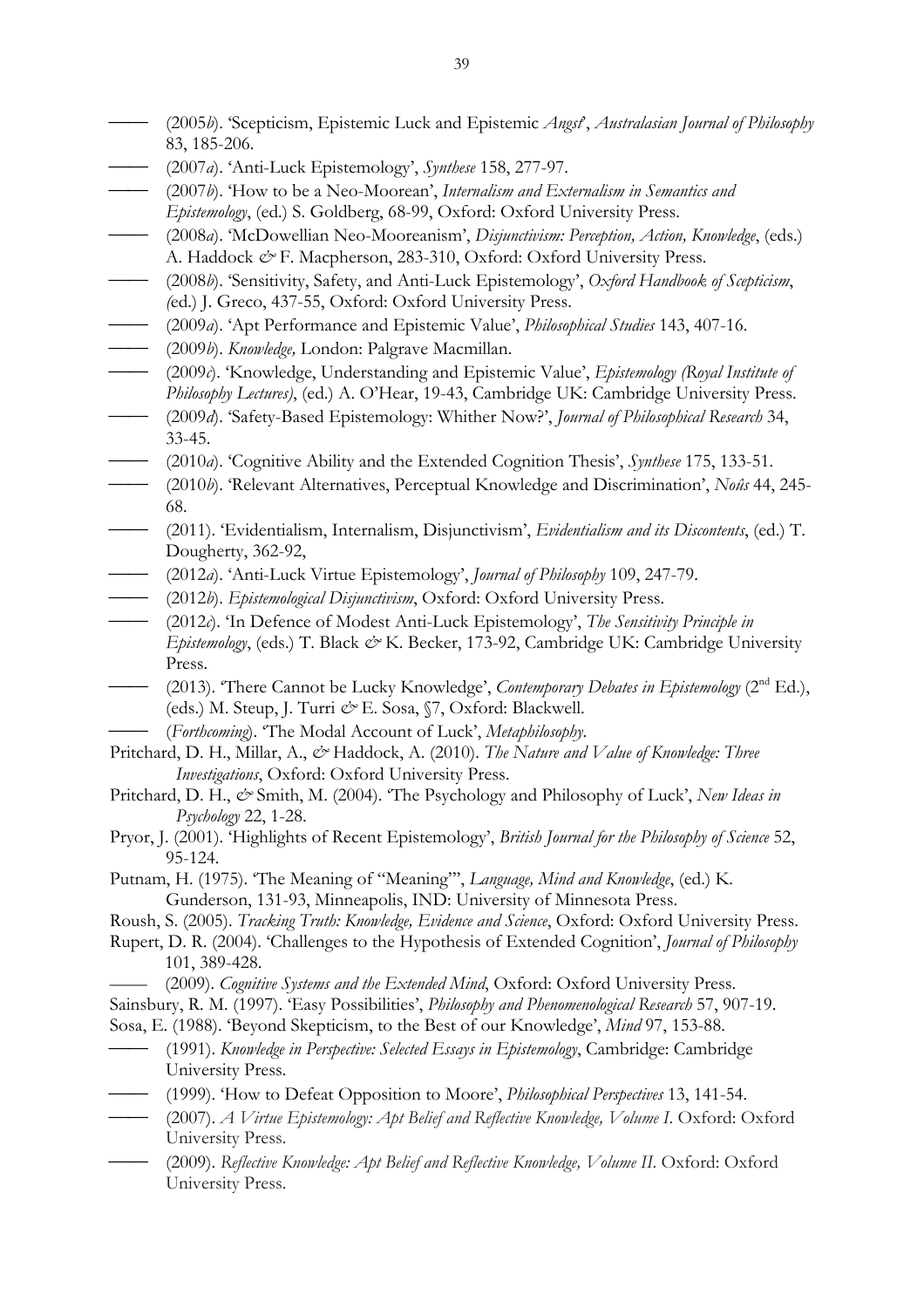- Steup, M. (1999). 'A Defense of Internalism', *The Theory of Knowledge: Classical and Contemporary Readings* (3rd Ed.), (ed.) L. Pojman, 310-21, Belmont, CA: Wadsworth.
- Sutton, I., Barnier, A., Harris, C., & Wilson, R. (2008). 'A Conceptual and Empirical Framework for the Social Distribution of Cognition: The Case of Memory', *Cognitive Systems Research,*  1-2, 33–51.
- Theiner, G. (2011). *Res Cogitans Extensa: A Philosophical Defense of the Extended Mind Thesis*, Bern, Switzerland: Peter Lang GmbH, Europaischer Verlag der Wissenschaften.
- Theiner, G., Allen, C., *&* Goldstone, R. (2010). 'Recognizing Group Cognition', *Cognitive Systems Research* 11, 378-95.
- Tollefsen, D., *&* Dale, R. (2011). 'Naturalizing Joint action: A Process-Based Approach', *Philosophical Psychology* 25, 385-407.
- Turri, J. (2011). 'Manifest Failure: The Gettier Problem Solved', *Philosophers' Imprint* 11, available at: http://quod.lib.umich.edu/cgi/p/pod/dod-idx?c=phimp;idno=3521354.0011.008.
- Vahid, H. (2003). 'Content Externalism and the Internalism/Externalism Debate in Justification Theory', *European Journal of Philosophy* 11, 89-107.
- Varela, F., Thompson, E., *&* Rosch, E. (1991). *The Embodied Mind: Cognitive Science and Human Experience*, Cambridge, MA: MIT Press.
- Vogel, J. (2000). 'Reliabilism Leveled', *Journal of Philosophy* 97, 602-23.
- (2007). 'Subjunctivitis', *Philosophical Studies* 134, 73-88.
- Wegner, M., Giuliano, T., & Hertel, P. (1985). 'Cognitive Interdependence in Close Relationships', *Compatible and Incompatible Relationships*, (ed.) W. J. Ickes, 253-76, New York: Springer-Verlag.
- Wheeler, M. (2005). *Reconstructing the Cognitive World*, Cambridge, MA: MIT Press.
- Williams, M. (1991). *Unnatural Doubts: Epistemological Realism and the Basis of Scepticism*, Oxford: Blackwell.
- Williamson, T. (2000). *Knowledge and its Limits*, Oxford: Oxford University Press.
- (2007). 'On Being Justified in One's Head', *Rationality and the Good*, (eds.) M. Timmons, J. Greco *&* A. Mele, 106–122, Oxford: Oxford University Press.
- Wilson, R. A. (2000). 'The Mind Beyond Itself', *Metarepresentations: A Multidisciplinary Perspective*, (ed.) D. Sperber, 31-52, New York: Oxford: University Press.
- —— (2004). *Boundaries of the Mind: The Individual in the Fragile Sciences: Cognition*, New York: Cambridge University Press.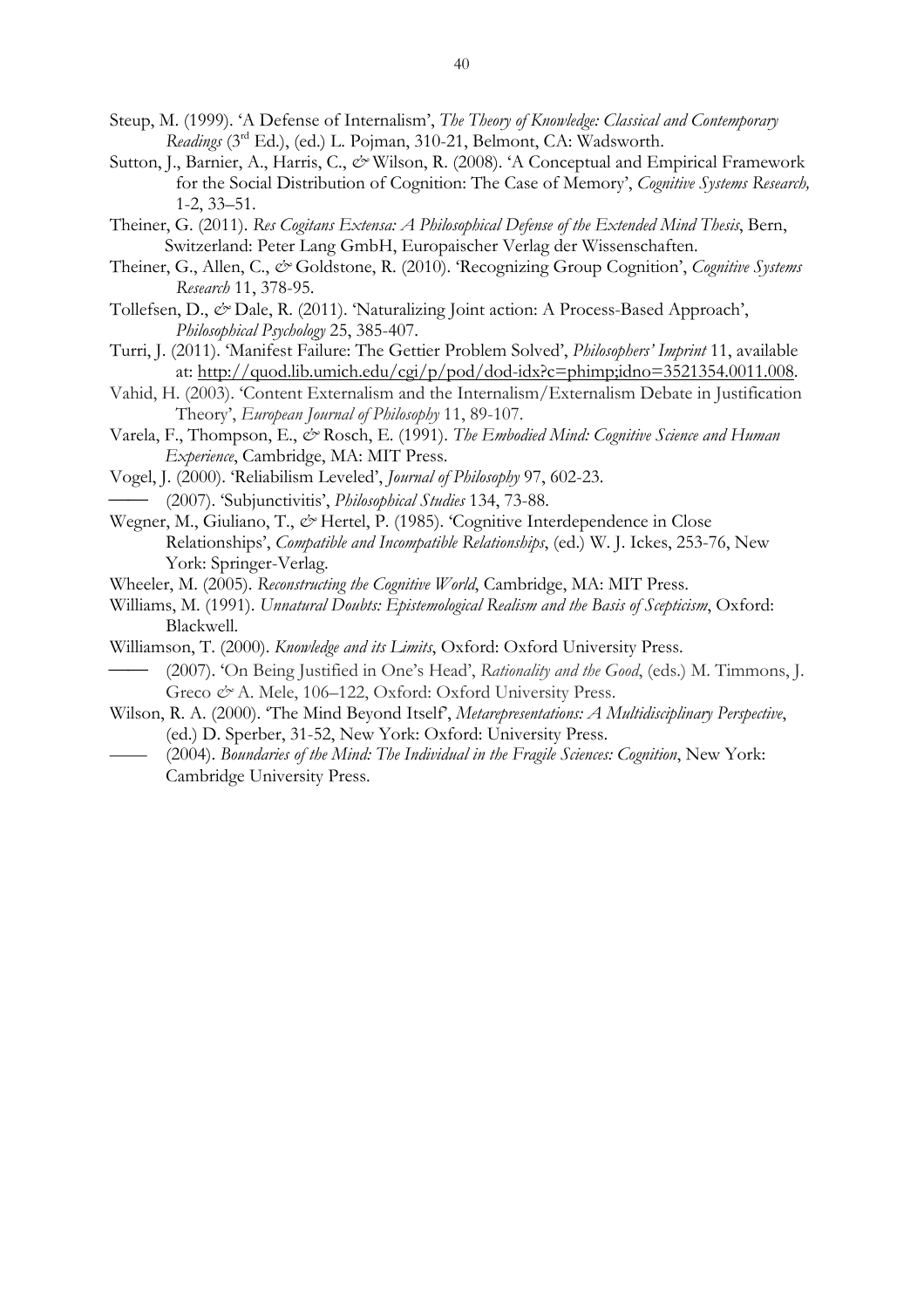#### NOTES

4 The *locus classicus* for defences of process reliabilism is Goldman (1979; cf. Goldman 1986). We shall return to process reliabilism in §3.3.2.

<sup>5</sup> The *locus classicus* for discussions of epistemic deontology is Alston (1986). See also Pryor (2001, §4) and Adler (2002).

6 Conee *&* Feldman (2004) is a case in point.

7 The clairvoyance case is due to Bonjour (1985). For the seminal discussion of the new evil demon cases, see Lehrer & Cohen (1983; cf. Cohen 1984). There is a wealth of literature on new evil demon cases. For some of the key texts and recent discussions of this topic, see Bach (1985), Goldman (1988), Engel (1992), Bonjour & Sosa (2003, 159-61), Neta *&* Pritchard (2007), Pritchard (2011; 2012*b*), Littlejohn (2012), and Madison (*forthcoming*). For an excellent survey of recent work on the new evil demon, see Littlejohn (2009).

8 Note that a complication we are setting to one side for the purposes of this paper is the relevance of *epistemological disjunctivism* to the epistemic externalism/internalism debate. While this view accepts accessibilism and is arguably compatible with mentalism (the view as it is usually understood also accepts some sort of deontic requirement on justification), it rejects the internalist reading of the new evil demon case—viz, that the two subjects enjoy identical levels of justification. See Pritchard (2008*a*; 2011; 2012*b*). See also Neta *&* Pritchard (2007).

9 This distinction between intervening and environmental epistemic luck is due to Pritchard (2009*a*; 2009*b*; 2009*c*; 2012*a*; cf. Pritchard, Millar  $\mathcal{O}^*$  Haddock 2010, chs. 1-4). For further discussion of the phenomenon of epistemic luck, see Pritchard (2005*a*). For further discussion of the notion of luck more generally, see Pritchard  $\mathcal{O}(\mathbf{x})$  Smith (2004) and Pritchard (2005*a*, ch, 5; *forthcoming*).

10 This example is due to Goldman (1976), who in turn credits it to Carl Ginet.

11 See Vogel (2000; 2007).

12 See Vogel (2000; 2007). We shall return to sensitivity- and safety-based accounts of knowledge in §3.3.1.

13 Although one can think of sensitivity- and safety-based proposals as being a way of developing reliabilism, we should note that they are typically motivated entirely independently. For more on sensitivity, see Dretske (1970; 1971), Nozick (1981), Roush (2005), Becker (2007), Black *&* Murphy (2007), and Black (2002; 2008). Versions of safety have been defended by Luper (1984; cf. Luper 2006), Sainsbury (1997), Sosa (1999), Williamson (2000), and Pritchard (2002*b*; 2005*a*; 2007*a*; 2009*d*; 2012*a*; 2012*c*). For a critical overview of the various issues related to sensitivity- and safety-based epistemology, see Pritchard (2008*b*).

14 See Nozick (1981) for the classic statement of the idea that one's beliefs in the denials of sceptical hypotheses are insensitive. Note that this claim has been disputed. See Williams (1991, ch. 8) and Black (2002; 2008).

15 For more on the Moorean safety-based response to radical scepticism, see Sosa (1999) and Pritchard (2002*b*; 2005*a*; 2005*b*; 2007*b*). For a survey of recent work on the topic of radical scepticism, which covers both Moorean and non-Moorean approaches to the problem, see Pritchard (2002*a*).

<sup>16</sup> Note that another very important formulation of virtue reliabilism is agent reliabilism (Greco 1999, 2010). We focus on this view in §3.3.3 because of its aptness for an interpretation along the lines suggested by the hypotheses of extended and distributed cognition.

<sup>17</sup> See Kallestrup  $\dot{\mathcal{O}}$  Pritchard (2011) for an argument to the effect that no plausible relativisation of cognitive abilities to an environment could exclude environmental epistemic luck. See also Kallestrup  $\dot{\varphi}$  Pritchard (2012; 2013).

<sup>18</sup> See especially Hawthorne  $\mathcal{C}^*$  Stanley (2008).

<sup>19</sup> This interdependence is usually cast out in terms of "sensorimotor dependencies." Consider the following passages:

"The basic claim of the enactive approach is that the perceiver's ability to perceive is constituted (in part) by sensorimotor knowledge (i.e., by practical grasp of the way sensory stimulation varies as the perceiver moves)." (Noë 2004, 12)

"[*Perception*] is not a process in the brain, but a kind of skillful activity on the part of the animal as a whole." (Noë 2004, 2)

"Perception is not something that happens to us or in us, it is something we do." (Noë 2004, 1)

<sup>1</sup> Note that we will be exploring the epistemic externalism/internalism distinction in its own right below, and in the process considering alternative formulations of this distinction.

<sup>2</sup> For two influential defences of accessibilism, see Chisholm (1977) and Bonjour (1985, ch. 2). For some helpful recent discussions of accessibilism and its role in the wider epistemological externalism/internalism debate, see Steup (1999), Pryor (2001, §3), Bonjour (2002), Pappas (2005), and Poston (2008).

<sup>&</sup>lt;sup>3</sup> The *locus classicus* for defences of mentalism is Conee  $\mathcal{O}$  Feldman (2004). For a set of critical discussions of this proposal, see Dougherty (2011). For a recent critical discussion of the relative merits of mentalism and accessibilism in the context of epistemological disjunctivism, see the exchange between Pritchard (2011*c*) and Conee *&* Feldman (2011).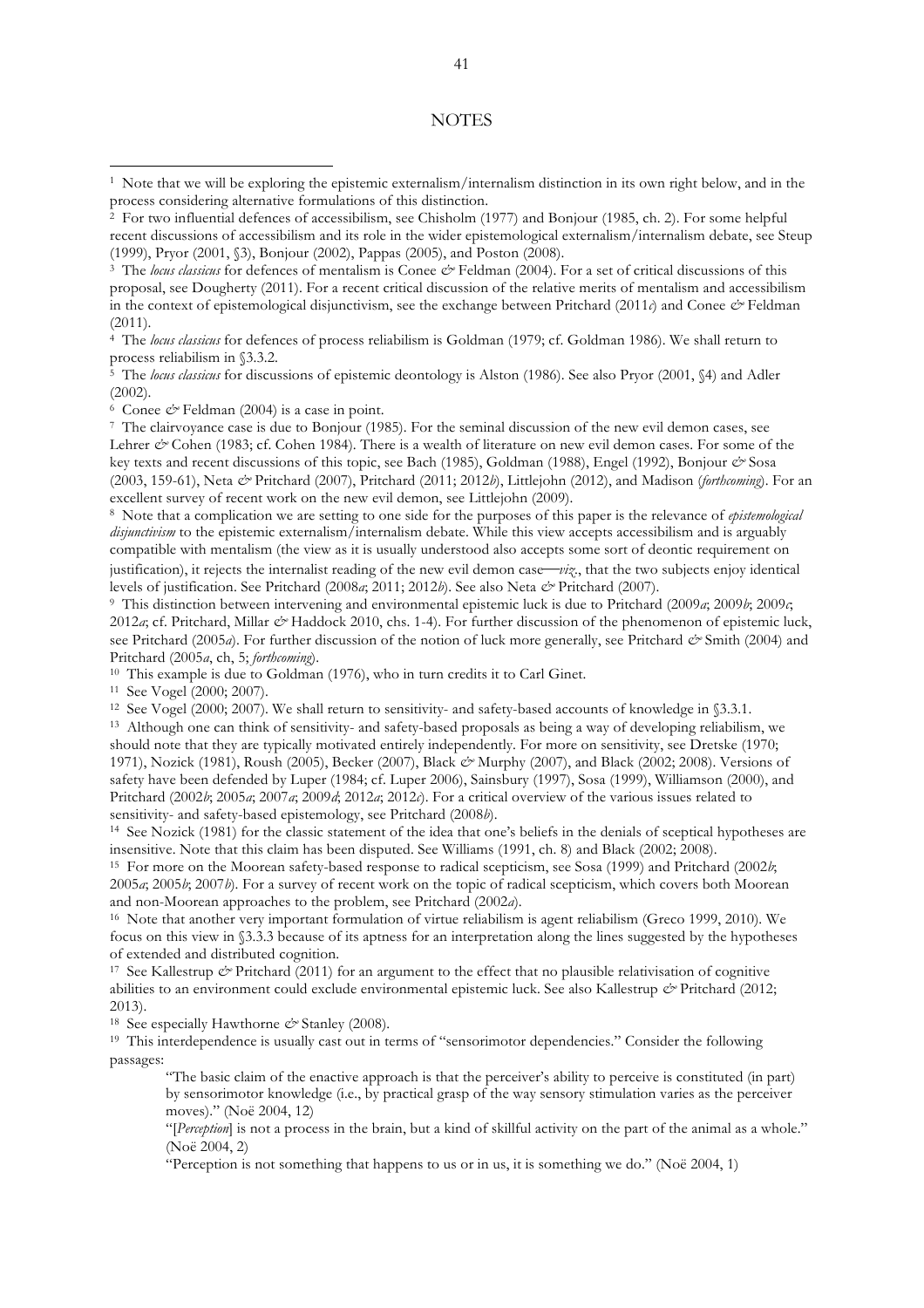Sensorimotor dependencies are relations between movements or change and sensory stimulation. It is the practical knowledge of loops relating external objects and their properties with recurring patterns of change in sensory stimulation. These patterns of change may be caused by the moving subject, the moving object, the ambient environment (e.g., changes in illumination), and so on. For more recent elaborations of the idea, see Hurley *&* Noë (2003), Noë (2003; 2004), Gallagher (2005), and Chemero (2009).

<sup>20</sup> Which is not to say, of course, that the view is without its critics. The discussion of the objections facing active externalism is well beyond the scope of the present paper, however. Nevertheless, in brief, many of them point either to the dissimilarity between the inner cognitive processes and the external elements that are supposed to be parts of one's cognitive system (e.g., Rupert 2004; Adams *&* Aizawa 2008), or to the perceptive rather than introspective manipulation of those external elements. Others deny the mark of the cognitive to the alleged extended cognitive processes (e.g., Adams  $\mathcal O$ <sup>x</sup> Aizawa 2008), or claim that there cannot be a science of active externalism (e.g., Rupert 2004; Adams *&* Aizawa 2008). For a short discussion and reply to most of these objections, see Menary (2006).

<sup>21</sup> Rupert (2004, 397), Clark (2008, 78) and others have explicitly assumed that active externalism and content externalism are independent doctrines, but Sprevak *&* Kallestrup (*forthcoming*) challenge this received view by arguing that this independence claim is not obviously true. The relationship between those two views is much more complex than previously suspected.

22 While this paper was first published in 2010, it has been available online since 2006. The 'glue and trust' criteria, however, had already made their appearance in Clark  $\mathcal{O}^*$  Chalmers (1998), although the phrasing was somewhat different.

<sup>23</sup> In Clark  $\mathcal O$  Chalmers (1998, 17) the authors consider a further criterion:

"Fourth, the information in the notebook has been consciously endorsed at some point in the past, and indeed is there as a consequence of this endorsement."

As the authors further note, however, "the status of the fourth feature as a criterion for belief is arguable (perhaps one can acquire beliefs through subliminal perception, or through memory tampering?)", so they subsequently drop the said criterion.

<sup>24</sup> This does not mean that the hypotheses of extended and distributed cognition are incompatible with commonsense functionalism, or that they are anti-functionalist on the whole. Insofar as a cognitive process is a function, these two hypotheses are compatible with functionalism. For more details see Palermos (2014).

25 As we noted in §1, formulated in terms of *knowledge*, epistemic internalists insist that internalist justification is necessary for knowledge. Accordingly, if content externalism is incompatible with internalism about justification, then it will be so as well with an epistemic internalist's account of knowledge. Thus, it makes sense to assess the *compatibility* of content externalism and epistemic internalism with reference to the internalist thesis *vis-à-vis* justification. This is how we will be proceeding.

26 Note that some versions of the accessibilist position are characterised in terms of 'awareness' (e.g., Bergmann 2006). See Madison (2010) for an overview.

27 Correlatively, a commitment of mentalism is that agents do not diverge in the extent to which their beliefs are justified insofar as they have the same mental states.

28 Or, *vice versa*, as these are logically independent theses. However, most all internalists will endorse the accessibilist thesis, and in this respect, it is the least controversial formulation.

29 See Pritchard (2011) for a mapping of different varieties of epistemic externalism as functions of different combinations of epistemic internalist theses that can be denied. (Note the discussion here of a further commitment of classical epistemic internalism, which Pritchard calls the 'discriminability' thesis).

30 See here Vahid (2003, §1) for some helpful discussion here. We follow Vahid in referring to the position that content externalism is incompatible with epistemic internalism as 'the incompatibilist thesis.' 31 Bonjour remarks that:

"The adoption of an externalist account of mental content would seem to support an externalist account of justification in the following way: if part or all of the content of a belief is inaccessible to the believer, then both the justifying status of other beliefs in relation to that content and the status of that content as justifying further beliefs will be similarly inaccessible, thus contradicting the internalist requirement for justification." (Bonjour 1992, 136)

On this line of thinking, the content of my belief 'X is F" where X is an externally individuated (i.e. wide) content is not reflectively accessible in such a way that 'X is F" can never, by the standards of J-Internalism, be something that justifies any other belief I have.

<sup>32</sup> Note that the variables have been amended from Chase's original presentation for ease of exposition. See Chase (2001, 327) for a slightly different way of extracting Bonjour's argument.

33 Note that Williamson (2007, 107-108) offers a similarly straightforward argument for the incompatibility of content externalism and epistemic internalism construed along *mentalist* lines, with the operative point being that Oscar and Twin Oscar can differ in their justified beliefs (given content externalism) despite being internal duplicates, a difference that Williamson takes to be incompatible with the mentalist claim that internal duplicates are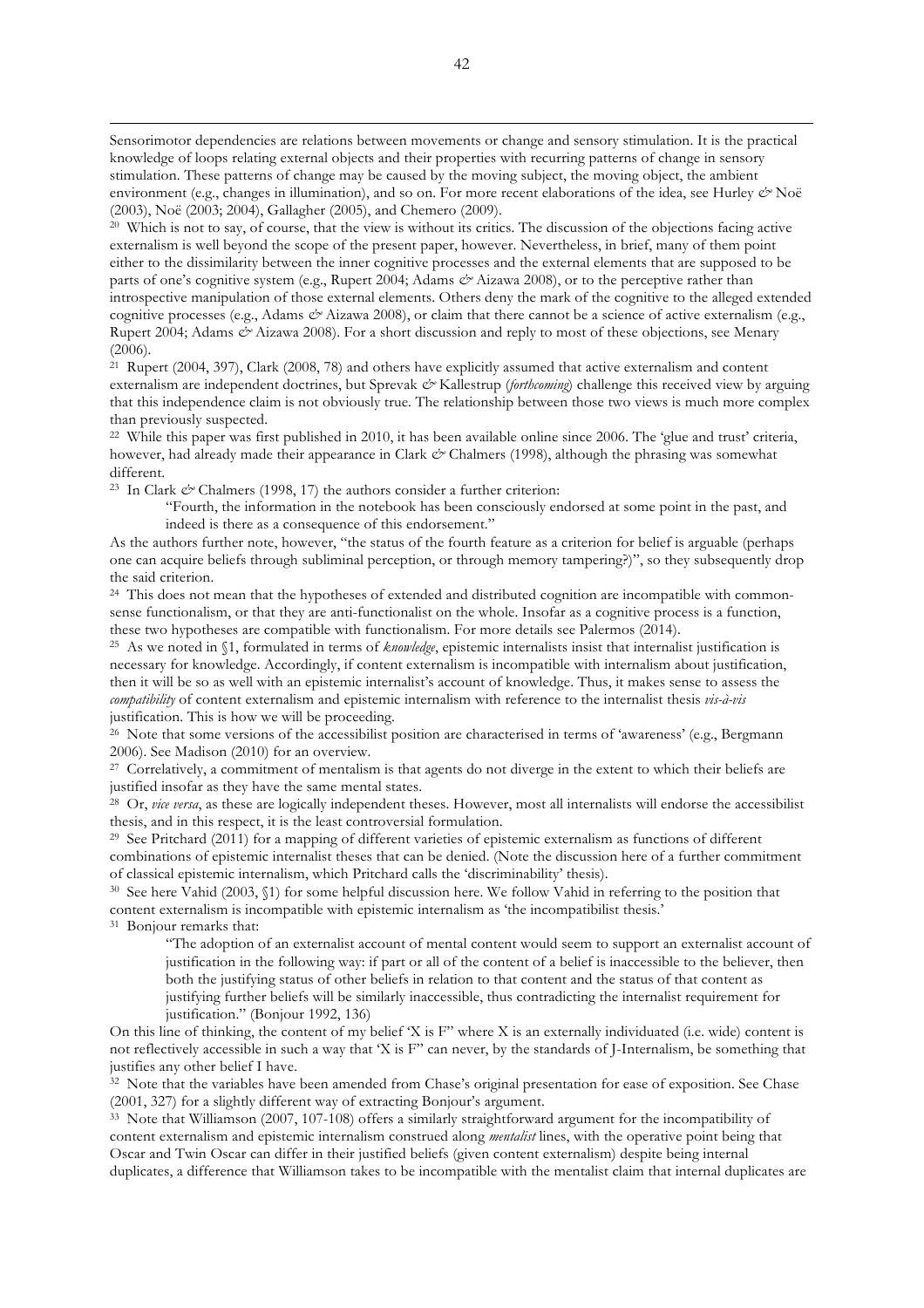justificational duplicates. It is interesting to note that Madison (2009, §3, esp. 180-2) objects to Williamson's argument for the incompatibility of content externalism with mentalist J-internalism for essentially the same reasons (as we show) Chase sites in objecting to Bonjour's argument for the incompatibility of content externalism with *accessibilist* J-internalism.

<sup>34</sup> Note that Madison (2009) engages primarily with an incompatibilist thesis submitted by Williamson (2007) see endnote 33.

35 Recall that the intuition in new evil demon cases is meant to be that one agent knows if her internal duplicate does. But of course the epistemic externalist (e.g., the reliabilist) seems committed to supposing that the deceived agent's beliefs (because unreliable, say) are not justified. Therefore, to the extent that the intuition that both internal duplicates are equally justified is right, epistemic externalism is in trouble. See §1 for more discussion on this point. 36 Compare here with Madison's (2009, 182) point that the internally grounds relevant to epistemic J-Internalism's accessibility requirement are 'what is necessarily in common between twins in Twin Earth scenarios'—viz., narrow content that is 'subjectively indistinguishable' in the two cases. It is a difficult philosophical question how to articulate with precision what is subjectively indistinguishable and 'necessarily in common' in these cases, in part because, on some views-e.g., Dretske (1996)—what is subjectively indistinguishable is also widely individuated, and so would not be 'necessarily in common' between the twins in Twin Earth scenarios. See here, along with Dretske (1996), Lycan (2001) for the view that *qualia* are wide, where qualia in Lycan's sense are 'the introspectible qualitative phenomenal features that characteristically inhere in sensory experiences.' (Lycan's 2001, 18) See also Block's (1990) 'Inverted Earth' argument.

37 See Vahid (2003, 101-3) for a criticism of Chase's critique of Bonjour's argument.

38 This is how Boghossian (1989, 5) summarises his overarching position, which is (as Chase notes) primarily aimed at rejecting the claim that we can know *a priori* the contents of our thoughts. His self-knowledge argument, which generates the incompatibility thesis, is thus in the service of a slightly different dialectical goal. It is important to note that Boghossian's overarching objective—a claim about whether according to content externalism we can know *a priori* the content of our own thoughts—can be located as part of a debate that (following McKinsey 1991) is framed in terms of the compatibility of content externalism and the *privileged access thesis*. As Kallestrup (2011, 157) puts it, this is the thesis that a thinker *S* has *a priori* access to the propositional contents of her occurrent thoughts, where by '*a priori*' we stipulate the inclusion of knowledge based on introspective deliverances. Along with Kallestrup (2011), see also Pritchard (2002) for further discussion.

39 Cited also in Boghossian (1989/2008, 153-154).

40 See, for instance, Burge (1988). See §2 for further discussion. *Cf*. Ludlow (1995) for an argument to the effect that the phenomenon of slow-switching is more prevalent than far-fetched thought experiments suggest.

41 Boghossian (1989/2008, 157-64). See also Chase (2001, 233-34) for a summary. But see also Kallestrup *&* Pritchard (2004, 351-54) for a variant of this kind of argument.

42 See Olsson (2012, §2) for a clear presentation of the general problem.

43 See here Boghossian (1989/2008, 154). Boghossian is aware of the worry and insists that his regress is not just an instance of the general regress. Chase is not convinced:

"Boghossian's argument for P1 does involve a more complicated set of generating analyses than the standard argument, but it also retains the essential structural features of the regress argument…the class limitation isn't doing any particular work here other than restricting talk to a subset of our general beliefs; certainly it does no work that would prevent a foundationalist, or indeed a coherentist reply." (Chase 2001, 232)

44 On this point, see Chase (2001, 232) and Vahid (2003, 92-93). Vahid actually (*Op. cit*., 93) claims that the regress argument does not show '*either* that all or some self-knowledge is non-inferential.' (Vahid 2003, 93, our italics) 45 This line could be pursued either by challenging relevant alternatives accounts of knowledge or by challenging, more specifically, the claim that the belief in question in the example case constitutes a 'relevant' alternative. 46 As Vahid notes:

"The activity of reasoning or inferring is not essential to the relevant alternatives theory which is actually characterized by the satisfaction of certain counterfactuals." (Vahid 2003, 97)

Vahid here references Goldman's (1986, 46) remark that a 'true belief (*p*) fails to be knowledge if there are any relevant alternative situations in which the proposition *p* would be false, but the process used would cause *S* to believe *p* anyway'.

47 Chase articulates mentalism, which he calls *J-Int<sup>2</sup>* as follows:

"For all agents a<sub>1</sub> and a<sub>2</sub> and worlds w<sub>1</sub> and w<sub>2</sub>, if a<sub>1</sub> in w<sub>1</sub> and a<sub>2</sub> in w<sub>2</sub> are identical in the internal physical constitutions on which their minds supervene, then  $a_1$  and  $a_2$  are identical in all respects relevant to the justification of their beliefs." (Chase 2001, 239)

<sup>48</sup> We paraphrase the argument as Chase (2001, 241) presents it. In particular, we are using "mentalist J-internalism" where Chase is using his favoured articulation of mentalist J-internalism which (as we previously noted in endnote 45) he calls I-Int<sub>2</sub>.

49 Chase (2001, 241-242). See also Brueckner (2002, 513-514) for a presentation of Chase's argument for (2).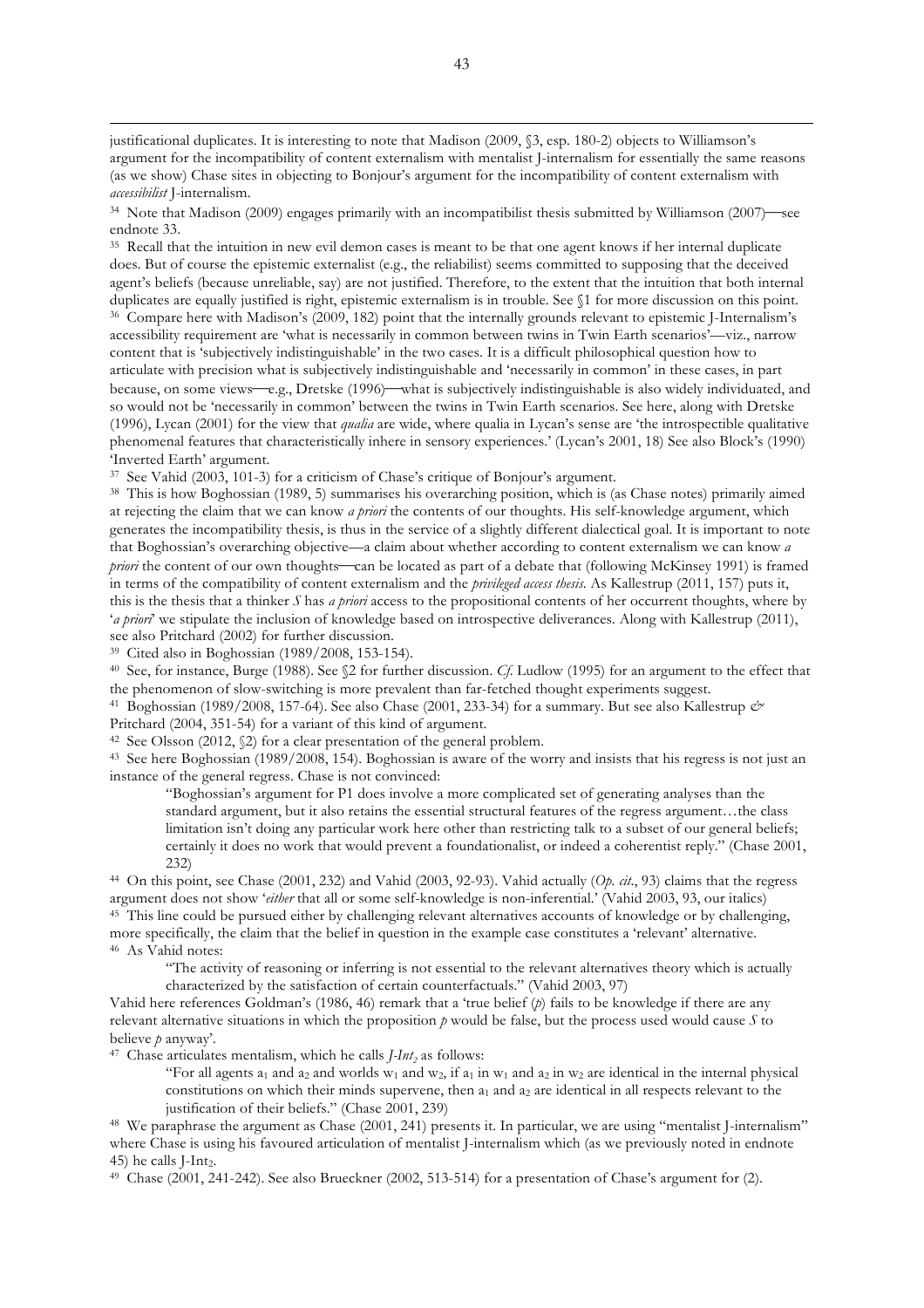50 Chase's (2001, 241-242) remarks here are rather quick. He says, 'If you believe in propositions, then you could say that Sue and Twin Sue are now expressing the same proposition; the beliefs they are reporting have the same content, they are the same type belief (although of course not the same belief token). Moreover, as in all Twin Earth cases, Sue and Twin Sue are identical in internal physical constitution. Hence, by (PC) the justificatory processes Sue has used to obtain the belief that it is possible to drink a liquid is identical to the justificatory process Twin Sue has used.'

51 Sue is reasoning through premises (e.g., 1 and 2) about *water* while Twin Sue is reasoning through premises about *twater.*

52 See Chase (2001, 242).

53 One issue of which to be mindful throughout is the sense in which the philosophical dispute here turns on the distinction between subjective and objective justification.

54 A brief remark: whereas the topic of the compatibility of *passive* content externalism and epistemic internalism has (as we saw in §3.1) some philosophical precedent in the literature, the same is not so for the compatibility of versions of the (comparatively more recent) active externalism and epistemic internalism. We will thus examine what we take to be the most natural arguments one might make for the *incompatibility* of EC and epistemic internalism (beginning with accessibilist J-internalism), and see whether they hold water.

55 Compare here Clark's (2011) 'glue and trust' conditions.

56 Of course, it would be in *virtue of* satisfying Clark's (2011) 'glue and trust' conditions (and not in virtue of satisfying the parity principle) that we would offer an explanation for why some part of the world is appropriately integrated in Otto's cognitive system. The idea here is just that, by reference to the parity principle, we can suppose that the relevant integration conditions will be satisfied; hence, with reference to the parity principle, a part of the world that counts as part of a cognitive process should (on Clark's view) *de facto* satisfy his independently specified integration conditions.

<sup>57</sup> One might attempt to say that by reflection what is meant is a kind of non-extended introspection. But a proponent of extended cognition will then make the same point, that if introspection is a cognitive process, there is no in principle barrier to extended introspection.

58 Again, even though Otto\* has the correct entry written in his *notebook*, he does not have the correct entry in memory storage, because even on EC, Otto\*'s notebook is not part of his memory, as it is not appropriately integrated into his cognitive system.

59 It's worth noting that it's not *obvious* that the justification in question would increase in a non-negligible way. Consider after all, a normal case where Finn remember that there is a fence in the yard, and then, at T, walk into the yard to perceive what his memory clearly confirmed, that there is a fence in the yard. Now, contrast Finn with his duplicate, Finn\* who is like Finn except that Finn\* has never been in the yard before T, and so has no memories of the fence being in the yard. Nonetheless, at T, Finn\* in broad daylight, perceives that there is a fence in the yard, by looking right at one. Is Finn justified to a greatest extent in believing there is a fence in the yard than Finn\*? It's not obvious. But of course, the line of argument under consideration for (3) of the argument relies in such reasoning. 60 It should be pointed out that the line of argument suggested here does *not* rest on the suggestion that the extended mind thesis could be rendered compatible with epistemic internalism, *traditionally construed.* Rather, the extended mind proponent is insisting here that *if the extended mind thesis* is true, then both versions of epistemic internalism (construed in a way that allows for extended states) is obviously compatible with the extended mind thesis. The positions are thus not necessarily incompatible. But, again, this compatibility is preserved only by drawing attention to the fact that the versions of epistemic internalism compatible with the extended mind thesis endorse extended states in such a way that will render the position nearly unrecognizable to traditional epistemic externalists. <sup>61</sup> Clark (2009) denies that consciousness extends beyond the brain. For a recent argument to the opposite direction see Kiverstein *&* Farina (2012).

<sup>62</sup> One notable reason why sensitivity principles are not popular is that they appear to require that one be willing to part ways with the intuitive closure principle on knowledge: if *S* knows  $p$ , and *S* competently deduces *q* from  $p$ , thereby forming a belief that *q* on this basis and while retaining knowledge that *p*, then *S* knows that *q*. See Pritchard (2008*b*) for discussion of this issue.

63 Of course, if *safety* is a necessary condition on knowledge, then notice that (unlike on standard process reliabilism) the target belief in the barn façade case does not qualify as knowledge. After all, holding fixed that one forms a belief about a barn by pointing at what looks like a barn, in an environment where there are many barn facades, *S* believes falsely in many near-by worlds.

64 For more on anti-luck epistemology, see Pritchard (2005*a*; 2007*a*; 2012*c*). See also Pritchard (2008*b*; 2009*d*; 2013).

65 Pritchard (2012*a*) suggests that 'robust' versions of the safety approach, according to which safety is both necessary and sufficient for knowledge, fail to adequately capture the sense in which knowledge should be said to arise from ability.

66 This example is taken from Carter (*forthcoming*).